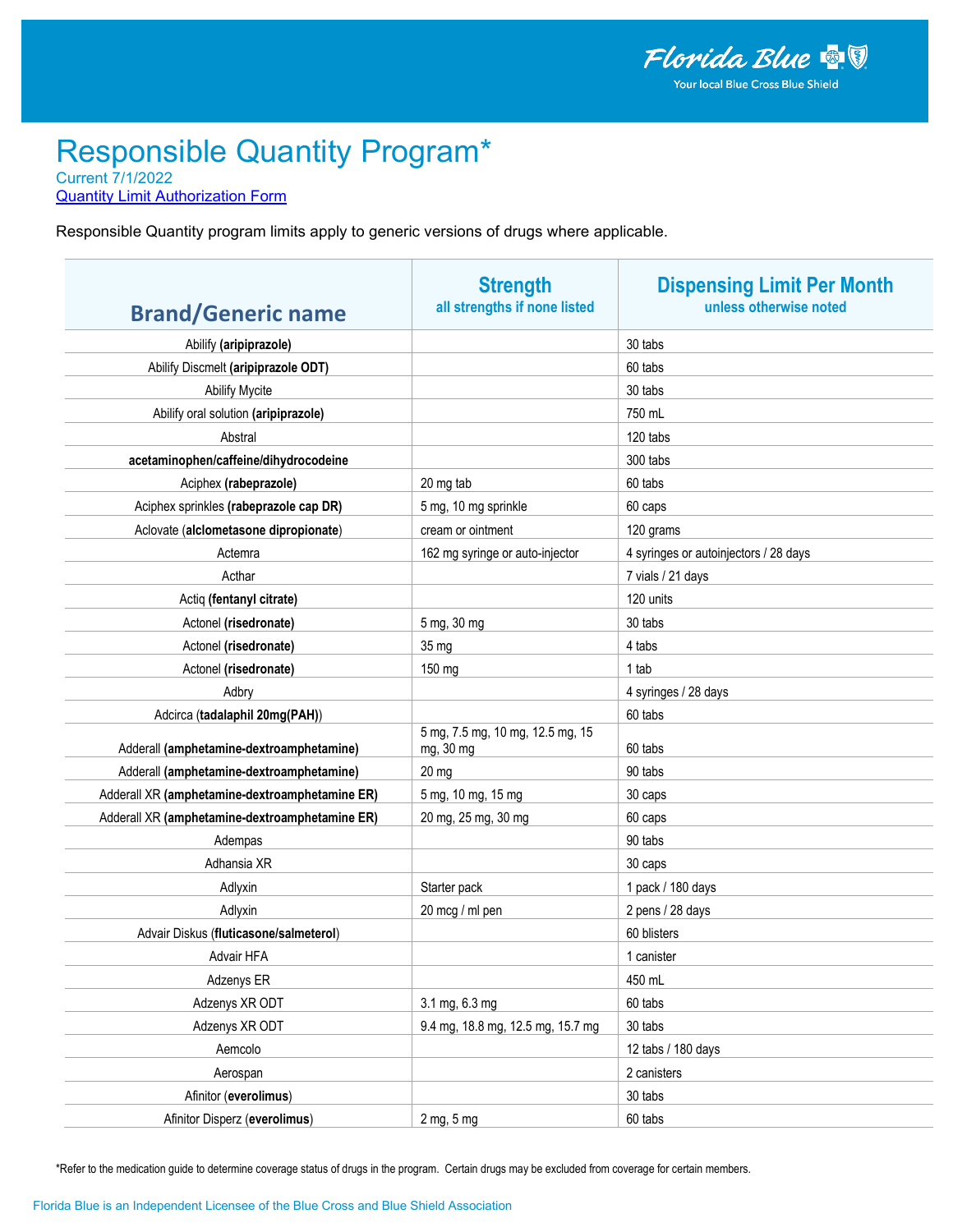**Quantity Limit Authorization Form** 

Responsible Quantity program limits apply to generic versions of drugs where applicable.

| <b>Brand/Generic name</b>     | <b>Strength</b><br>all strengths if none listed               | <b>Dispensing Limit Per Month</b><br>unless otherwise noted |
|-------------------------------|---------------------------------------------------------------|-------------------------------------------------------------|
| Afinitor Disperz (everolimus) | 3 mg                                                          | 90 tabs                                                     |
| Afrezza                       | 4 unit                                                        | 2520 cartridges                                             |
| Afrezza                       | 8 unit                                                        | 1260 cartridges                                             |
| Afrezza                       | 12 unit                                                       | 900 cartridges                                              |
| Afrezza mix pack              | 4 unit (30 count) + 8 unit (60 count)                         | 1530 cartridges                                             |
| Afrezza mix pack              | 4 unit (60 count) + 8 unit (30 count)                         | 1890 cartridges                                             |
| Afrezza mix pack              | 8 unit (60 count) + 12 unit (30 count)                        | 1080 cartridges                                             |
| Afrezza mix pack              | 4 unit (90 count) + 8 unit (90 count)                         | 1800 cartridges                                             |
| Afrezza mix pack              | 4 unit (60 count) + 8 unit (60 count) +<br>12 unit (60 count) | 1260 cartridges                                             |
| Afrezza mix pack              | 8 unit (90 count) + 12 unit (90 count)                        | 1080 cartridges                                             |
| Aimovig                       | 70 mg (1 auto-injector pack)                                  | 1 auto-injector / 28 days                                   |
| Aimovig                       | 140 mg                                                        | 1 auto-injector / 28 days                                   |
| AirDuo Digihaler, Respiclick  |                                                               | 1 inhaler                                                   |
| Ajovy                         |                                                               | 3 syringes or autoinjectors / 84 days                       |
| Akynzeo                       |                                                               | 2 caps                                                      |
| Ala-Scalp                     | 2% lotion                                                     | 118.4 mL                                                    |
| Albenza (albendazole)         |                                                               | 120 tabs                                                    |
| Aldara (imiquimod)            | 5% cream, actinic keratosis                                   | 3 boxes (36 packets) for up to 16 weeks                     |
| Aldara (imiquimod)            | 5% cream, external genital and<br>perianal warts              | 12 packets / 30 days for up to 16 weeks                     |
| Aldara (imiquimod)            | 5% cream, basal cell carcinoma                                | 3 boxes (36 packets) for up to 6 weeks                      |
| Alecensa                      |                                                               | 240 caps                                                    |
| Alinia (nitazoxanide)         | tablet                                                        | 12 tabs / 90 days                                           |
| Alinia                        | suspension                                                    | 300 mL / 90 days                                            |
| Allzital                      |                                                               | 360 tabs                                                    |
| Alora                         |                                                               | 8 patches / 28 days                                         |
| Altoprev                      |                                                               | 30 tabs                                                     |
| Alunbrig                      | 30 mg                                                         | 180 tabs                                                    |
| Alunbrig                      | 90 mg, 180 mg                                                 | 30 tabs                                                     |
| Alunbrig                      | Therapy pack                                                  | 30 tabs / 180 days                                          |
| Alvesco                       | 80 mcg                                                        | 1 canister                                                  |
| Alvesco                       | 160 mcg                                                       | 2 canisters                                                 |
| Alyq                          |                                                               | 60 tabs                                                     |
| Ambien (zolpidem)             |                                                               | 30 tabs                                                     |
| Ambien CR (zolpidem ER)       |                                                               | 30 tabs                                                     |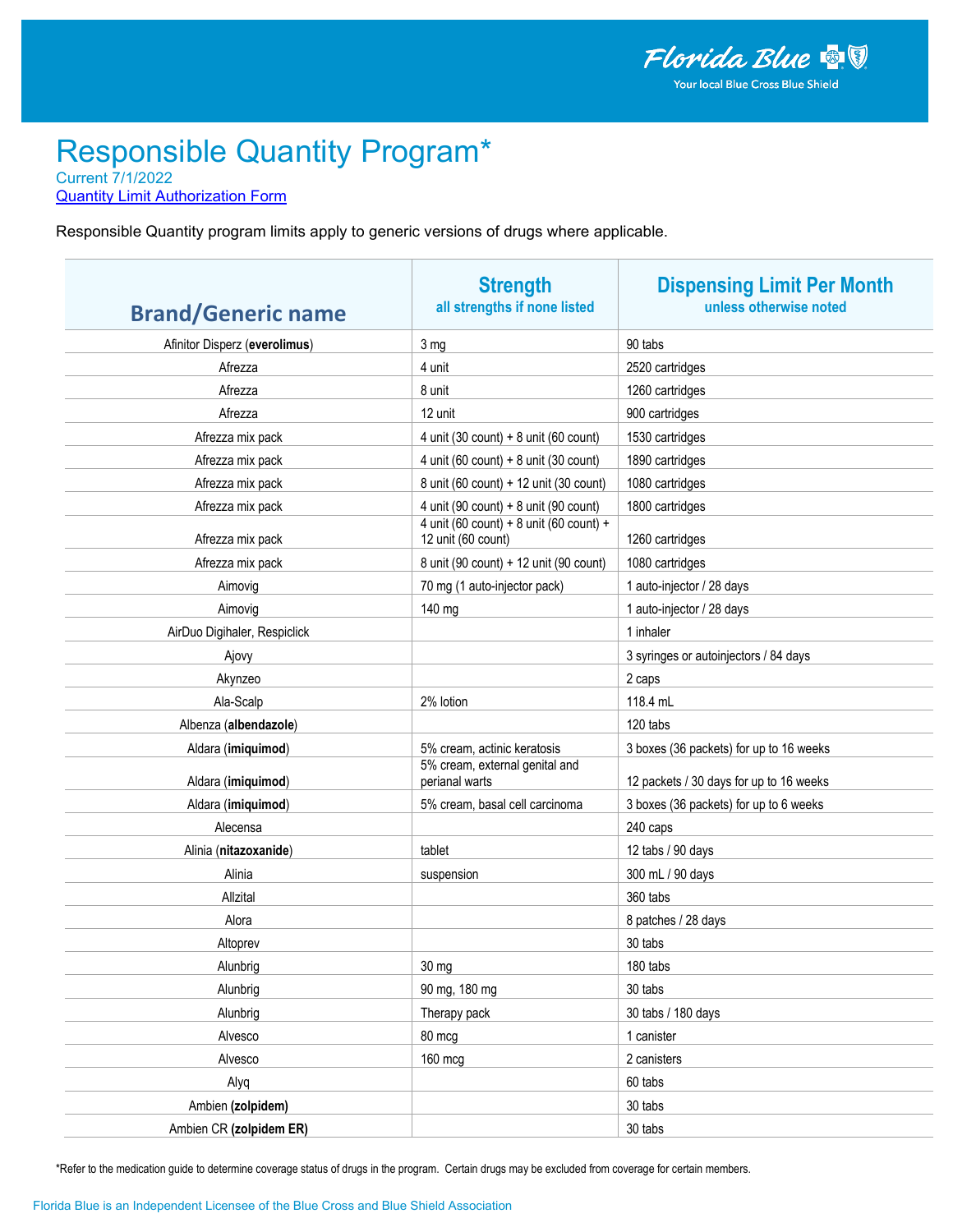**Quantity Limit Authorization Form** 

Responsible Quantity program limits apply to generic versions of drugs where applicable.

| <b>Brand/Generic name</b>                | <b>Strength</b><br>all strengths if none listed        | <b>Dispensing Limit Per Month</b><br>unless otherwise noted |
|------------------------------------------|--------------------------------------------------------|-------------------------------------------------------------|
| Amerge (naratriptan)                     | 1 <sub>mg</sub>                                        | 18 tabs                                                     |
| Amerge (naratriptan)                     | 2.5 <sub>mg</sub>                                      | 9 tabs                                                      |
| Amitiza                                  | 8 mcg                                                  | 120 caps                                                    |
| Amitiza                                  | 24 mcg                                                 | 60 caps                                                     |
| Ampyra (dalfampridine)                   |                                                        | 60 tabs                                                     |
| Androderm patch                          | 2 mg, 4 mg                                             | 30 patches                                                  |
| AndroGel 1% packet (testosterone gel)    |                                                        | 60 packets                                                  |
| AndroGel 1% pump (testosterone gel)      |                                                        | 4 pumps                                                     |
| AndroGel 1.62% packet (testosterone gel) | 20.25 mg / 1.25 gm                                     | 30 packets                                                  |
| AndroGel 1.62% packet (testosterone gel) | 40.5 / 2.5 gm                                          | 60 packets                                                  |
| AndroGel 1.62% pump (testosterone gel)   |                                                        | 2 pumps                                                     |
| Android                                  |                                                        | 600 caps                                                    |
| Androxy                                  |                                                        | 120 tabs                                                    |
| Annovera                                 |                                                        | 1 ring / 180 days                                           |
| Anoro Ellipta                            |                                                        | 60 blisters                                                 |
| Antara (fenofibrate micronized)          | 30 mg, 43 mg,                                          | 60 caps                                                     |
| Antara (fenofibrate micronized)          | 90 mg, 130 mg                                          | 30 caps                                                     |
| Anzemet                                  | 50 mg                                                  | 7 tabs                                                      |
| Anzemet                                  | 100 mg                                                 | 7 tabs                                                      |
| Apadaz                                   |                                                        | 360 tabs                                                    |
| ApexiCon E (diflorasone diacetate)       | 0.05% cream                                            | 120 grams                                                   |
| Aplenzin                                 |                                                        | 30 tabs                                                     |
| Aptensio XR (methylphenidate ER)         |                                                        | 30 caps                                                     |
| Aptivus                                  | 100 mg/ml                                              | 380 ml                                                      |
| Aptivus                                  | 250 mg                                                 | 120 caps                                                    |
| Arcalyst                                 |                                                        | 4 vials / 28 days                                           |
| Arcapta Neohaler                         |                                                        | 30 blisters                                                 |
| Aristocort (triamcinolone acetonide)     | 0.025% cream,<br>0.1% cream or ointment,<br>0.5% cream | 454 grams                                                   |
| Aristocort HP (triamcinolone acetonide)  | 0.5% ointment                                          | 120 grams                                                   |
| Arixtra (fondaparinux)                   |                                                        | 30 syringes / 3 months                                      |
| Armonair Digihaler, Respiclick           |                                                        | 1 inhaler                                                   |
| <b>Arnuity Ellipta</b>                   |                                                        | 30 blisters                                                 |
| Arymo ER                                 |                                                        | 90 tabs                                                     |
| Asmanex                                  |                                                        | 1 inhaler                                                   |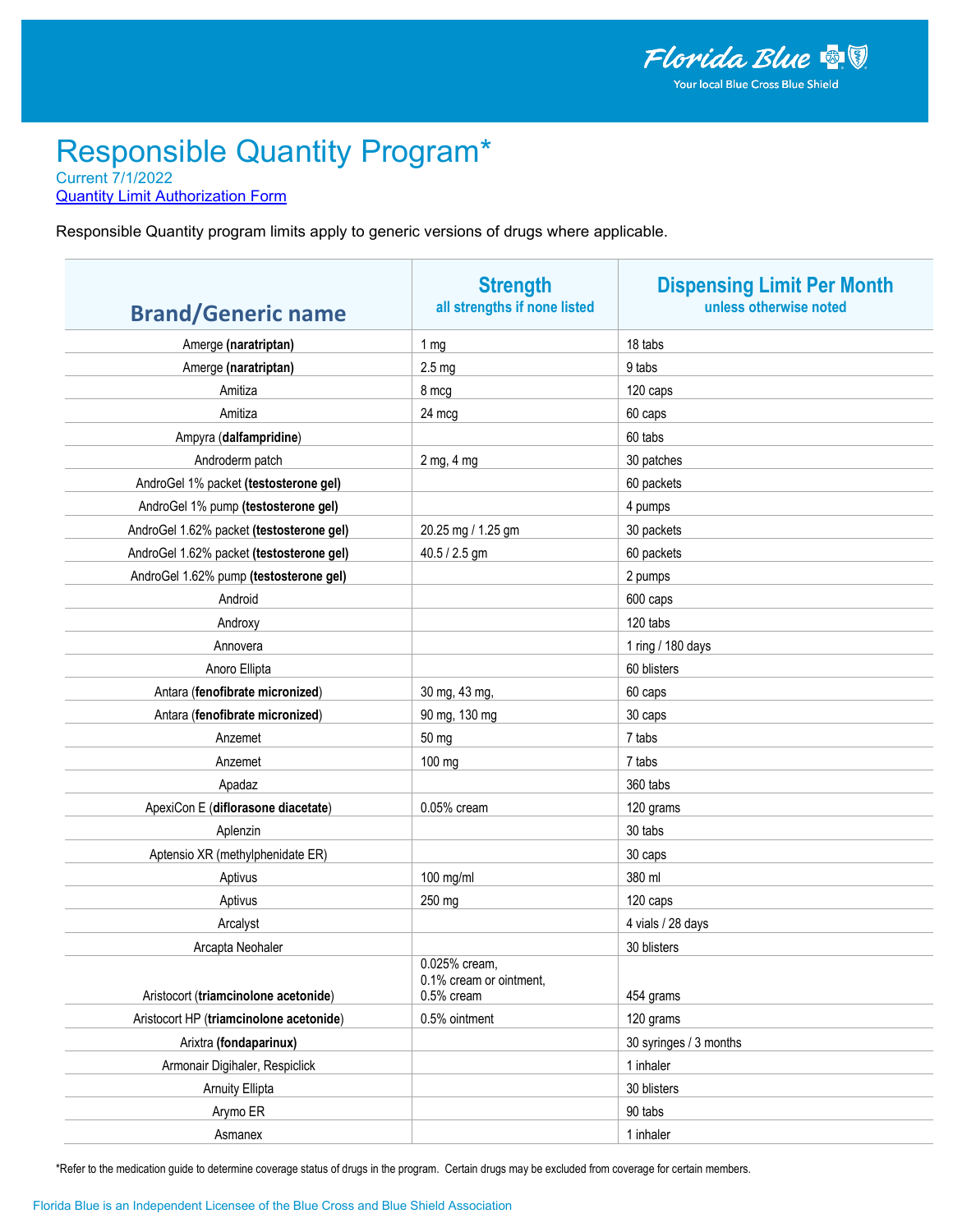**Quantity Limit Authorization Form** 

Responsible Quantity program limits apply to generic versions of drugs where applicable.

| <b>Brand/Generic name</b>                     | <b>Strength</b><br>all strengths if none listed | <b>Dispensing Limit Per Month</b><br>unless otherwise noted |
|-----------------------------------------------|-------------------------------------------------|-------------------------------------------------------------|
| Asmanex HFA                                   |                                                 | 1 inhaler                                                   |
| Astelin (azelastine)                          |                                                 | 2 inhalers                                                  |
| Astepro (azelastine)                          |                                                 | 2 bottles                                                   |
| Atacand (candesartan)                         | 4 mg, 8 mg, 16 mg                               | 60 tabs                                                     |
| Atacand (candesartan)                         | 32 mg                                           | 30 tabs                                                     |
| Atacand HCT (candesartan/hydrochlorothiazide) |                                                 | 30 tabs                                                     |
| Atelvia (risedronate)                         |                                                 | 4 tabs / 28 days                                            |
| Atripla (efavirenz/emtricitabine/tenofovir)   |                                                 | 30 tabs                                                     |
| Atrovent (ipratropium)                        | 0.03%                                           | 2 inhalers                                                  |
| Atrovent (ipratropium)                        | 0.06%                                           | 3 inhalers                                                  |
| <b>Atrovent HFA</b>                           |                                                 | 2 inhalers                                                  |
| Aubagio                                       |                                                 | 30 tabs                                                     |
| Austedo                                       | 6 mg                                            | 60 tabs                                                     |
| Austedo                                       | 9 mg, 12 mg                                     | 120 tabs                                                    |
| Avalide (irbesartan/hydrochlorothiazide)      |                                                 | 30 tabs                                                     |
| Avapro (irbesartan)                           |                                                 | 30 tabs                                                     |
| Aveed                                         |                                                 | 1 vial / 28 days                                            |
| Avonex                                        |                                                 | 4 vials/syringes / 28 days                                  |
| Axert (almotriptan)                           | 6.25 mg                                         | 24 tabs                                                     |
| Axert (almotriptan)                           | 12.5 mg                                         | 12 tabs                                                     |
| Axiron (testosterone solution)                |                                                 | 2 pumps                                                     |
| Ayvakit                                       |                                                 | 30 tabs                                                     |
| Azor (amlodipine/olmesartan medoxomil)        |                                                 | 30 tabs                                                     |
| Azstarys                                      |                                                 | 30 caps                                                     |
| Bafiertam                                     |                                                 | 120 caps                                                    |
| <b>Balversa</b>                               | 3 mg                                            | 90 tabs                                                     |
| <b>Balversa</b>                               | 4 mg                                            | 60 tabs                                                     |
| Balversa                                      | 5 <sub>mg</sub>                                 | 30 tabs                                                     |
| Beconase AQ                                   |                                                 | 2 inhalers                                                  |
| Belbuca (buprenorphine buccal film)           |                                                 | 60 films                                                    |
| Belsomra                                      |                                                 | 30 tabs                                                     |
| Benicar (olmesartan)                          | 5 <sub>mg</sub>                                 | 60 tabs                                                     |
| Benicar (olmesartan)                          | 20 mg, 40 mg                                    | 30 tabs                                                     |
| Benicar HCT (olmesartan/hydrochlorothiazide)  |                                                 | 30 tabs                                                     |
| Benlysta                                      |                                                 | 4 auto-injectors/syringes / 28 days                         |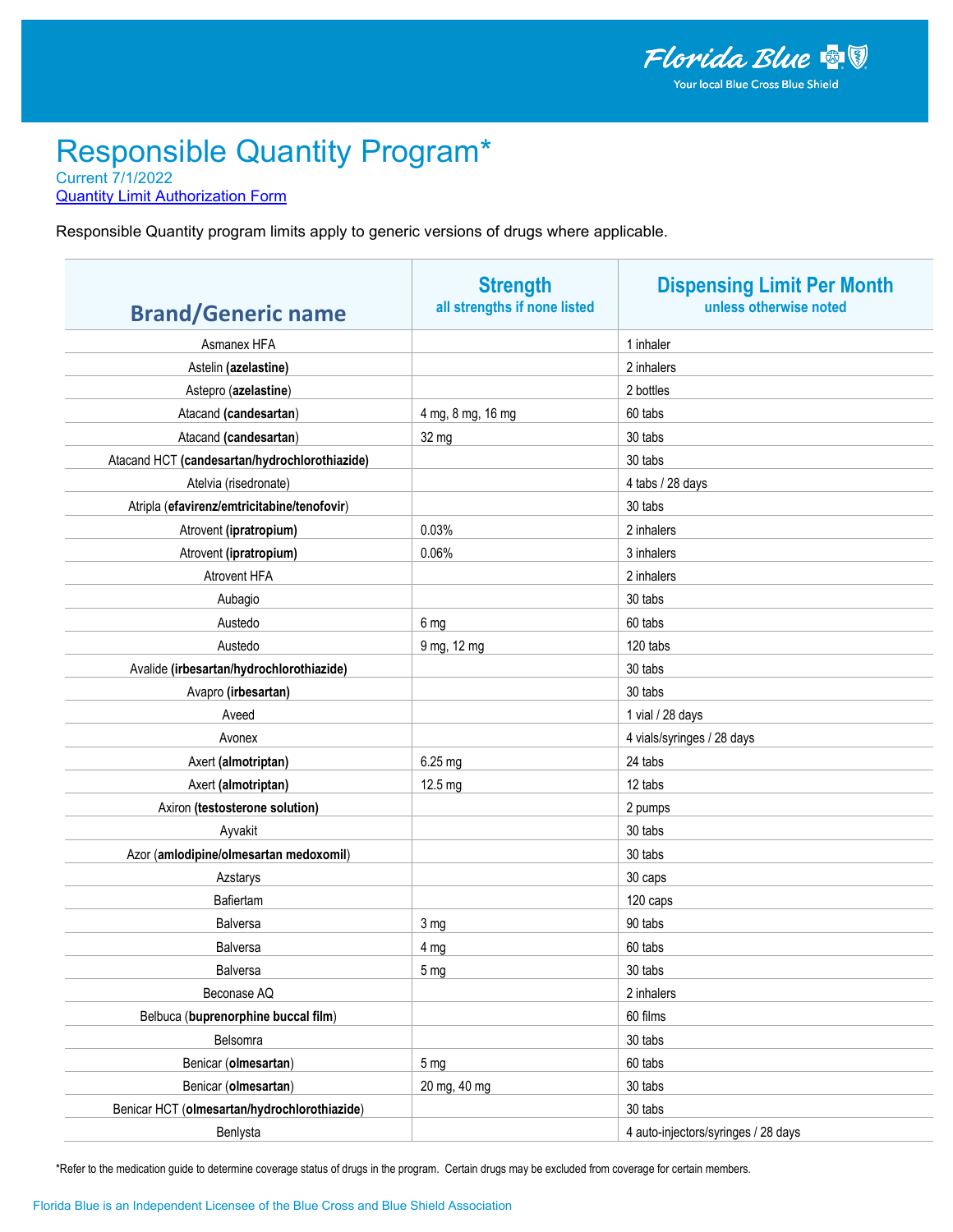**Quantity Limit Authorization Form** 

Responsible Quantity program limits apply to generic versions of drugs where applicable.

| <b>Brand/Generic name</b>                      | <b>Strength</b><br>all strengths if none listed | <b>Dispensing Limit Per Month</b><br>unless otherwise noted |
|------------------------------------------------|-------------------------------------------------|-------------------------------------------------------------|
| <b>Berinert</b>                                |                                                 | 20 vials                                                    |
| Besremi                                        |                                                 | 2 syringes / 28 days                                        |
| Betaseron                                      |                                                 | 14 vials/syringes / 28 days                                 |
| Bevespi                                        |                                                 | 1 canister                                                  |
| Веуухха                                        |                                                 | 43 caps / 42 days                                           |
| Biktarvy                                       |                                                 | 30 tabs                                                     |
| Bimatoprost                                    |                                                 | $2.5$ mL                                                    |
| Binosto                                        |                                                 | 4 tabs / 28 days                                            |
| Boniva (ibandronate)                           | 2.5 <sub>mg</sub>                               | 30 tabs                                                     |
| Boniva (ibandronate)                           | 150 mg                                          | 1 tab                                                       |
| Bonjesta                                       |                                                 | 60 tabs                                                     |
| <b>Bosulif</b>                                 | 100 mg                                          | 90 tabs                                                     |
| <b>Bosulif</b>                                 | 400 mg, 500 mg                                  | 30 tabs                                                     |
| Braftovi                                       |                                                 | 180 caps                                                    |
| <b>Breo Ellipta</b>                            | 100 mcg/25 mcg                                  | 30 actuations                                               |
| <b>Breo Ellipta</b>                            | 200 mcg/25 mcg                                  | 30 actuations                                               |
| Brexafemme                                     |                                                 | 4 tabs / 90 days                                            |
| Breztri                                        |                                                 | 1 inhaler                                                   |
| <b>Bronchitol</b>                              |                                                 | 600 caps                                                    |
| <b>Brukinsa</b>                                |                                                 | 120 caps                                                    |
| Bryhali                                        |                                                 | 200 grams / 28 days                                         |
| Bunavail                                       | 2.1/0.3 mg                                      | 90 films                                                    |
| Bunavail                                       | 4.2/0.7 mg, 6.3/1 mg                            | 60 films                                                    |
| Buphenyl (sodium phenylbutyrate)               | Tablet                                          | 1200 tabs                                                   |
| Buphenyl (phenylbutyrate)                      | Powder                                          | 600 grams                                                   |
| buprenorphine                                  | 2 mg, 8 mg                                      | 90 tabs                                                     |
| Butalbital Compound (butalbital-acetaminophen) |                                                 | 180 tabs                                                    |
| butalbital-acetaminophen                       |                                                 | 180 caps                                                    |
| butorphanol tartrate nasal spray               |                                                 | 2 bottles                                                   |
| Butrans (buprenorphine)                        | All strengths                                   | 4 systems / 28 days                                         |
| Bydureon                                       |                                                 | 4 syringes / 28 days                                        |
| <b>Bydureon BCise</b>                          |                                                 | 4 auto-injectors / 28 days                                  |
| <b>Byetta</b>                                  | pre-filled pen (60 doses)                       | 1 pen                                                       |
| Bylvay 1200 mcg                                |                                                 | 150 caps                                                    |
| Bylvay 200 mcg                                 |                                                 | 900 caps                                                    |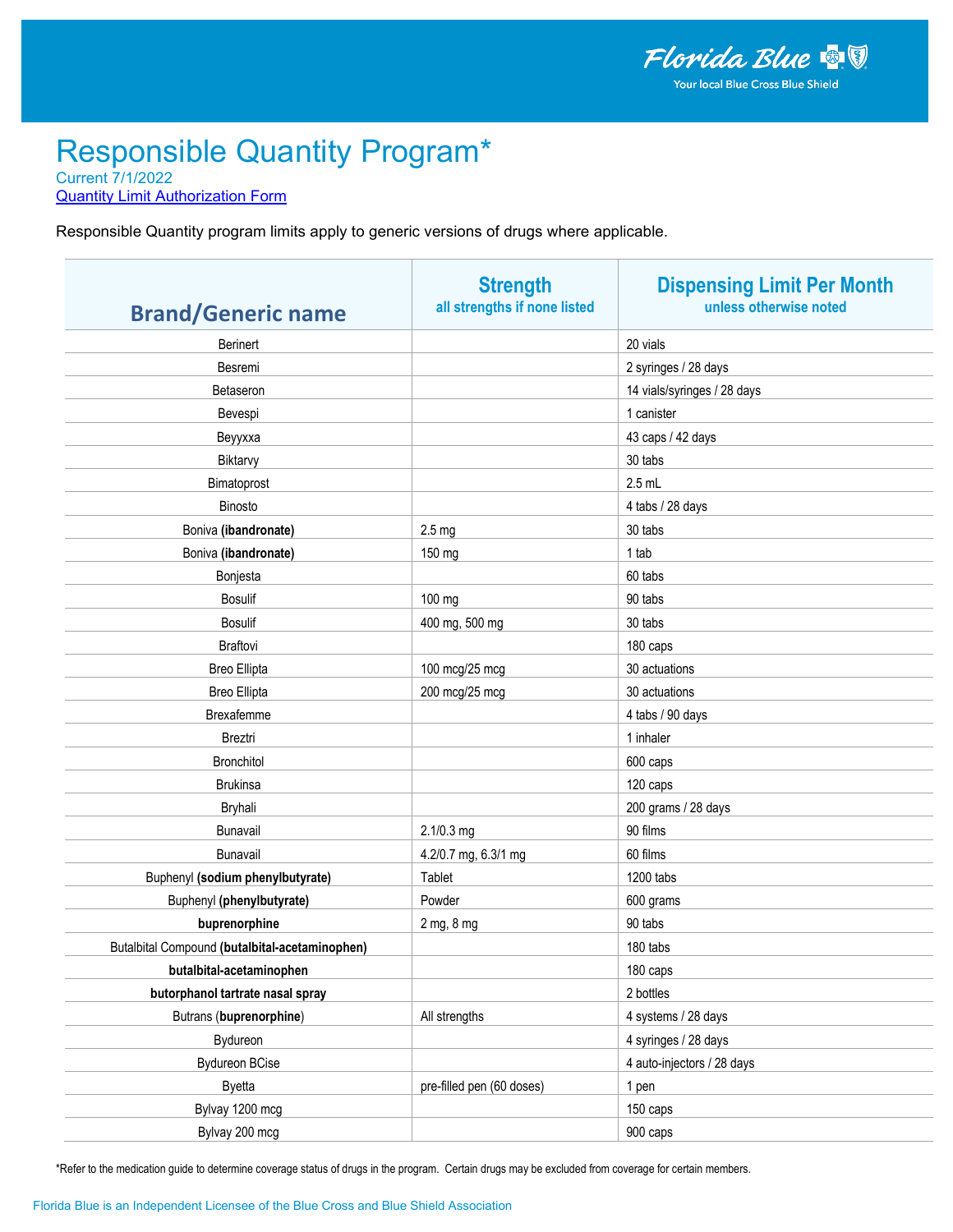**Quantity Limit Authorization Form** 

Responsible Quantity program limits apply to generic versions of drugs where applicable.

| <b>Brand/Generic name</b>       | <b>Strength</b><br>all strengths if none listed | <b>Dispensing Limit Per Month</b><br>unless otherwise noted |
|---------------------------------|-------------------------------------------------|-------------------------------------------------------------|
| Bylvay 400 mcg                  |                                                 | 450 caps                                                    |
| Bylvay 600 mcg                  |                                                 | 300 caps                                                    |
| Bynfezia pen                    |                                                 | 6 pens / 28 days                                            |
| Byvalson (nebivolol/valsartan)  |                                                 | 30 tabs                                                     |
| Cablivi                         |                                                 | 30 kits                                                     |
| Cabometyx                       |                                                 | 30 tabs                                                     |
| Calquence                       |                                                 | 60 caps                                                     |
| Cambia                          |                                                 | 9 packets                                                   |
| Capex                           | 0.01% shampoo                                   | 840 mL / 28 days                                            |
| Caplyta                         |                                                 | 30 caps                                                     |
| Caprelsa                        | 100 mg                                          | 60 tabs                                                     |
| Caprelsa                        | 300 mg                                          | 30 tabs                                                     |
| Carac (Fluorouracil)            | 0.5% cream                                      | 30 grams / 28 days (4 week supply limit)                    |
| Celebrex (celecoxib)            | 50 mg, 100 mg, 200 mg                           | 60 caps                                                     |
| Celebrex (celecoxib)            | 400 mg                                          | 30 caps                                                     |
| Cequa                           |                                                 | 60 doses                                                    |
| Cerdelga                        |                                                 | 60 caps                                                     |
| Cesamet                         |                                                 | 42 caps                                                     |
| chloroquine                     | 250 mg                                          | 40 tabs / 90 days                                           |
| chloroquine                     | 500 mg                                          | 20 tabs / 90 days                                           |
| Cialis (tadalaphil)             | 2.5 mg, 5 mg                                    | 30 tabs                                                     |
| Cibingo                         |                                                 | 30 tabs                                                     |
| ciclopirox 8% solution          |                                                 | 6.6 mL                                                      |
| Cimduo                          |                                                 | 30 tabs                                                     |
| Cimzia                          | Starter kit                                     | 1 kit / 180 days                                            |
| Cimzia                          | 200 mg syringe kit (2 pack)                     | 2 kits / 28 days                                            |
| Cinryze                         |                                                 | 20 vials                                                    |
| Cleocin T (clindamycin)         | 1% topical solution                             | 120 mL                                                      |
| Climara (estradiol)             |                                                 | 4 patches                                                   |
| Climara Pro                     |                                                 | 4 patches                                                   |
| Clobex (clobetasol propionate)  | 0.05% spray and shampoo                         | 236 mL / 28 days                                            |
| Clobex (clobetasol propionate)  | 0.05% lotion                                    | 177 mL / 28 days                                            |
| Cloderm (clocortolone pivalate) | 0.1% cream                                      | 135 grams                                                   |
| Clozaril (clozapine)            | 25 mg, 50mg                                     | 90 tabs                                                     |
| Clozaril (clozapine)            | 100 mg                                          | 270 tabs                                                    |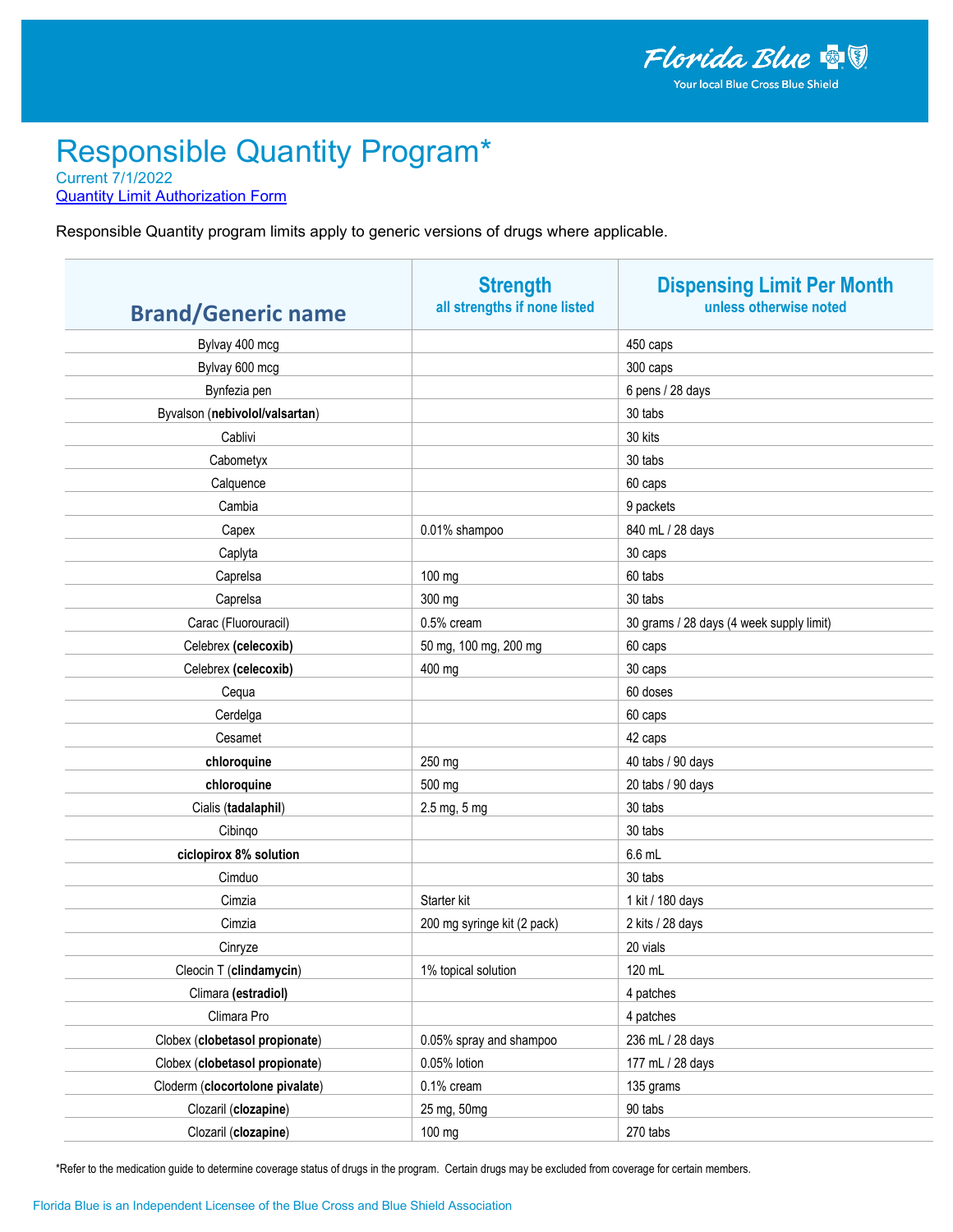**Quantity Limit Authorization Form** 

Responsible Quantity program limits apply to generic versions of drugs where applicable.

| <b>Brand/Generic name</b>        | <b>Strength</b><br>all strengths if none listed                                                                                                                                                                             | <b>Dispensing Limit Per Month</b><br>unless otherwise noted |
|----------------------------------|-----------------------------------------------------------------------------------------------------------------------------------------------------------------------------------------------------------------------------|-------------------------------------------------------------|
| Clozaril (clozapine)             | 200 mg                                                                                                                                                                                                                      | 120 tabs                                                    |
| Codeine tablets                  |                                                                                                                                                                                                                             | 180 tabs                                                    |
| Combivent                        |                                                                                                                                                                                                                             | 2 inhalers                                                  |
| <b>Combivent Respimat</b>        |                                                                                                                                                                                                                             | 2 inhalers                                                  |
| <b>Combivent Respimat</b>        |                                                                                                                                                                                                                             | 2 bottles                                                   |
| Combivir (lamivudine/zidovudine) |                                                                                                                                                                                                                             | 60 tabs                                                     |
| Cometrig                         |                                                                                                                                                                                                                             | 1 carton / 28 days                                          |
| Complera                         |                                                                                                                                                                                                                             | 30 tabs                                                     |
| Concerta (methylphenidate ER)    | 18 mg, 27 mg, 54 mg                                                                                                                                                                                                         | 30 tabs                                                     |
| Concerta (methylphenidate ER)    | 36 mg                                                                                                                                                                                                                       | 60 tabs                                                     |
| Cortrophin Gel                   |                                                                                                                                                                                                                             | 7 vials / 21 days                                           |
| Consensi                         |                                                                                                                                                                                                                             | 30 tabs                                                     |
| Conzip                           |                                                                                                                                                                                                                             | 30 tabs                                                     |
| Copaxone (glatiramer acetate)    | $20$ mg                                                                                                                                                                                                                     | 30 syringes                                                 |
| Copaxone (glatiramer acetate)    | 40 mg                                                                                                                                                                                                                       | 12 syringes / 28 days                                       |
| Copiktra                         |                                                                                                                                                                                                                             | 60 caps                                                     |
| Cordran (flurandrenolide)        | $4 \text{ mcg/cm}^2$                                                                                                                                                                                                        | 1 box                                                       |
|                                  | 0.025% and 0.05% cream, 0.05%                                                                                                                                                                                               |                                                             |
| Cordran (flurandrenolide)        | ointment,                                                                                                                                                                                                                   | 120 grams                                                   |
| Cordran (flurandrenolide)        | 0.05% lotion<br>Loading dose: 150 mg / ml (injector                                                                                                                                                                         | 120 mL                                                      |
| Cosentyx                         | or syringe)                                                                                                                                                                                                                 | 1 injector or syringe per week for 5 weeks                  |
| Cosentyx                         | Maintenance dose: 150 mg / ml<br>(injector or syringe), 75 mg / 0.5 ml                                                                                                                                                      | 1 injector or syringe / 28 days                             |
| Cosentyx                         | Loading dose for plaque psoriasis or<br>psoriatic arthritis with plaque<br>psoriasis: 300 mg (2 x 150 mg / ml<br>injector or syringe per package)<br>Maintenance dose: 300 mg (2 x 150<br>mg / ml injectors or syringes per | 1 package per week for 5 weeks                              |
| Cosentyx                         | package)                                                                                                                                                                                                                    | 1 package (2 syringes) / 28 days                            |
| Cotellic                         |                                                                                                                                                                                                                             | 63 tabs / 28 days                                           |
| Cotempla XR ODT                  | 8.6 mg                                                                                                                                                                                                                      | 30 tabs                                                     |
| Cotempla XR ODT                  | 17.3 mg, 25.6 mg                                                                                                                                                                                                            | 60 tabs                                                     |
| Covid-19 Vaccine                 |                                                                                                                                                                                                                             | 4 injections / 365 days                                     |
| Cozaar (losartan)                | 25 mg, 50 mg                                                                                                                                                                                                                | 60 tabs                                                     |
| Cozaar (losartan)                | 100 mg                                                                                                                                                                                                                      | 30 tabs                                                     |
| Crestor (rosuvastatin)           | 5 mg, 10 mg, 20 mg                                                                                                                                                                                                          | 45 tabs                                                     |
| Crestor (rosuvastatin)           | 40 mg                                                                                                                                                                                                                       | 30 tabs                                                     |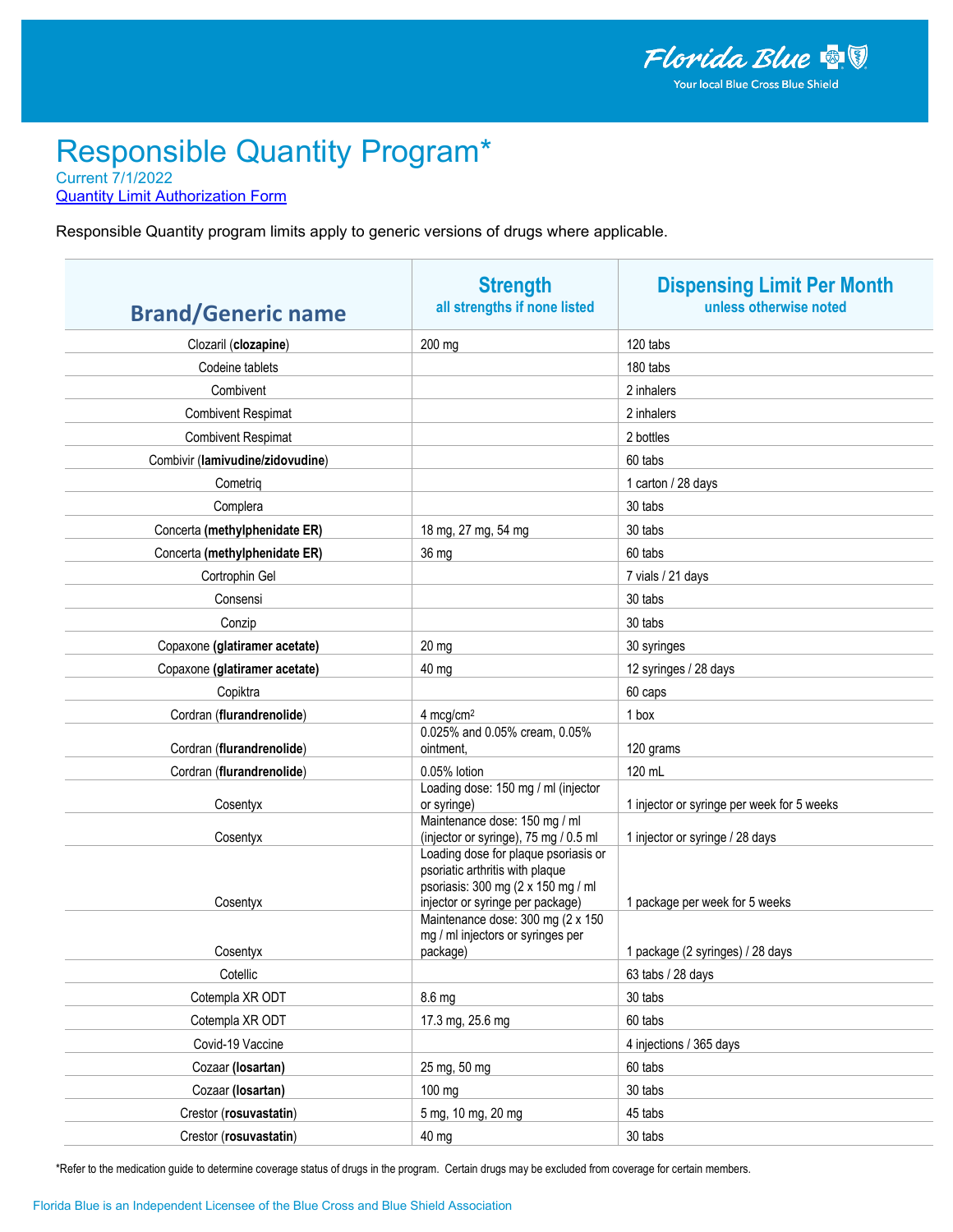**Quantity Limit Authorization Form** 

Responsible Quantity program limits apply to generic versions of drugs where applicable.

| <b>Brand/Generic name</b>                                  | <b>Strength</b><br>all strengths if none listed | <b>Dispensing Limit Per Month</b><br>unless otherwise noted |
|------------------------------------------------------------|-------------------------------------------------|-------------------------------------------------------------|
| Crixivan                                                   | 200 mg                                          | 270 caps                                                    |
| Crixivan                                                   | 400 mg                                          | 180 caps                                                    |
| Cutivate (fluticasone)                                     | 0.05% cream, 0.005% ointment                    | 120 grams                                                   |
| Cutivate (fluticasone)                                     | 0.05% lotion                                    | 120 mL                                                      |
| Cyclocort (amcinonide)                                     | 0.1% cream, 0.1% ointment                       | 120 grams                                                   |
| Cyclocort (amcinonide)                                     | 0.1% lotion                                     | 120 mL                                                      |
| Cystadrops                                                 |                                                 | 20 mL / 28 days                                             |
| Cystaran                                                   |                                                 | 60 mL / 28 days                                             |
| Daklinza                                                   |                                                 | 30 tabs                                                     |
| Daliresp                                                   |                                                 | 30 tabs                                                     |
| Daraprim (pyrimethamine)                                   |                                                 | 90 tabs                                                     |
| Daurismo                                                   | $25 \text{ mg}$                                 | 60 tabs                                                     |
| Daurismo                                                   | 100 mg                                          | 30 tabs                                                     |
| Daytrana                                                   |                                                 | 30 patches                                                  |
| Dayvigo                                                    |                                                 | 30 tabs                                                     |
| Delatestryl (testosterone enanthate)                       | 200 mg/5 ml                                     | 1 vial / 28 days                                            |
| Delstrigo                                                  |                                                 | 30 tabs                                                     |
| Demerol (meperidine) liquid                                |                                                 | 2,400 ml                                                    |
| Demerol (meperidine) tablets                               |                                                 | 360 tabs                                                    |
| Depo Testosterone (testosterone cypionate)                 | 1 ml vial                                       | 10 vials/28 days                                            |
| Depo Testosterone (testosterone cypionate)                 | 10 ml vial                                      | 1 vial / 28 days                                            |
| Depo Testosterone (testosterone cypionate)                 | 30 ml vial                                      | 1 vial / 84 days                                            |
| Derma-Smoothe (fluocinolone acetonide)                     | 0.01% oil (body or scalp)                       | 118.28 mL                                                   |
| Dermatop (prednicarbate)                                   | 0.1% cream or ointment                          | 120 grams                                                   |
| Descovy                                                    |                                                 | 30 tabs                                                     |
| Desonate (desonide)                                        | 0.05% gel                                       | 120 grams                                                   |
| DesOwen (desonide)                                         | 0.05% cream or ointment                         | 120 grams                                                   |
| DesOwen (desonide)                                         | 0.05% lotion                                    | 118 mL                                                      |
| Desoxyn (methamphetamine)                                  |                                                 | 150 tabs                                                    |
| Desvenlafaxine                                             |                                                 | 30 tabs                                                     |
| Detrol (tolterodine)                                       |                                                 | 60 tabs                                                     |
| Detrol LA (tolterodine ER)                                 |                                                 | 30 caps                                                     |
| Dexedrine (dextroamphetamine)                              | 5 <sub>mg</sub>                                 | 90 tabs                                                     |
| Dexedrine (dextroamphetamine)                              | 10 <sub>mg</sub>                                | 180 tabs                                                    |
| Dexedrine Spansule (dextroamphetamine sulfate ext-release) | 5 mg                                            | 90 caps                                                     |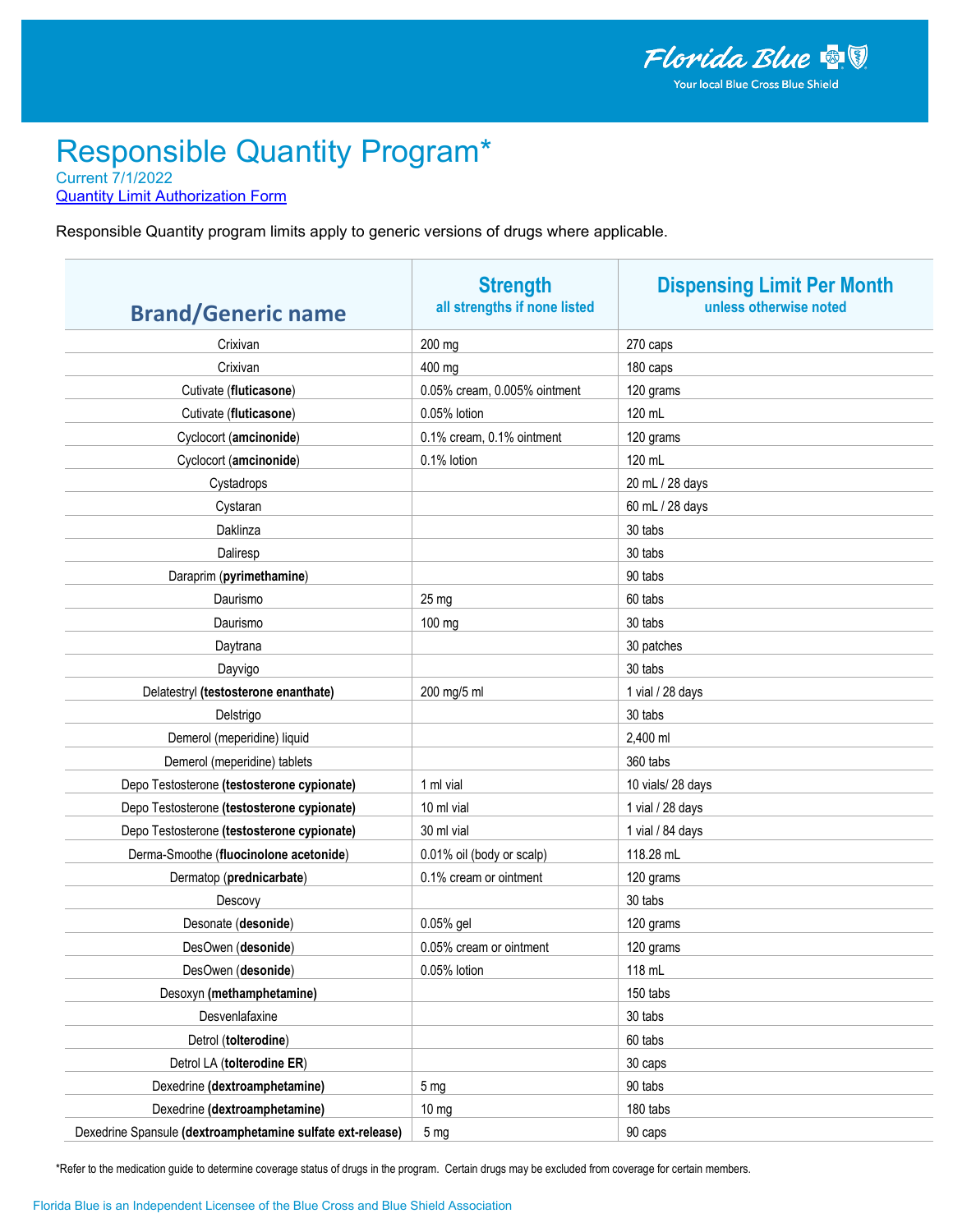**Quantity Limit Authorization Form** 

Responsible Quantity program limits apply to generic versions of drugs where applicable.

| <b>Brand/Generic name</b>                                  | <b>Strength</b><br>all strengths if none listed | <b>Dispensing Limit Per Month</b><br>unless otherwise noted |
|------------------------------------------------------------|-------------------------------------------------|-------------------------------------------------------------|
|                                                            |                                                 |                                                             |
| Dexedrine Spansule (dextroamphetamine sulfate ext-release) | 10 mg, 15 mg                                    | 120 caps                                                    |
| Dexilant (dexlansoprazole)                                 |                                                 | 30 caps                                                     |
| DHE (dihydroergotamine)                                    |                                                 | 24 vials / 28 days                                          |
| Diabetic test strips (all brands)                          |                                                 | 204 strips/discs                                            |
| Diclegis (doxylamine/pyridoxine)                           |                                                 | 120 tabs                                                    |
| diclofenac 3% gel                                          |                                                 | 100 grams / 30 days (90 day supply limit)                   |
| Dificid suspension                                         |                                                 | 272 mLs / 180 days                                          |
| Dificid tablets                                            |                                                 | 40 tabs / 180 days                                          |
| Dilaudid (hydromorphone) liquid                            |                                                 | 1,440 ml                                                    |
| Dilaudid (hydromorphone) suppository                       |                                                 | 120 suppositories                                           |
| Dilaudid (hydromorphone) tablets                           |                                                 | 180 tabs                                                    |
| Diovan (valsartan)                                         | 320 mg                                          | 30 tabs                                                     |
| Diovan (valsartan)                                         | 40 mg, 80 mg, 160 mg                            | 60 tabs                                                     |
| Diovan HCT (valsartan-hydrochlorothiazide)                 |                                                 | 30 tabs                                                     |
| Diprolene (betamethasone dipropionate augmented)           | 0.05% gel or ointment                           | 200 grams                                                   |
| Diprolene (betamethasone dipropionate augmented)           | 0.05% lotion                                    | 210 mL                                                      |
| Diprolene AF (betamethasone dipropionate augmented)        | $0.05%$ cream                                   | 200 grams                                                   |
| Diprosone (betamethasone dipropionate)                     | 0.05% cream or ointment                         | 135 grams                                                   |
| Diprosone (betamethasone dipropionate)                     | 0.05% lotion                                    | 120 mL                                                      |
| Ditropan XL (oxybutynin ext-release)                       | 5 <sub>mg</sub>                                 | 30 tabs                                                     |
| Ditropan XL (oxybutynin ext-release)                       | 10 mg, 15 mg                                    | 60 tabs                                                     |
| Divigel                                                    |                                                 | 30 packets                                                  |
| Doptelet                                                   |                                                 | 30 tabs                                                     |
| Dovato                                                     |                                                 | 30 tabs                                                     |
| Dovonex (calcipotriene)                                    | cream, ointment                                 | 120 grams                                                   |
| Dovonex (calcipotriene)                                    | solution                                        | 120 mL                                                      |
| Doxepin                                                    | 5% cream                                        | 45 grams                                                    |
| Drizalma Sprinkle                                          |                                                 | 60 caps                                                     |
| Duaklir Pressair                                           |                                                 | 1 inhaler                                                   |
| Duexis (ibuprofen/famotidine)                              |                                                 | 90 tabs                                                     |
| Dulera                                                     |                                                 | 1 canister                                                  |
| Duobrii                                                    |                                                 | 100 grams                                                   |
| Dupixent                                                   | Maintenance on Day 15 and beyond                | 2 syringes OR pens / 28 days                                |
| Duragesic (fentanyl transdermal patch)                     |                                                 | 15 patches                                                  |
| Duzallo                                                    |                                                 | 30 tabs                                                     |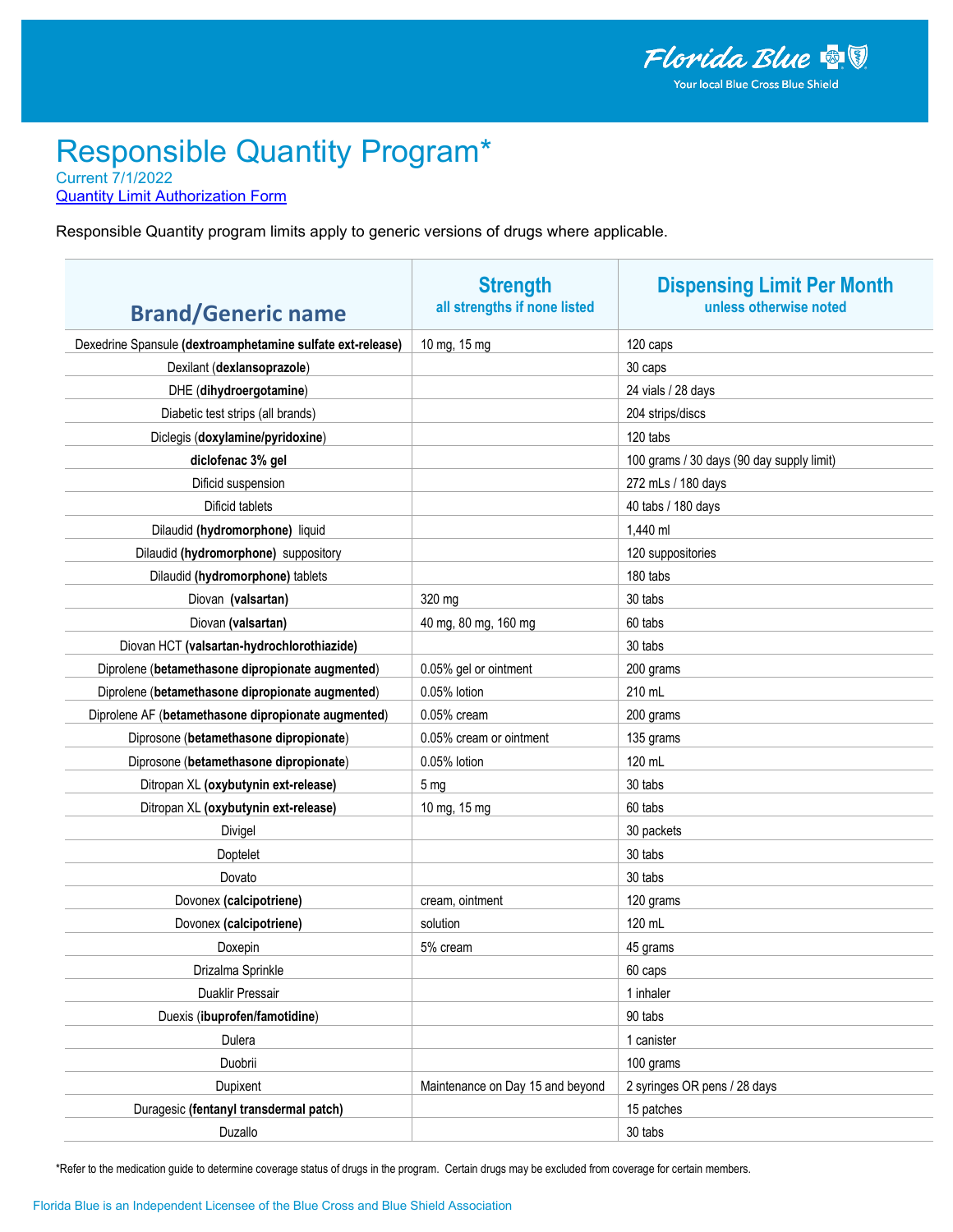**Quantity Limit Authorization Form** 

Responsible Quantity program limits apply to generic versions of drugs where applicable.

| <b>Brand/Generic name</b>         | <b>Strength</b><br>all strengths if none listed  | <b>Dispensing Limit Per Month</b><br>unless otherwise noted |
|-----------------------------------|--------------------------------------------------|-------------------------------------------------------------|
| Dymista (azelastine/fluticasone)  |                                                  | 1 bottle                                                    |
| Dynavel XR                        |                                                  | 240 ml                                                      |
| econazole                         | 1% cream                                         | 120 grams                                                   |
| Edarbi                            |                                                  | 30 tabs                                                     |
| Edarbyclor                        |                                                  | 30 tabs                                                     |
| Edluar                            |                                                  | 30 tabs                                                     |
| Edurant                           |                                                  | 30 tabs                                                     |
| Efudex (fluorouracil)             | 5% cream, multiple actinic or solar<br>keratosis | 40 grams / 28 days (4 week supply limit)                    |
| Efudex (fluorouracil)             | 5% cream, basal cell carcinoma                   | 80 grams / 28 days (12 week supply limit)                   |
| Elestrin                          |                                                  | 26 grams                                                    |
| Elidel (pimecrolimus)             | 1% cream                                         | 100 grams                                                   |
| Eliquis                           | 2.5 <sub>mg</sub>                                | 60 tabs                                                     |
| Eliquis                           | 5 mg                                             | 74 tabs                                                     |
| Eliquis starter pack              |                                                  | 1 pack/ /180 days                                           |
| Elyxyb                            |                                                  | 6 bottles                                                   |
| Emend                             | suspension                                       | 6 packages                                                  |
| Emend (aprepitant)                | 80 mg                                            | 4 caps                                                      |
| Emend (aprepitant)                | 125 mg                                           | 2 caps                                                      |
| Emend Therapy Pack (aprepitant)   |                                                  | 2 Therapy Packs                                             |
| Emflaza                           | 6 mg                                             | 60 tabs                                                     |
| Emflaza                           | 18 mg                                            | 30 tabs                                                     |
| Emgality                          | 100 mg / mL                                      | 9 syringes / 180 days                                       |
| Emgality                          | 120 mg / ml                                      | 1 auto-injector or syringe / 28 days                        |
| Empaveli                          |                                                  | 8 vials / 28 days                                           |
| Emtriva                           | 10 mg/ml                                         | 680 ml                                                      |
| Emtriva (emtricitabine)           |                                                  | 30 caps                                                     |
| Emverm                            |                                                  | 180 tabs                                                    |
| Enablex (darifenacin SR)          |                                                  | 30 tabs                                                     |
| Enbrel                            | 25 mg vial kit                                   | 8 vials / 28 days                                           |
| Enbrel                            | 25 mg autoinjector, cartridge, or<br>syringe     | 8 injections/ 28 days                                       |
| Enbrel                            | 50 mg autoinjector, cartridge or<br>syringe      | 4 injections / 28 days                                      |
| Endocet (oxycodone/acetaminophen) | 2.5-325, 5-325                                   | 360 tabs                                                    |
| Endocet (oxycodone/acetaminophen) | 7.5-325                                          | 240 tabs                                                    |
| Endocet (oxycodone/acetaminophen) | 10-325                                           | 180 tabs                                                    |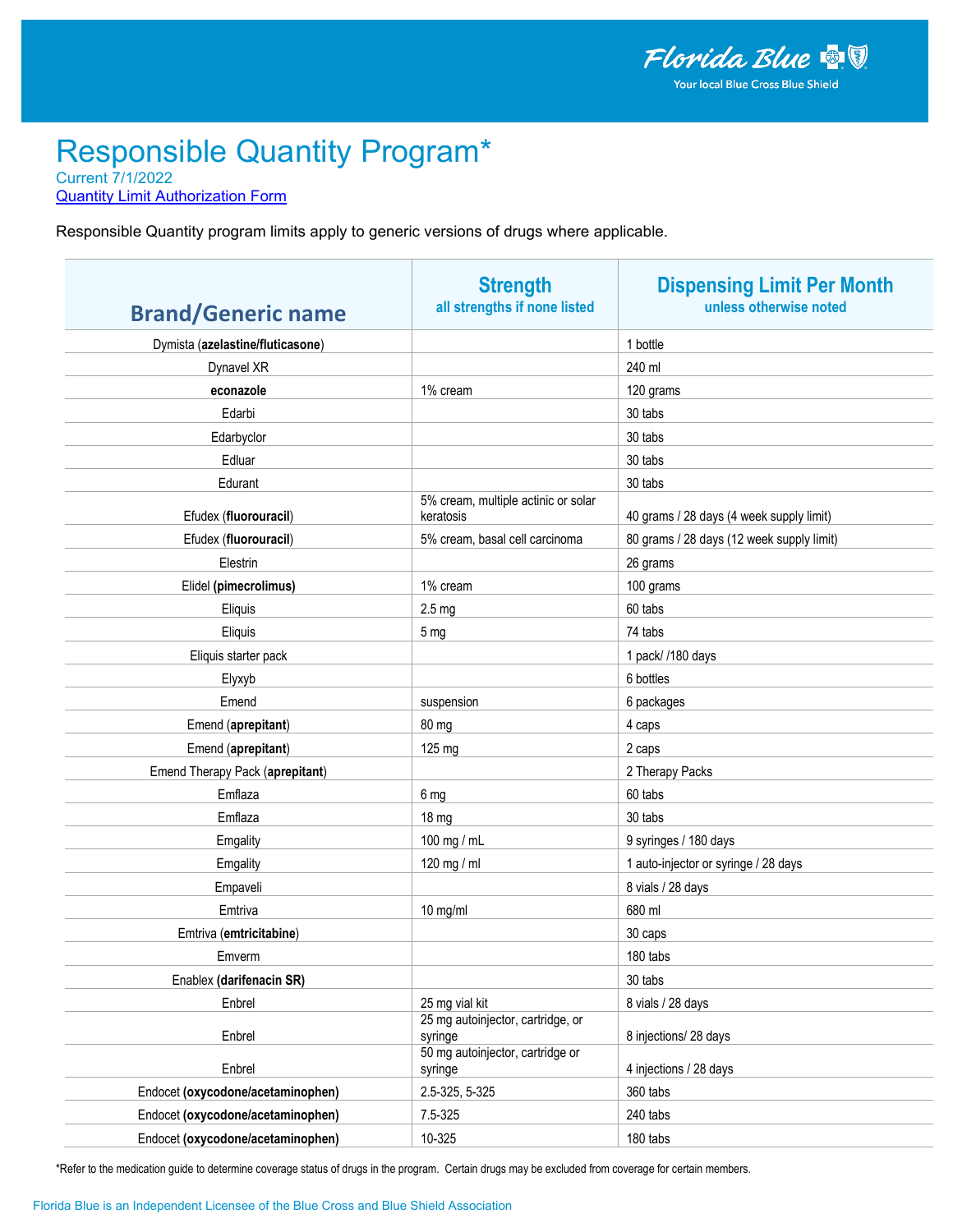**Quantity Limit Authorization Form** 

Responsible Quantity program limits apply to generic versions of drugs where applicable.

| <b>Brand/Generic name</b>                             | <b>Strength</b><br>all strengths if none listed | <b>Dispensing Limit Per Month</b><br>unless otherwise noted |
|-------------------------------------------------------|-------------------------------------------------|-------------------------------------------------------------|
| Endodan (oxycodone-aspirin)                           |                                                 | 360 tabs                                                    |
| Enspryng                                              |                                                 | 1 syringe / 28 days                                         |
| Enstilar                                              |                                                 | 120 grams                                                   |
| Entresto                                              |                                                 | 60 tabs                                                     |
| Epaned (enalapril solution)                           |                                                 | 300 mL                                                      |
| Epclusa                                               | 200-50 mg                                       | 28 tabs / 28 days                                           |
| Epclusa (sofosbuvir/velpatasvir)                      | 400-100 mg                                      | 28 tabs / 28 days                                           |
| Epclusa Pak oral pellets                              | 150-37.5 mg                                     | 28 packets / 28 days                                        |
| Epclusa Pak oral pellets                              | 200-50 mg                                       | 56 packets / 28 days                                        |
| Epivir (lamivudine)                                   | 10 mg/ml                                        | 960 ml                                                      |
| Epivir (lamivudine)                                   | 150 mg                                          | 60 tabs                                                     |
| Epivir (lamivudine)                                   | 300 mg                                          | 30 tabs                                                     |
| Eprontia                                              |                                                 | 1 bottle / 29 days                                          |
| Epzicom (abacavir/lamivudine)                         |                                                 | 30 tabs                                                     |
| Equapax/atorvastatin & CoQ10                          |                                                 | 60 caps                                                     |
| Ergomar                                               |                                                 | 20 tabs / 28 days                                           |
| Erivedge                                              |                                                 | 30 caps                                                     |
| Erleada                                               |                                                 | 120 tabs                                                    |
| Esbriet                                               | 267 mg caps                                     | 180 caps                                                    |
| Esbriet (pirfenidone)                                 | 267 mg tabs                                     | 180 tabs                                                    |
| Esbriet (pirfenidone)                                 | 801 mg tabs                                     | 90 tabs                                                     |
| Esgic (butalbital-acetaminophen-caffeine)             | 50-325-40                                       | 180 caps or tabs                                            |
| Estraderm                                             |                                                 | 8 patches / 28 days                                         |
| Estrasorb                                             |                                                 | 56 pouches                                                  |
| Estring                                               |                                                 | 1 ring                                                      |
| Estrogel                                              |                                                 | 1 pump                                                      |
| Eucrisa                                               |                                                 | 100 grams                                                   |
| EvaMist                                               |                                                 | 1 canister                                                  |
| Evekeo (amphetamine)                                  | 5 <sub>mg</sub>                                 | 90 tabs                                                     |
| Evekeo (amphetamine)                                  | 10 <sub>mg</sub>                                | 180 tabs                                                    |
| Evekeo ODT                                            |                                                 | 60 tabs                                                     |
| Evotaz                                                |                                                 | 30 tabs                                                     |
| Evrysdi                                               |                                                 | 80 mLs / 12 days                                            |
| Exforge (amlodipine-valsartan)                        |                                                 | 30 tabs                                                     |
| Exforge HCT (amlodipine-valsartan-hydroclorothiazide) |                                                 | 30 tabs                                                     |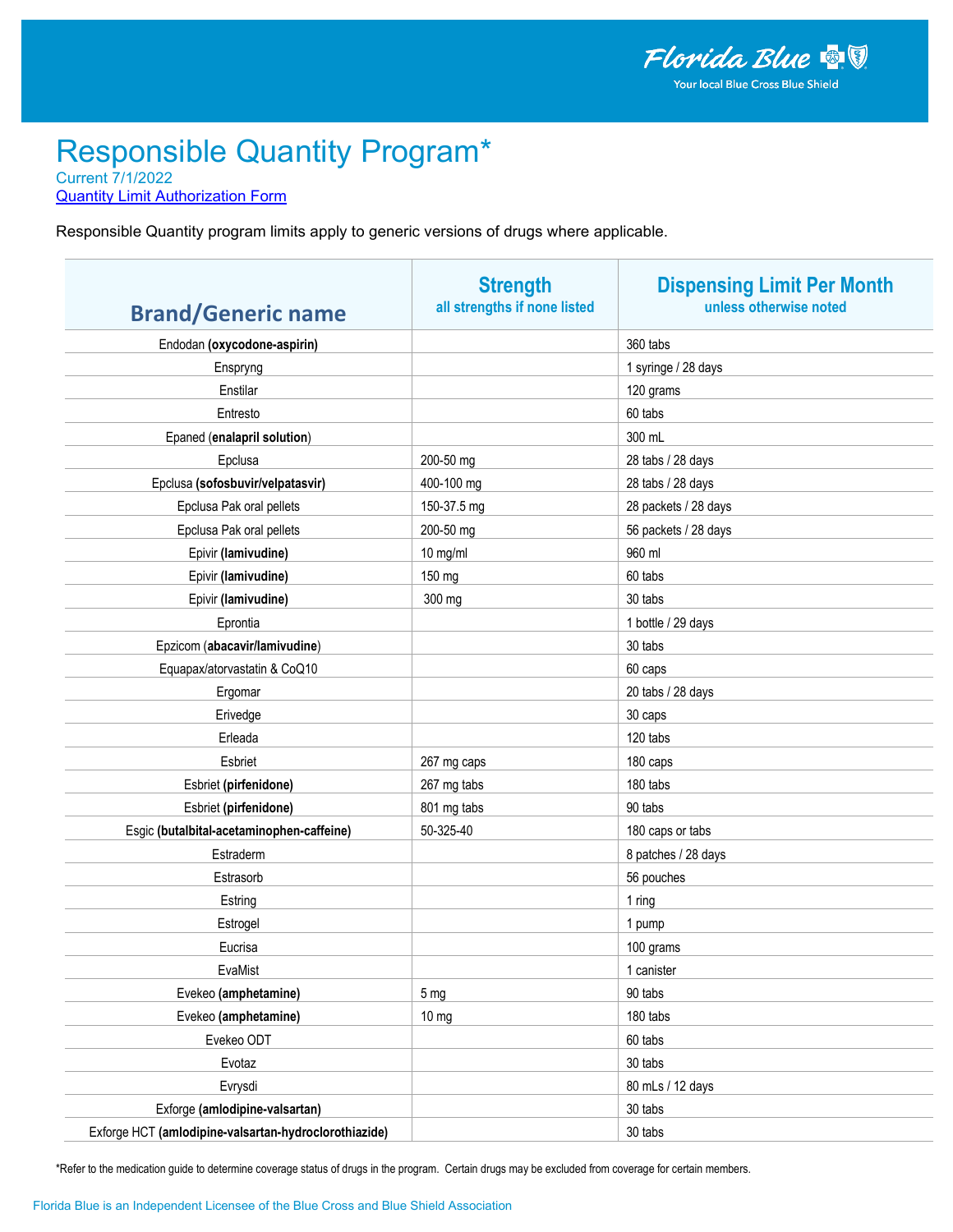**Quantity Limit Authorization Form** 

Responsible Quantity program limits apply to generic versions of drugs where applicable.

|                                                                    | <b>Strength</b>              | <b>Dispensing Limit Per Month</b> |
|--------------------------------------------------------------------|------------------------------|-----------------------------------|
| <b>Brand/Generic name</b>                                          | all strengths if none listed | unless otherwise noted            |
| Exkivity                                                           |                              | 120 caps                          |
| Exservan                                                           |                              | 60 films                          |
| Extavia                                                            |                              | 15 vials / syringes               |
| Fanapt                                                             | all strengths                | 60 tabs                           |
| Fanapt titration pack                                              |                              | 1 pack (8 tabs) / 180 days        |
| Farxiga                                                            |                              | 30 tabs                           |
| Farydak                                                            |                              | 6 caps / 21 days                  |
| Fasenra                                                            |                              | 1 pen / 56 days                   |
| FazaClo (clozapine)                                                | 12.5 mg, 100 mg              | 90 tabs                           |
| FazaClo (clozapine)                                                | 25 mg                        | 270 tabs                          |
| FazaClo (clozapine)                                                | 150 mg                       | 180 tabs                          |
| FazaClo (clozapine)                                                | 200 mg                       | 120 tabs                          |
| Femring                                                            |                              | 1 ring / 90 days                  |
| Fenoglide (fenofibrate)                                            | 40 mg                        | 60 tabs                           |
| Fenoglide (fenofibrate)                                            | 120 mg                       | 30 tabs                           |
| fentanyl citrate transmucosal                                      |                              | 120 units                         |
| Fentora                                                            |                              | 120 tabs                          |
| Fetzima                                                            |                              | 30 caps                           |
| Fetzima                                                            | <b>Titration pack</b>        | 1 pack/180 days                   |
| Fibricor                                                           | 35 mg                        | 60 tabs                           |
| Fibricor                                                           | 105 mg                       | 30 tabs                           |
| Fioricet (butalbital-acetaminophen-caffeine)                       |                              | 180 tabs                          |
| Fioricet w/codeine (butalbital-acetaminophen-caffeine-<br>codeine) |                              | 180 caps                          |
| Fiorinal (butalbital-aspirin-caffeine)                             |                              | 180 caps                          |
| Fiorinal w/codeine (butalbital-aspirin-caffeine-codeine)           |                              | 180 caps                          |
| Firazyr (icatibant)                                                |                              | 30 syringes                       |
| Firdapse                                                           |                              | 240 tabs                          |
| Flector patch                                                      |                              | 60 patches                        |
| Flolipid                                                           | 20 mg/ 5 ml                  | 150 ml                            |
| Flolipid                                                           | 40 mg/ 5 ml                  | 300 ml                            |
| Flonase (fluticasone)                                              |                              | 1 inhaler                         |
| Florone (diflorasone diacetate)                                    | 0.05% ointment               | 120 grams                         |
| <b>Flovent Diskus</b>                                              | 50 mcg, 100 mcg              | 1 carton                          |
| <b>Flovent Diskus</b>                                              | 250 mcg                      | 4 cartons                         |
|                                                                    |                              |                                   |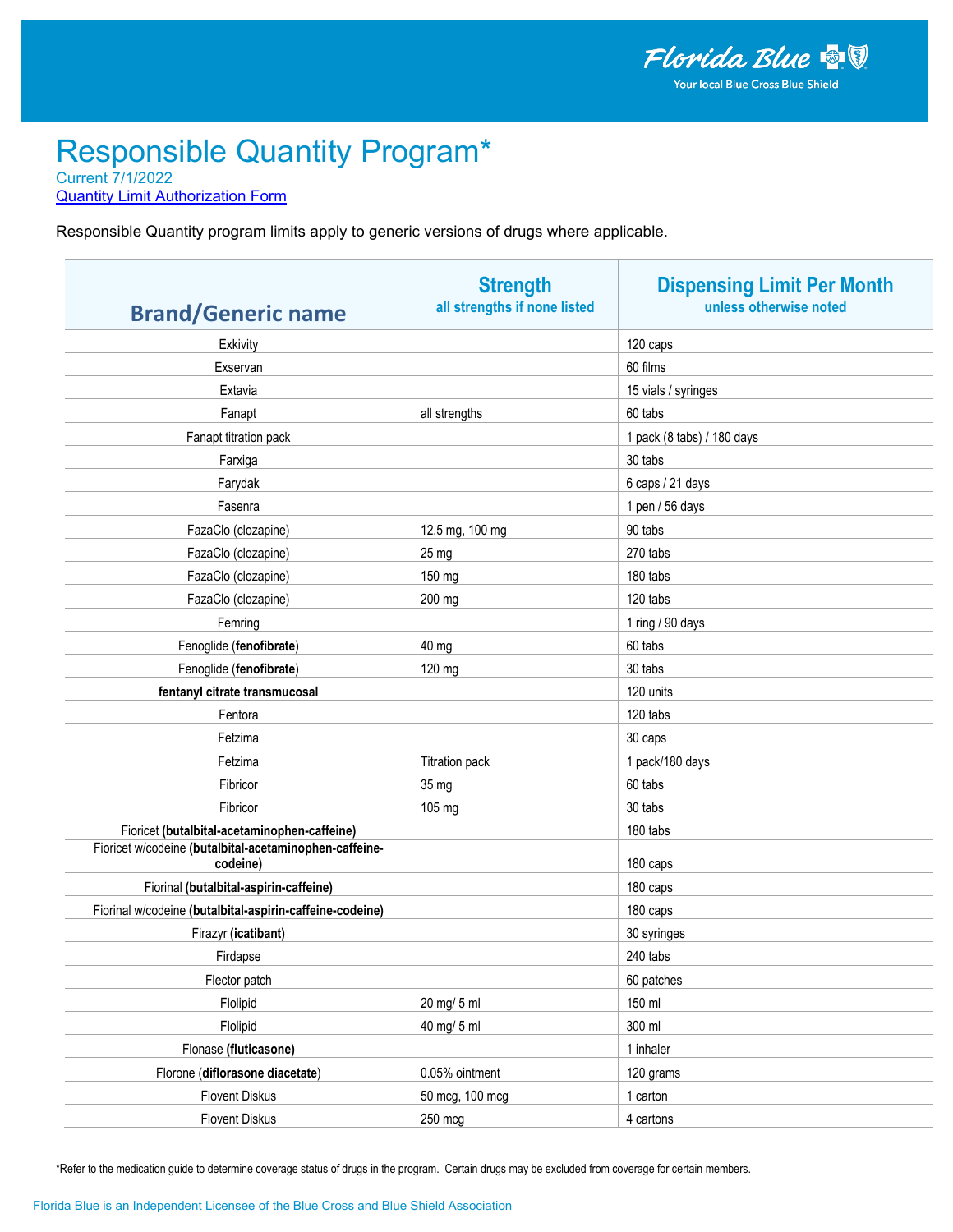**Quantity Limit Authorization Form** 

Responsible Quantity program limits apply to generic versions of drugs where applicable.

| <b>Brand/Generic name</b>          | <b>Strength</b><br>all strengths if none listed | <b>Dispensing Limit Per Month</b><br>unless otherwise noted |
|------------------------------------|-------------------------------------------------|-------------------------------------------------------------|
| Flovent HFA                        | 44 mcg, 110 mcg                                 | 1 inhaler                                                   |
| Flovent HFA                        | 220 mcg                                         | 2 inhalers                                                  |
| flu vaccines                       |                                                 | 1 injection / 90 days                                       |
| Flunisolide nasal soln             | 25 mcg /spray, 29 mcg /spray                    | 3 inhalers                                                  |
| Fluoroplex                         | 1% cream                                        | 60 grams / 42 days (6 week supply limit)                    |
| Fluoxetine                         | 60 mg                                           | 30 tabs                                                     |
| fluvoxamine                        | 25 mg, 50 mg                                    | 30 caps                                                     |
| fluvoxamine                        | 100 mg                                          | 90 caps                                                     |
| Focalin (dexmethylphenidate)       |                                                 | 60 tabs                                                     |
| Focalin XR (dexmethylphenidate ER) |                                                 | 30 caps                                                     |
| Foradil Aerolizer                  |                                                 | 1 blister pack (12 or 60)                                   |
| Forfivo                            |                                                 | 30 tabs                                                     |
| Fortesta (testosterone gel)        |                                                 | 2 pumps                                                     |
| Fosamax (alendronate)              | 35 mg, 70 mg                                    | 4 tabs                                                      |
| Fosamax (alendronate)              | oral solution                                   | 300 ml/28 days                                              |
| Fosamax (alendronate)              | 5 mg, 10 mg, 40 mg                              | 30 tabs                                                     |
| Fosamax Plus D                     |                                                 | 4 tabs                                                      |
| Fotivda                            |                                                 | 21 caps / 28 days                                           |
| Fragmin                            | syringe, all strengths                          | 30 syringes / 3 months                                      |
| Fragmin                            | vial, all strengths                             | 10 vials / 3 months                                         |
| Freestyle Libre                    | 10 day reader                                   | 1 reader / 365 days                                         |
| Freestyle Libre                    | 10 day sensor                                   | 3 sensors                                                   |
| Freestyle Libre                    | 14 day reader                                   | 1 reader / 365 days                                         |
| Freestyle Libre                    | 14 day sensor                                   | 2 sensors / 28 days                                         |
| Freestyle Libre 2                  | reader                                          | 1 reader / 365 days                                         |
| Freestyle Libre 2                  | sensor                                          | 2 sensors / 28 days                                         |
| Frova (frovatriptan)               |                                                 | 12 tabs                                                     |
| Fulphila                           |                                                 | 2 syringes / 28 days                                        |
| Fulzyaq                            |                                                 | 60 tabs                                                     |
| Fuzeon                             |                                                 | 60 vials                                                    |
| Galafold                           |                                                 | 15 tabs                                                     |
| Gattex                             |                                                 | 30 vials                                                    |
| Gavreto                            |                                                 | 120 caps                                                    |
| Gelnique                           | 10%                                             | 30 sachets                                                  |
| gemfibrozil                        |                                                 | 60 tabs                                                     |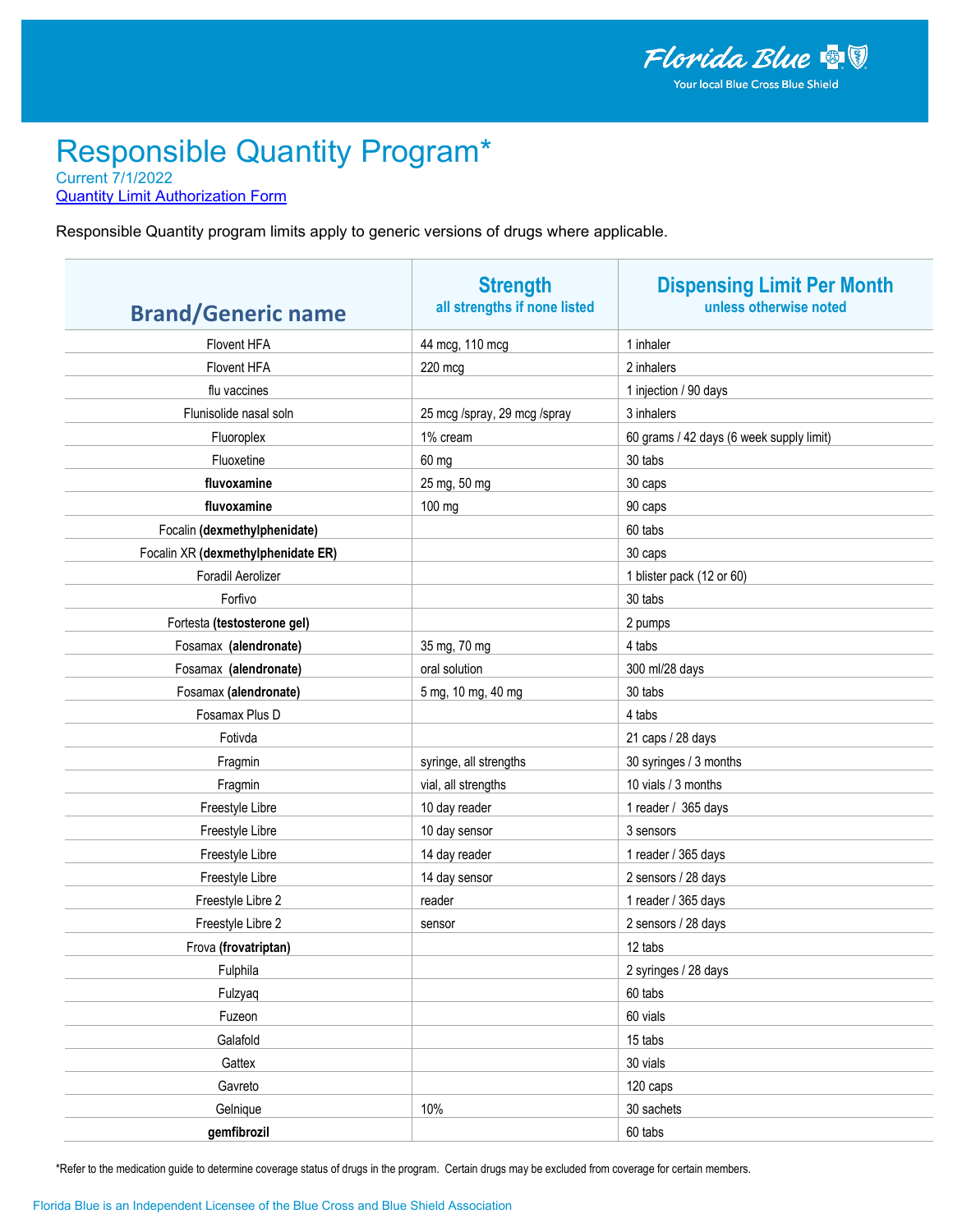**Quantity Limit Authorization Form** 

Responsible Quantity program limits apply to generic versions of drugs where applicable.

| <b>Brand/Generic name</b>               | <b>Strength</b><br>all strengths if none listed | <b>Dispensing Limit Per Month</b><br>unless otherwise noted |
|-----------------------------------------|-------------------------------------------------|-------------------------------------------------------------|
| Gemtesa                                 |                                                 | 30 tabs                                                     |
| gentamicin                              | 0.1% topical cream                              | 60 grams                                                    |
| Genvoya                                 |                                                 | 30 tabs                                                     |
| Geodon (ziprasidone)                    |                                                 | 60 tabs                                                     |
| Gilenya                                 |                                                 | 30 caps                                                     |
| Gilotrif                                | All strengths                                   | 30 tabs                                                     |
| glatopa (glatiramer acetate)            | 20 mg                                           | 30 syringes                                                 |
| glatopa (glatiramer acetate)            | 40 mg                                           | 12 syringes / 28 days                                       |
| Gleevec (imatinib)                      | 100 mg                                          | 90 tabs                                                     |
| Gleevec (imatinib)                      | 400 mg                                          | 60 tabs                                                     |
| Glucose Test Strips (all brands)        |                                                 | 204 strips / discs                                          |
| Glucose test strips combo               |                                                 | 200 strips                                                  |
| Glyxambi                                |                                                 | 30 tabs                                                     |
| Gralise                                 | 300 mg                                          | 30 tabs                                                     |
| Gralise                                 | 600 mg                                          | 90 tabs                                                     |
| Gralise                                 | Starter pack                                    | 78 tabs / 180 days                                          |
| granisetron                             |                                                 | 14 tabs                                                     |
| Grastek                                 |                                                 | 30 tabs                                                     |
| Haegarda                                |                                                 | 16 vials                                                    |
| Halog (halcinonide)                     | 0.1% cream, ointment, solution                  | 120 grams or ml                                             |
| Harvoni pellet packs                    |                                                 | 30 packets                                                  |
| Harvoni tabs (ledipasvir-sofosbuvir)    |                                                 | 30 tabs                                                     |
| Hetlioz                                 | 20mg                                            | 30 caps                                                     |
| Hetlioz LQ                              | 4 mg/ml                                         | 158 ml                                                      |
| Horizant                                | 300 mg                                          | 60 tabs                                                     |
| Horizant                                | 600 mg                                          | 60 tabs                                                     |
| Humira                                  | 10 mg, 20 mg, 40 mg, 80 mg                      | 2 syringes or pens / 28 days                                |
| Humira                                  | Starter pack                                    | 1 kit / 180 days                                            |
| Humira pediatric Crohn's kit            | Starter pack                                    | 1 kit / 180 days                                            |
| Hycet (hydrocodone-acetaminophen)       |                                                 | 3600 mL                                                     |
| hydrocodone-acetaminophen               | 2.5 mg-325mg                                    | 360 tabs                                                    |
| hydromorphone ER                        |                                                 | 30 tabs                                                     |
| Hysingla ER (hydrocodone bitartrate ER) |                                                 | 30 tabs                                                     |
| Hytone (hydrocortisone)                 | 1% ointment                                     | 453.6 grams                                                 |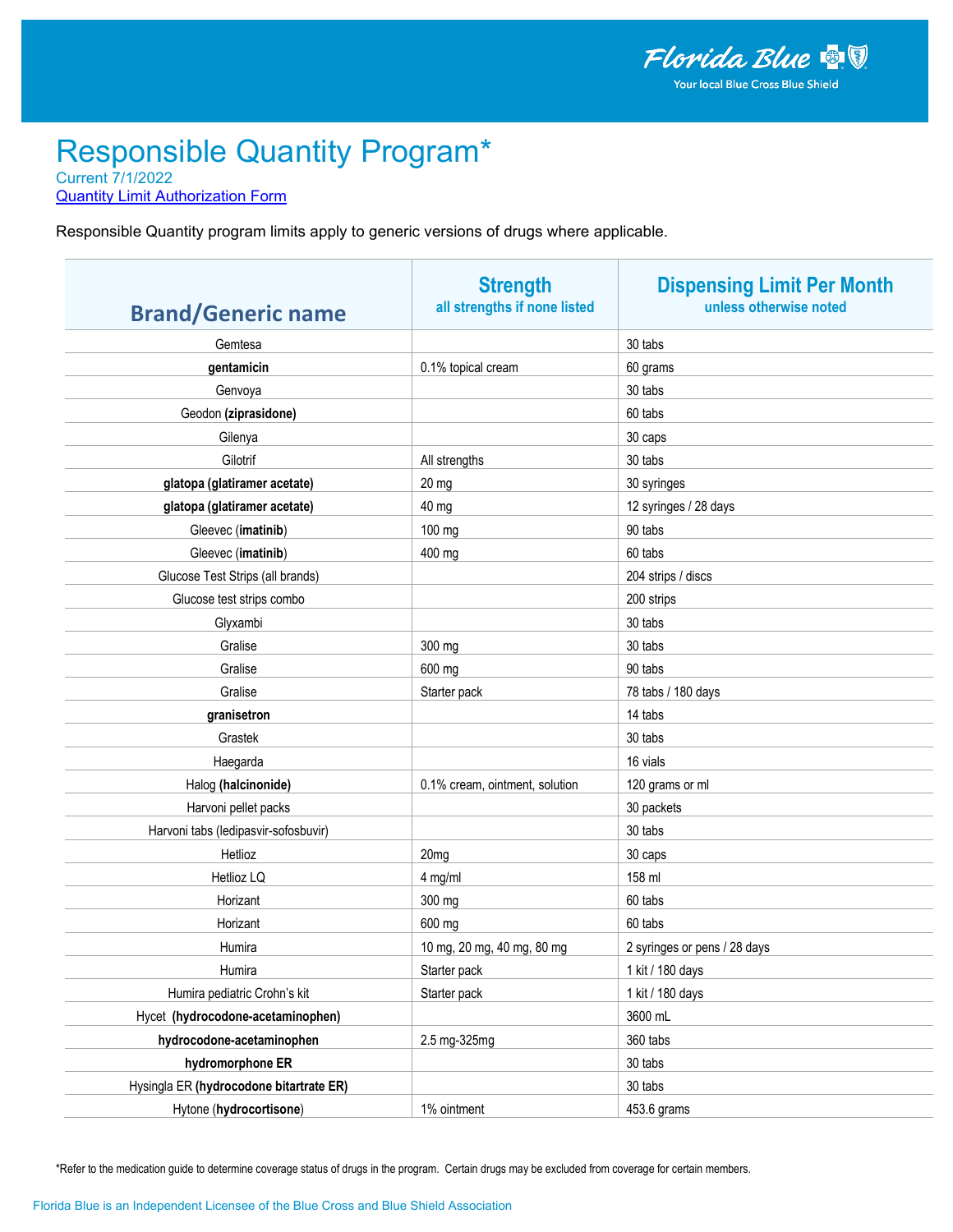**Quantity Limit Authorization Form** 

Responsible Quantity program limits apply to generic versions of drugs where applicable.

| <b>Brand/Generic name</b>             | <b>Strength</b><br>all strengths if none listed | <b>Dispensing Limit Per Month</b><br>unless otherwise noted |
|---------------------------------------|-------------------------------------------------|-------------------------------------------------------------|
| Hytone (hydrocortisone)               | 1% cream<br>2.5% cream or ointment              | 454 grams                                                   |
| Hytone (hydrocortisone)               | 2.5% lotion                                     | 118 mL                                                      |
| Hyzaar (losartan/hydrochlorothiazide) |                                                 | 30 tabs                                                     |
| Ibrance                               |                                                 | 21 caps or tabs / 28 days                                   |
| Ibudone (hydrocodone-ibuprofen)       | 10-200                                          | 150 tabs                                                    |
| Ibsrela                               |                                                 | 60 tabs                                                     |
| Iclusig                               |                                                 | 30 tabs                                                     |
| Idhifa                                |                                                 | 30 tabs                                                     |
| Imbruvica                             | 70 mg cap                                       | 30 caps                                                     |
| Imbruvica                             | 140 mg cap                                      | 90 caps                                                     |
| Imbruvica                             | 140 mg, 280 mg, 420 mg, 560 mg<br>tabs          | 30 tabs                                                     |
| Imcivree                              |                                                 | 10 vials / 30 days                                          |
| imiquimod                             | 3.75% cream for actinic keratosis               | 56 packets / 6 weeks                                        |
| imiquimod                             | 3.75% cream for actinic keratosis               | 15 grams / 6 weeks                                          |
| imiquimod                             | 3.75% cream for genital or perianal<br>warts    | 56 packets / 8 weeks                                        |
| imiquimod                             | 3.75% cream for genital or perianal<br>warts    | 15 grams / 8 weeks                                          |
| Imitrex (sumatriptan)                 | nasal soln, 5 mg                                | 6 packages (36 units)                                       |
| Imitrex (sumatriptan)                 | nasal soln, 20 mg                               | 2 packages (12 units)                                       |
| Imitrex (sumatriptan)                 | 25 mg                                           | 36 tabs                                                     |
| Imitrex (sumatriptan)                 | 50 mg                                           | 18 tabs                                                     |
| Imitrex (sumatriptan)                 | 100 mg                                          | 9 tabs                                                      |
| Imitrex (sumatriptan)                 | vial 6 mg/0.5 mL                                | 4 mL (8 injections)                                         |
| Imitrex STATdose (sumatriptan)        | 4 mg                                            | 6 mL (12 injections)                                        |
| Imitrex STATdose (sumatriptan)        | 6 mg                                            | 4 mL (8 injections)                                         |
| Impeklo                               |                                                 | 204 grams / 28 days                                         |
| Impoyz                                | 0.025% cream                                    | 240 grams                                                   |
| Imvexxy                               |                                                 | 8 vaginal inserts / 28 days                                 |
| Imvexxy Starter Pack                  |                                                 | 18 vaginal inserts / 180 days                               |
| Incivek                               |                                                 | 168 tabs / 28 days                                          |
| Incruse Ellipta                       |                                                 | 30 blisters                                                 |
| Ingrezza                              | 40 mg, 60 mg, 80 mg                             | 30 caps                                                     |
| Ingrezza                              | Initiation pack                                 | 28 caps / 180 days                                          |
| Inlyta                                | 1 <sub>mg</sub>                                 | 180 tabs                                                    |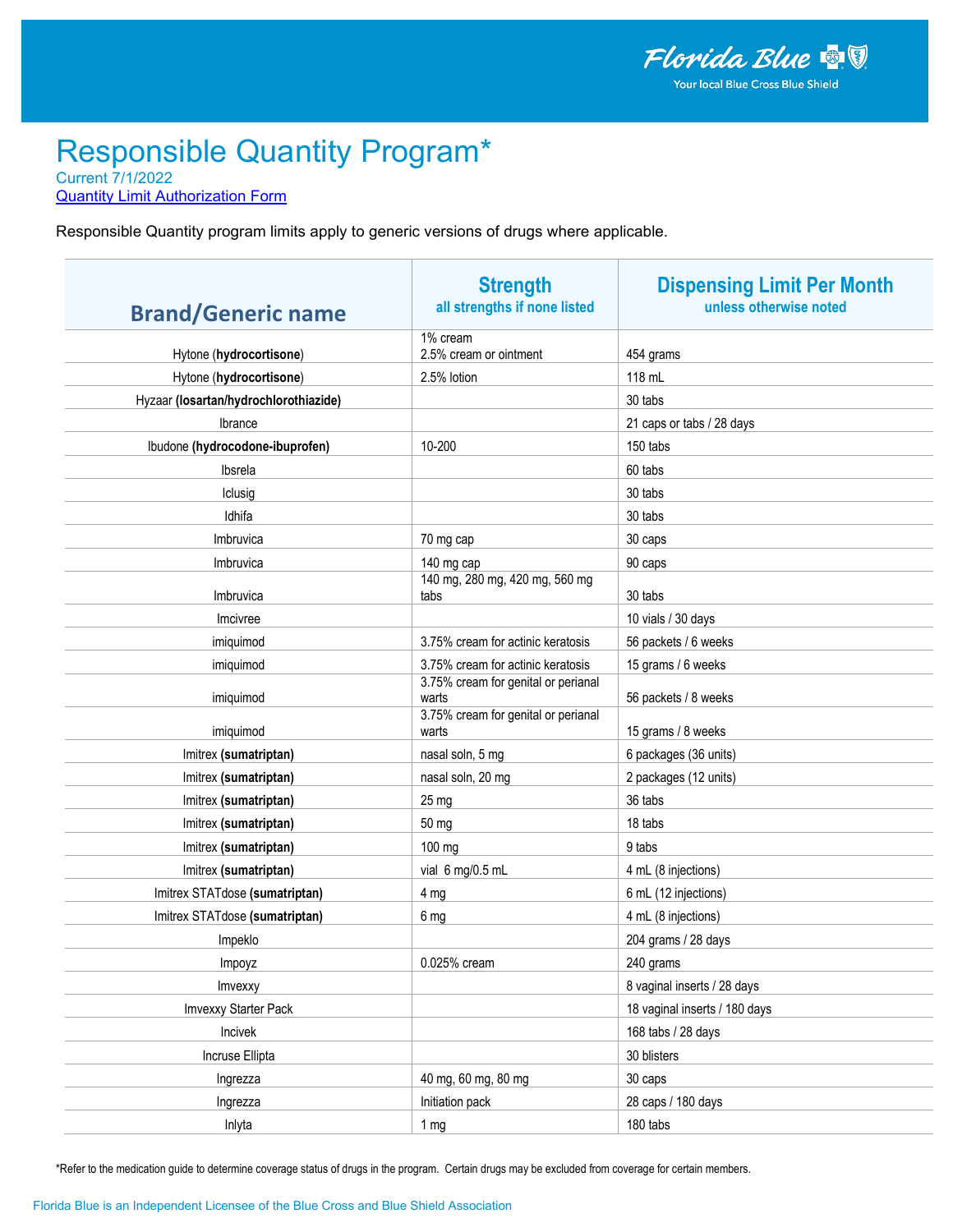**Quantity Limit Authorization Form** 

Responsible Quantity program limits apply to generic versions of drugs where applicable.

| <b>Brand/Generic name</b> | <b>Strength</b><br>all strengths if none listed | <b>Dispensing Limit Per Month</b><br>unless otherwise noted |
|---------------------------|-------------------------------------------------|-------------------------------------------------------------|
| Inlyta                    | 5 <sub>mg</sub>                                 | 120 tabs                                                    |
| Inqovi                    |                                                 | 5 tabs / 28 days                                            |
| Inrebic                   |                                                 | 120 caps                                                    |
| Intelence                 | 25 mg                                           | 120 tabs                                                    |
| Intelence (etravirine)    | 100 mg, 200 mg                                  | 60 tabs                                                     |
| Intermezzo (zolpidem)     |                                                 | 30 tabs                                                     |
| Intuniv (guanfacine ER)   |                                                 | 30 tabs                                                     |
| Invega (paliperidone)     | 1.5mg, 3 mg, 9 mg                               | 30 tabs                                                     |
| Invega (paliperidone)     | 6 mg                                            | 60 tabs                                                     |
| Invirase                  | 200 mg                                          | 300 caps                                                    |
| Invirase                  | 500 mg                                          | 120 tabs                                                    |
| Invokamet                 |                                                 | 60 tabs                                                     |
| Invokamet XR              |                                                 | 60 tabs                                                     |
| Invokana                  |                                                 | 30 tabs                                                     |
| Iprivask                  |                                                 | 30 vials / 3 months                                         |
| Irenka (duloxetine)       |                                                 | 90 caps                                                     |
| Iressa                    |                                                 | 30 tabs                                                     |
| Isentress                 | 25 mg, 100 mg                                   | 180 tabs                                                    |
| Isentress                 | 400 mg, 600 mg                                  | 60 tabs                                                     |
| Isentress                 | Powder                                          | 60 packets                                                  |
| Isturisa                  | 1 mg                                            | 240 tabs                                                    |
| Isturisa                  | 5 <sub>mg</sub>                                 | 300 tabs                                                    |
| Isturisa                  | 10 mg                                           | 180 tabs                                                    |
| Jakafi                    |                                                 | 60 caps                                                     |
| Janumet                   |                                                 | 60 tabs                                                     |
| Janumet XR                | 50-500, 100-1000                                | 30 tabs                                                     |
| Janumet XR                | 50-1000                                         | 60 tabs                                                     |
| Januvia                   |                                                 | 30 tabs                                                     |
| Jardiance                 |                                                 | 30 tabs                                                     |
| Jatenzo                   | 158 mg, 237 mg                                  | 60 caps                                                     |
| Jatenzo                   | 198 mg                                          | 120 caps                                                    |
| Jentadueto                | 2.5/500, 2.5/850, 2.5/1000                      | 60 tabs                                                     |
| Jentadueto XR             | 2.5/1000                                        | 60 tabs                                                     |
| Jentadueto XR             | 5/1000                                          | 30 tabs                                                     |
| Jornay PM                 |                                                 | 30 caps                                                     |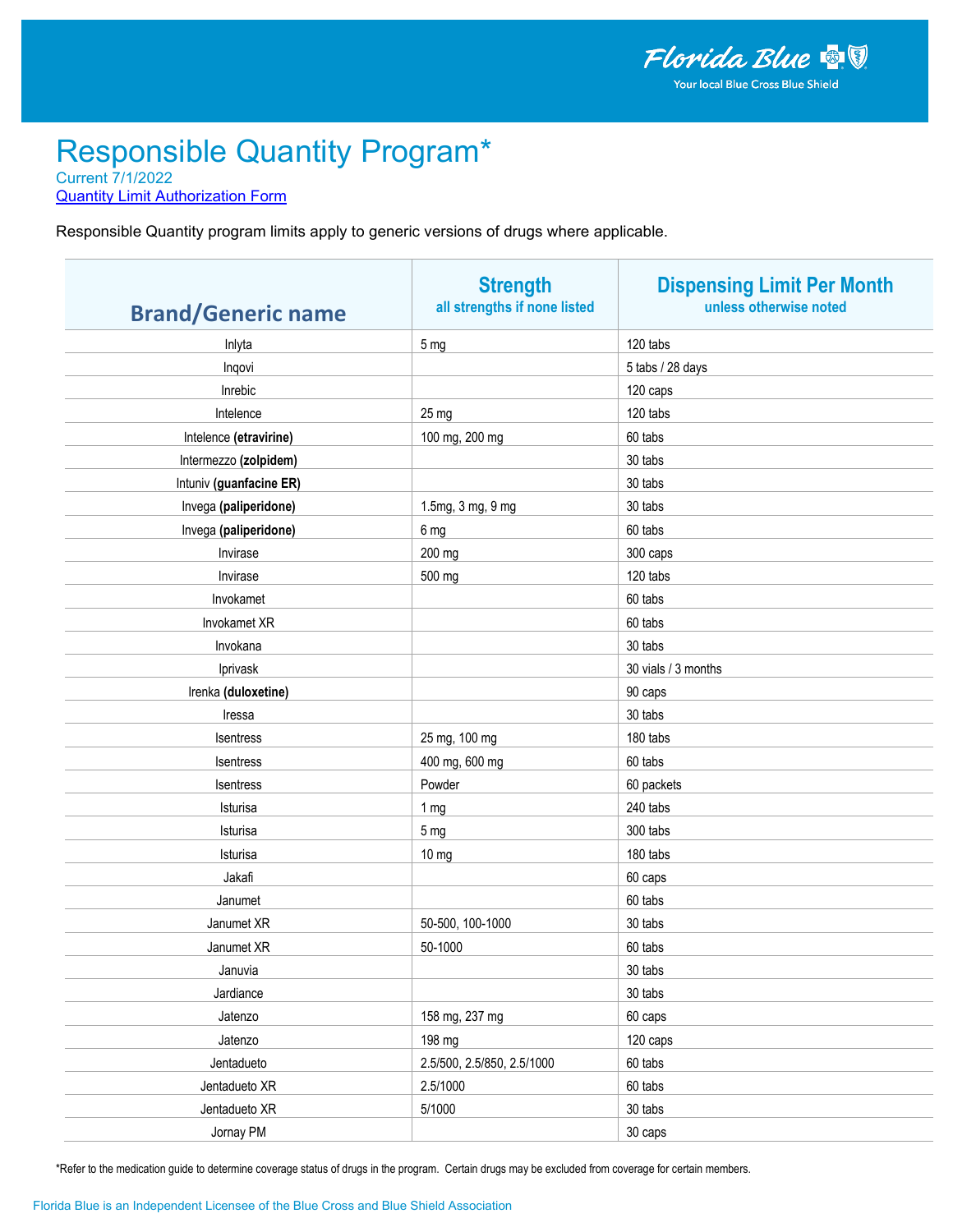**Quantity Limit Authorization Form** 

Responsible Quantity program limits apply to generic versions of drugs where applicable.

| <b>Brand/Generic name</b>         | <b>Strength</b><br>all strengths if none listed                   | <b>Dispensing Limit Per Month</b><br>unless otherwise noted |
|-----------------------------------|-------------------------------------------------------------------|-------------------------------------------------------------|
| Jublia                            |                                                                   | 4 mL                                                        |
| Juluca                            |                                                                   | 30 tabs                                                     |
| Juvisync                          |                                                                   | 30 tabs                                                     |
| Juxtapid                          |                                                                   | 28 caps / 28 days                                           |
| Jynarque                          | 15 mg                                                             | 60 tabs                                                     |
| Jynarque                          | 30 mg                                                             | 30 tabs                                                     |
| Jynarque                          | <b>Blister</b> card                                               | 56 tabs (4 blister cards) / 28 days                         |
| Kadian (morphine once daily)      | 10 mg, 20 mg, 30 mg, 40 mg, 50 mg                                 | 60 caps                                                     |
| Kadian (morphine once daily)      | 60 mg, 70 mg, 80 mg, 130 mg, 150<br>mg                            | 60 caps                                                     |
| Kadian (morphine once daily)      | 100 mg, 200 mg                                                    | 120 caps                                                    |
| Kalbitor                          |                                                                   | 30 vials                                                    |
| Kaletra (lopinavir/ritonavir)     | 80 mg/20 ml                                                       | 480 ml                                                      |
| Kaletra (lopinavir/ritonavir)     | 100 mg/25 mg                                                      | 180 tabs                                                    |
| Kaletra (lopinavir/ritonavir)     | 200 mg/50 mg                                                      | 120 tabs                                                    |
| Kalydeco                          |                                                                   | 60 tabs or packets                                          |
| Kapvay                            | 0.2 mg, Dose pack                                                 | 60 tabs                                                     |
| Kapvay (clonidine ER)             | 0.1 <sub>mg</sub>                                                 | 120 tabs                                                    |
| Kazano                            |                                                                   | 60 tabs                                                     |
| Kenalog (triamcinolone acetonide) | 0.147 mg/gm aerosol spray                                         | 126 grams                                                   |
| Kenalog (triamcinolone acetonide) | 0.025% cream or ointment,<br>0.1% cream or ointment<br>0.5% cream | 454 grams                                                   |
| Kenalog (triamcinolone acetonide) | 0.025% or 0.1% lotion                                             | 120 mL                                                      |
| Kerendia                          |                                                                   | 30 tabs                                                     |
| Kerydin (tavaborole)              |                                                                   | 4 mL                                                        |
| Kesimpta                          |                                                                   | 1 pen / 28 days                                             |
| ketoconazole                      | 2% cream                                                          | 120 grams                                                   |
| ketorolac                         | 10 mg                                                             | 20 tabs / 5 days                                            |
| Keveyis                           |                                                                   | 120 tabs                                                    |
| Kevzara                           |                                                                   | 2 syringes or pens / 28 days                                |
| Kineret                           |                                                                   | 28 syringes / 28 days                                       |
| Kisqali                           | 200 mg                                                            | 63 tabs / 28 days                                           |
| Kisqali Femera Pack               | $200$ mg $- 2.5$ mg                                               | 91 tabs / 28 days                                           |
| Klisyri                           |                                                                   | 5 packets / 90 days                                         |
| Kloxxado                          |                                                                   | 4 bottles                                                   |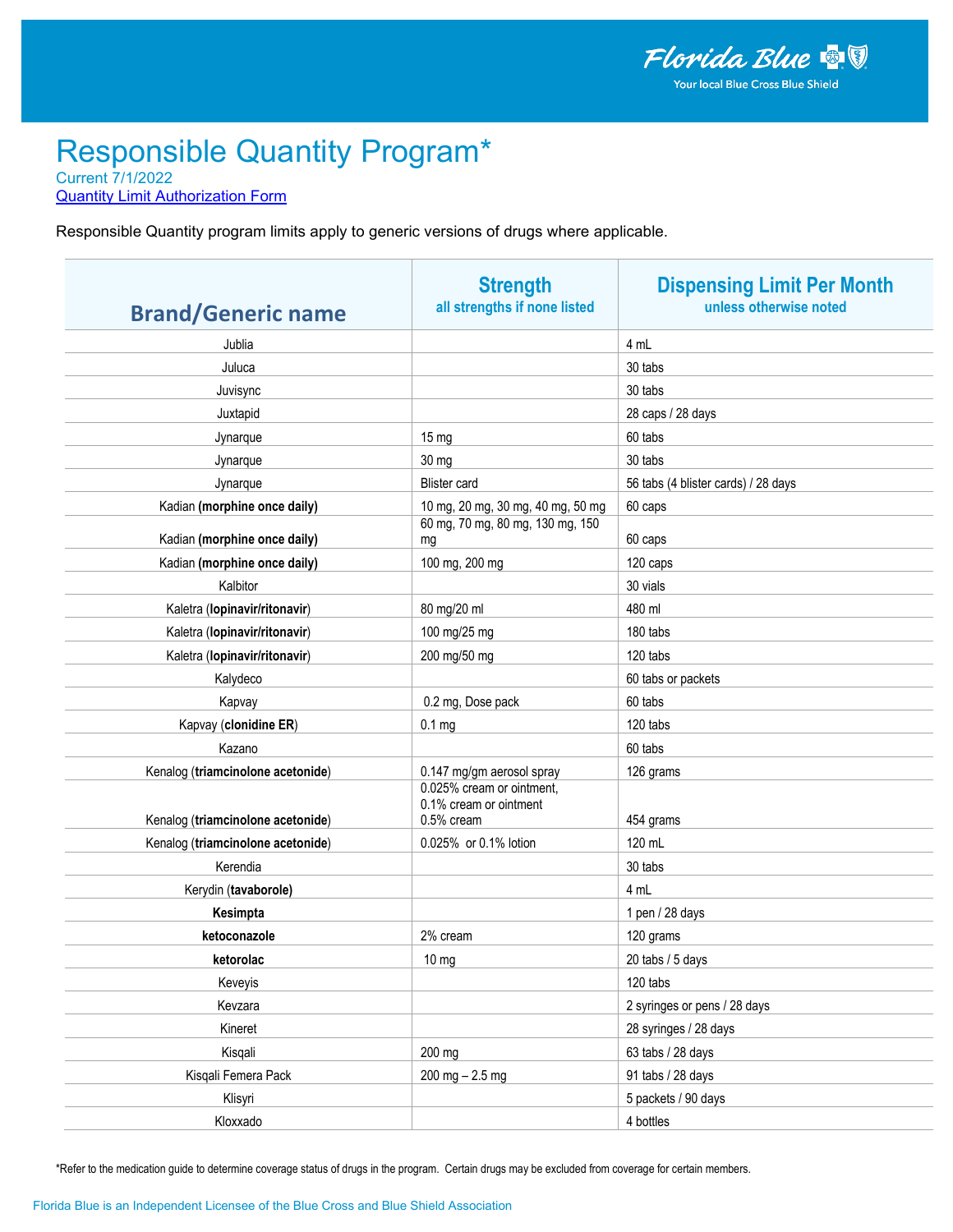**Quantity Limit Authorization Form** 

Responsible Quantity program limits apply to generic versions of drugs where applicable.

| <b>Brand/Generic name</b>                | <b>Strength</b><br>all strengths if none listed      | <b>Dispensing Limit Per Month</b><br>unless otherwise noted |
|------------------------------------------|------------------------------------------------------|-------------------------------------------------------------|
| Kombiglyze XR                            | 5-500, 5-1000                                        | 30 tabs                                                     |
| Kombiglyze XR                            | 2.5-1000                                             | 60 tabs                                                     |
| Korlym                                   |                                                      | 120 tabs                                                    |
| Koselugo                                 | $10 \text{ mg}$                                      | 240 caps                                                    |
| Koselugo                                 | 25 mg                                                | 120 caps                                                    |
| Kynamro                                  |                                                      | 4 vials / 28 days                                           |
| Lagevrio (molnupiravir)                  |                                                      | 40 caps                                                     |
| Lampit                                   | 30 mg                                                | 540 tabs / 180 days                                         |
| Lampit                                   | 120 mg                                               | 450 tabs / 180 days                                         |
| Latuda                                   | 20 mg, 40 mg, 60 mg, 120 mg                          | 30 tabs                                                     |
| Latuda                                   | 80 mg                                                | 60 tabs                                                     |
| Lazanda                                  |                                                      | 30 bottles                                                  |
| Lenvima                                  | 4 mg                                                 | 30 caps                                                     |
| Lenvima                                  | 8 mg therapy pack (two 4 mg daily)                   | 60 caps                                                     |
| Lenvima                                  | $10 \text{ mg}$                                      | 30 caps                                                     |
| Lenvima                                  | 12 mg therapy pack (three 4 mg<br>daily)             | 90 caps                                                     |
| Lenvima                                  | 14 mg therapy pack (10 mg and 4<br>mg daily)         | 60 caps                                                     |
| Lenvima                                  | 18 mg therapy pack (10 mg and two<br>4 mg daily)     | 90 caps                                                     |
| Lenvima                                  | 20 mg therapy pack (two 10 mg<br>daily)              | 60 caps                                                     |
| Lenvima                                  | 24 mg therapy pack (two 10 mg and<br>one 4 mg daily) | 90 caps                                                     |
| Lescol (fluvastatin)                     |                                                      | 60 caps                                                     |
| Lescol XL(fluvastatin ER)                |                                                      | 30 tabs                                                     |
| Letairis (ambrisentan)                   |                                                      | 30 tabs                                                     |
| leuprolide                               | 1 mg / 0.2 ml kit                                    | 6 vials                                                     |
| Levodromoran (levorphanol) tablets       |                                                      | 120 tabs                                                    |
| Lexette (halobetasol propionate)         | $0.5%$ foam                                          | 200 grams                                                   |
| Lexiva (fosamprenavir)                   | 50 mg/ml                                             | 1800 ml                                                     |
| Lexiva (fosamprenavir)                   | 700 mg                                               | 120 tabs                                                    |
| Licart                                   |                                                      | 30 patches                                                  |
| Lidex (fluocinonide)                     | 0.05% cream, gel or ointment                         | 120 grams                                                   |
| Lidex (fluocinonide)                     | 0.05% solution                                       | 120 mL                                                      |
| Lidex-E (fluocinonide)                   | 0.05% emulsified cream                               | 120 grams                                                   |
| lidocaine / prilocaine cream 2.5% / 2.5% |                                                      | 2 grams / day                                               |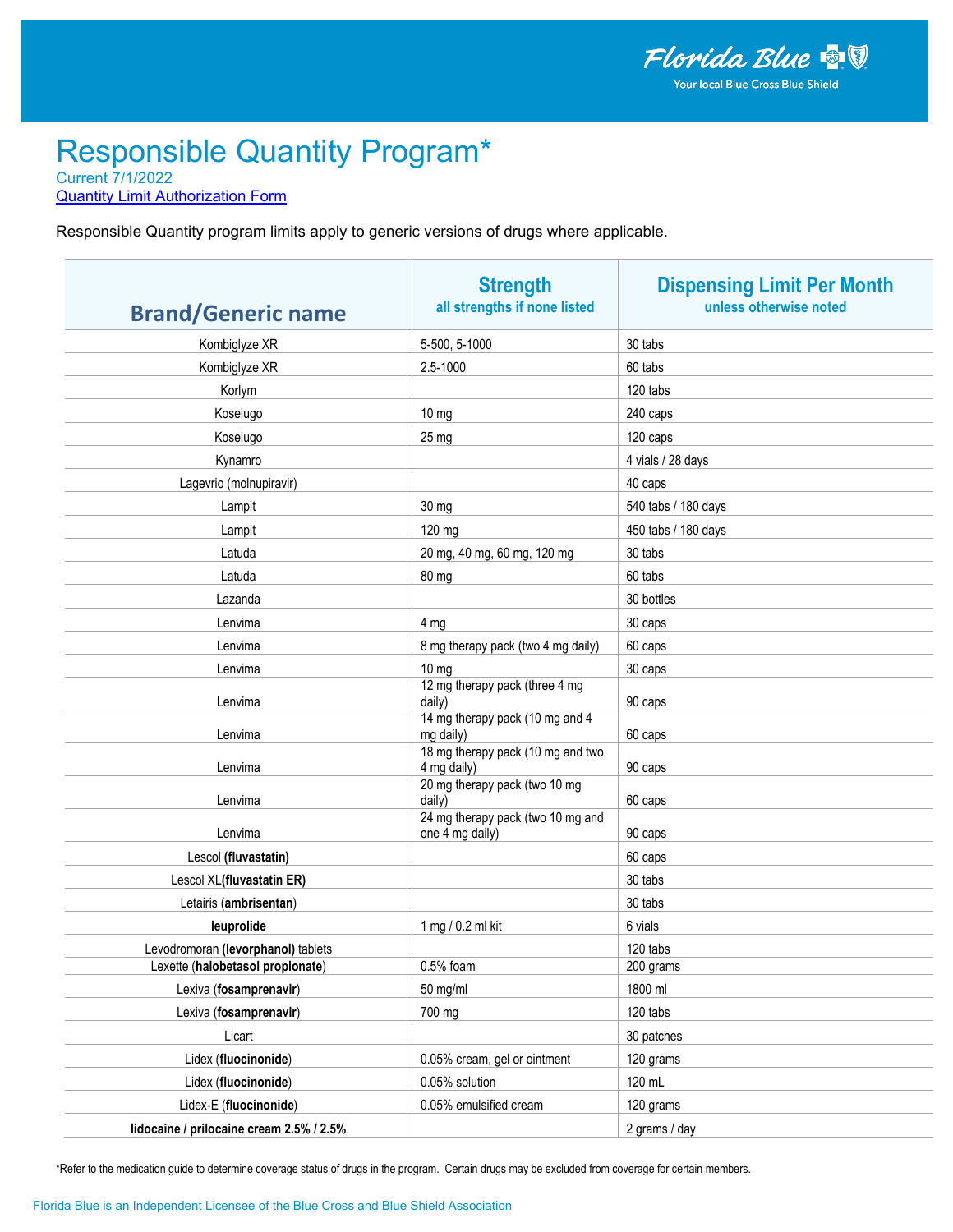**Quantity Limit Authorization Form** 

Responsible Quantity program limits apply to generic versions of drugs where applicable.

| <b>Brand/Generic name</b>                   | <b>Strength</b><br>all strengths if none listed | <b>Dispensing Limit Per Month</b><br>unless otherwise noted |
|---------------------------------------------|-------------------------------------------------|-------------------------------------------------------------|
| lidocaine topical jelly 2%                  |                                                 | 5 mL / day                                                  |
| lidocaine topical ointment 5%               |                                                 | 3.3334 grams / day                                          |
| lidocaine topical solution 4%               |                                                 | 5 mL / day                                                  |
| Lidoderm (lidocaine patch) 5%               |                                                 | 3 patches / day                                             |
| Linzess                                     |                                                 | 30 caps                                                     |
| Lipitor (atorvastatin)                      | 10 mg, 20 mg, 40 mg                             | 45 tabs                                                     |
| Lipitor (atorvastatin)                      | 80 mg                                           | 30 tabs                                                     |
| Lipofen                                     | 50 mg                                           | 60 caps                                                     |
| Lipofen                                     | 150 mg                                          | 30 caps                                                     |
| Livalo                                      | 1 mg, 2 mg                                      | 45 tabs                                                     |
| Livalo                                      | 4 mg                                            | 30 tabs                                                     |
| Livmarli                                    |                                                 | 90 ml                                                       |
| Livtencity                                  |                                                 | 120 tabs                                                    |
| Locoid (hydrocortisone butyrate)            | 0.1% cream or ointment                          | 135 grams                                                   |
| Locoid (hydrocortisone butyrate)            | 0.1% lotion                                     | 118 mL                                                      |
| Locoid (hydrocortisone butyrate)            | 0.1% solution                                   | 120 mL                                                      |
| Locoid Lipocream (hydrocortisone butyrate)  | 0.1% hydrophilic lipocream                      | 120 grams                                                   |
| Lofibra                                     | 54 mg                                           | 60 tabs                                                     |
| Lofibra                                     | 160 mg                                          | 30 tabs                                                     |
| Lofibra micronized (fenofibrate micronized) |                                                 | 30 caps                                                     |
| Lonsurf                                     | 15 mg / 6.14 mg                                 | 100 tabs / 28 days                                          |
| Lonsurf                                     | 20 mg / 8.19 mg                                 | 80 tabs / 28 days                                           |
| Lopid (gemfibrozil)                         |                                                 | 60 tabs                                                     |
| Lorbrena                                    | $25 \text{ mg}$                                 | 90 tabs                                                     |
| Lorbrena                                    | 100 mg                                          | 30 tabs                                                     |
| Lortab elixir (hydrocodone-acetaminophen)   | 7.5 mg/500 mg/15 ml                             | 2700 ml                                                     |
| Lortab elixir (hydrocodone-acetaminophen)   | 10 mg/300 mg/15 ml                              | 2025 ml                                                     |
| Lotronex (alosetron)                        |                                                 | 60 tabs                                                     |
| Lovenox (enoxaparin)                        | syringe, all strengths                          | 30 syringes / 3 months                                      |
| Lovenox (enoxaparin)                        | vial, 300 mg/3 mL                               | 10 vials / 3 months                                         |
| Lucemyra                                    |                                                 | 228 tabs / 60 days                                          |
| Lumakras                                    |                                                 | 240 tabs                                                    |
| Lumigan (bimatoprost)                       |                                                 | $2.5$ mL                                                    |
| Lunesta (epszopiclone)                      |                                                 | 30 tabs                                                     |
| Lupkynis                                    |                                                 | 60 caps                                                     |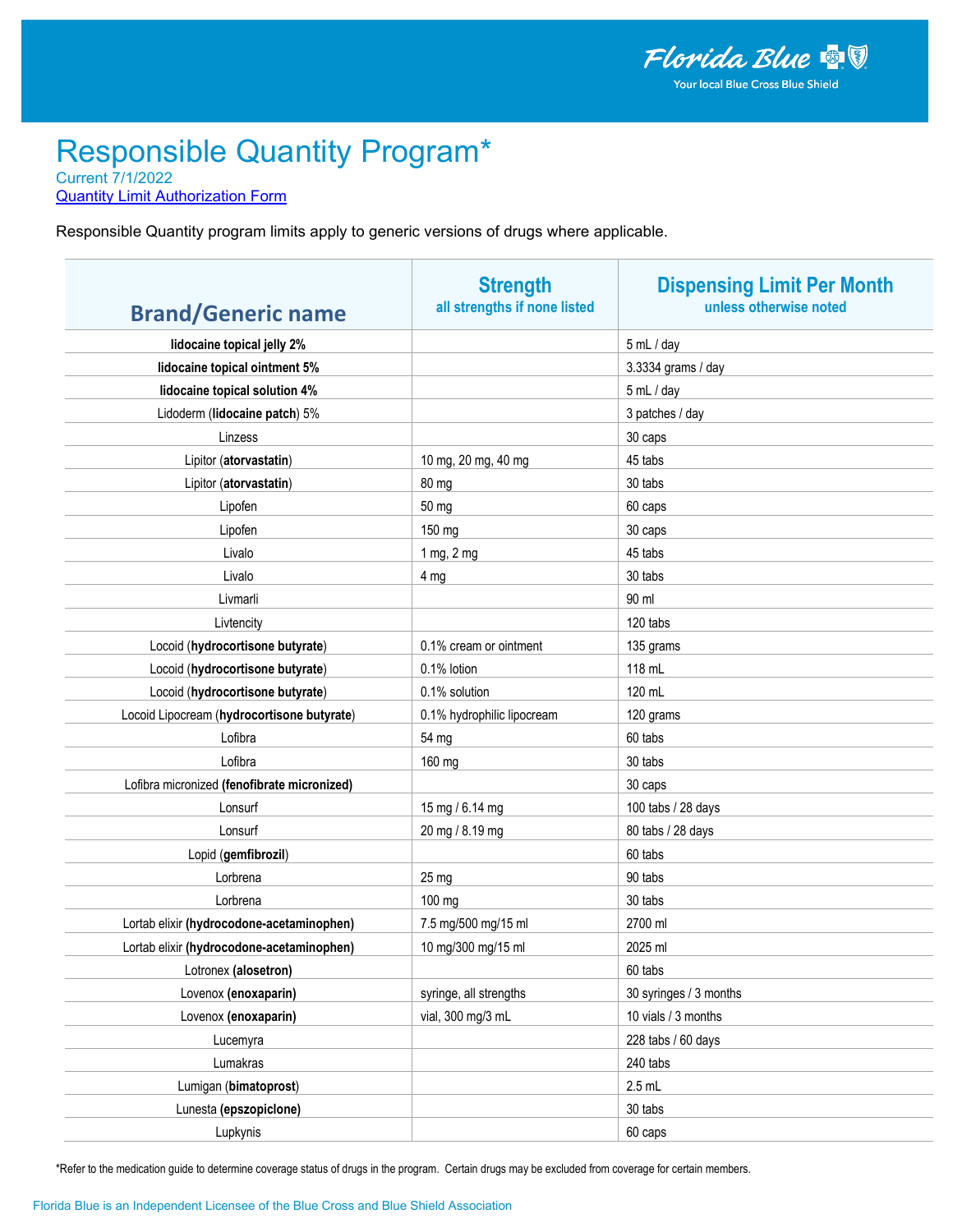**Quantity Limit Authorization Form** 

Responsible Quantity program limits apply to generic versions of drugs where applicable.

| <b>Brand/Generic name</b>                         | <b>Strength</b><br>all strengths if none listed | <b>Dispensing Limit Per Month</b><br>unless otherwise noted |
|---------------------------------------------------|-------------------------------------------------|-------------------------------------------------------------|
| Luvox CR (fluvoxamine ER)                         |                                                 | 60 caps                                                     |
| Luxiq (betamethasone valerate)                    | 0.12% foam                                      | 150 grams                                                   |
| Lybalvi                                           |                                                 | 30 tabs                                                     |
| Lynparza                                          | 100 mg, 150 mg                                  | 120 tabs                                                    |
| Lyrica (pregabalin)                               | 25 mg, 50 mg, 75 mg, 100 mg,<br>150 mg, 200 mg  | 90 caps                                                     |
| Lyrica (pregabalin)                               | 225 mg, 300 mg                                  | 60 caps                                                     |
| Lyrica (pregabalin)                               | 20mg/ml                                         | 900 ml                                                      |
| Maprotiline                                       |                                                 | 90 tabs                                                     |
| Mavenclad                                         | 4 tab pack                                      | 8 tabs / 301 days                                           |
| Mavenclad                                         | 5 tab pack                                      | 10 tabs / 301 days                                          |
| Mavenclad                                         | 6 tab pack                                      | 12 tabs/ 301 days                                           |
| Mavenclad                                         | 7 tab pack                                      | 14 tabs / 301 days                                          |
| Mavenclad                                         | 8 tab pack                                      | 8 tabs / 301 days                                           |
| Mavenclad                                         | 9 tab pack                                      | 9 tabs / 301 days                                           |
| Mavenclad                                         | 10 tab pack                                     | 20 tabs / 301 days                                          |
| Mavyret                                           |                                                 | 84 tabs / 28 days                                           |
| Mavyret packet                                    |                                                 | 140 packets / 28 days                                       |
| Maxair Autohaler                                  |                                                 | 1 canister                                                  |
| Maxalt, Maxalt-MLT (rizatriptan, rizatriptan ODT) | 5 <sub>mg</sub>                                 | 24 tabs                                                     |
| Maxalt, Maxalt-MLT (rizatriptan, rizatriptan ODT) | $10 \text{ mg}$                                 | 12 tabs                                                     |
| Mayzent                                           | $0.25$ mg                                       | 120 tabs                                                    |
| Mayzent                                           | 1 mg, 2 mg                                      | 30 tabs                                                     |
| Mayzent                                           | Starter pack                                    | 1 pack / 180 days                                           |
| Mekinist                                          | 0.5 <sub>mg</sub>                               | 90 tabs                                                     |
| Mekinist                                          | 2 <sub>mg</sub>                                 | 30 tabs                                                     |
| Mektovi                                           |                                                 | 180 caps                                                    |
| Menostar                                          |                                                 | 4 patches                                                   |
| meperidine-promethazine                           |                                                 | 180 caps                                                    |
| Mephyton (phytonadione)                           |                                                 | 2 tabs                                                      |
| Metadate CD (methylphenidate ext-release)         |                                                 | 30 caps                                                     |
| Metadate ER (methylphenidate ext-release)         |                                                 | 90 caps                                                     |
| methadone liquid                                  | 5mg/5ml                                         | 900 ml                                                      |
| methadone liquid                                  | 10mg / 5 ml                                     | 450 ml                                                      |
| methadone liquid                                  | 10 $mg/ml$                                      | 90 ml                                                       |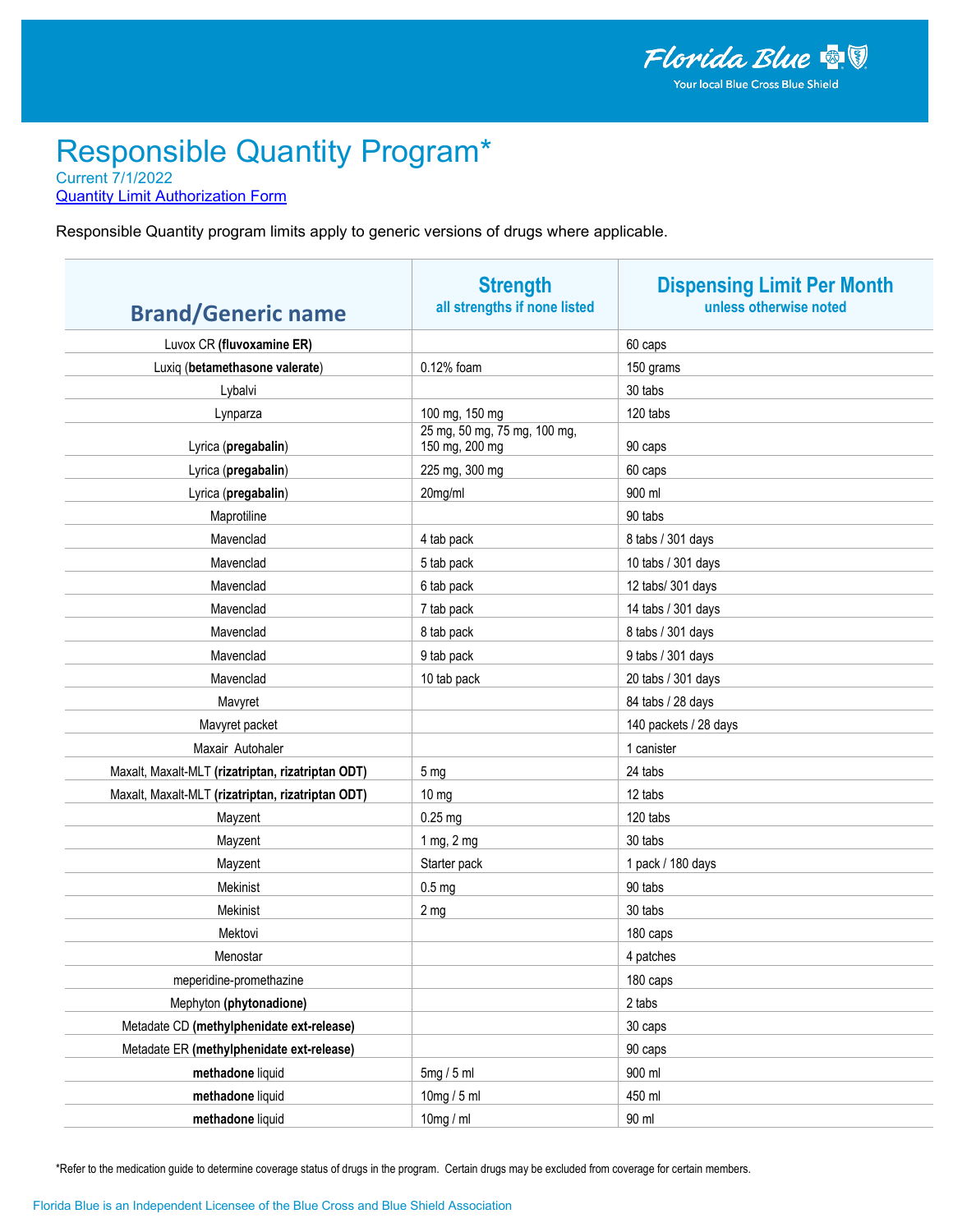**Quantity Limit Authorization Form** 

Responsible Quantity program limits apply to generic versions of drugs where applicable.

| <b>Brand/Generic name</b>                        | <b>Strength</b><br>all strengths if none listed | <b>Dispensing Limit Per Month</b><br>unless otherwise noted |
|--------------------------------------------------|-------------------------------------------------|-------------------------------------------------------------|
| methadone tablets                                | all strengths                                   | 90 tabs                                                     |
| Methergine (methylergonovine)                    |                                                 | 28 tabs / 270 days                                          |
| Methitest                                        |                                                 | 600 caps                                                    |
| Methylin (methylphenidate)                       | 5 mg/5 ml                                       | 450 ml                                                      |
| Methylin (methylphenidate)                       | 10 mg/5 ml                                      | 900 ml                                                      |
| Methylin ER                                      |                                                 | 90 tabs                                                     |
| methylphenidate chew                             | 2.5 mg, 5 mg                                    | 90 tabs                                                     |
| methylphenidate chew                             | 10 <sub>mg</sub>                                | 180 tabs                                                    |
| Methylphenidate ER                               | 72 mg                                           | 30 tabs                                                     |
| Methylphenidate ER (methylphenidate ext-release) | 10 mg, 20 mg                                    | 90 tabs                                                     |
| Mevacor (lovastatin)                             |                                                 | 60 tabs                                                     |
| Micardis (telmisartan)                           |                                                 | 30 tabs                                                     |
| Micardis HCT (telmisartan/hydrochlorothiazide)   | 40 mg/12.5 mg, 80 mg/25 mg                      | 30 tabs                                                     |
| Micardis HCT (telmisartan/hydrochlorothiazide)   | 80 mg/12.5 mg                                   | 60 tabs                                                     |
| Micort-HC                                        | 2.5% cream                                      | 120 grams                                                   |
| Migranal (dihydroergotamine)                     |                                                 | 8 ml / 28 days                                              |
| Minivelle                                        |                                                 | 8 patches / 28 days                                         |
| mometasone furoate                               | 0.1% cream or ointment                          | 135 grams                                                   |
| mometasone furoate                               | 0.1% lotion or solution                         | 120 mL                                                      |
|                                                  |                                                 |                                                             |
| morphine liquid                                  | 10mg / 5ml                                      | 2,700 ml                                                    |
| morphine liquid                                  | 20mg / 5ml                                      | 1,350 ml                                                    |
| morphine liquid                                  | 20mg / ml                                       | 270 ml                                                      |
| morphine suppository                             |                                                 | 180 suppositories                                           |
| morphine tablets                                 | 15 <sub>mg</sub>                                | 240 tabs                                                    |
| morphine tablets                                 | 30 <sub>mg</sub>                                | 180 tabs                                                    |
| Motegrity                                        |                                                 | 30 tabs                                                     |
| Movantik                                         |                                                 | 30 tabs                                                     |
| MS Contin (morphine sulfate ext-release)         | 15 mg, 30 mg, 60 mg                             | 120 tabs                                                    |
| MS Contin (morphine sulfate ext-release)         | 100 mg, 200 mg                                  | 180 tabs                                                    |
| Mulpleta                                         |                                                 | 7 tabs / 7 days                                             |
| Myalept                                          |                                                 | 30 vials                                                    |
| Mycapssa                                         |                                                 | 120 caps                                                    |
| Mydayis                                          |                                                 | 30 caps                                                     |
| Myfembree                                        |                                                 | 30 tabs                                                     |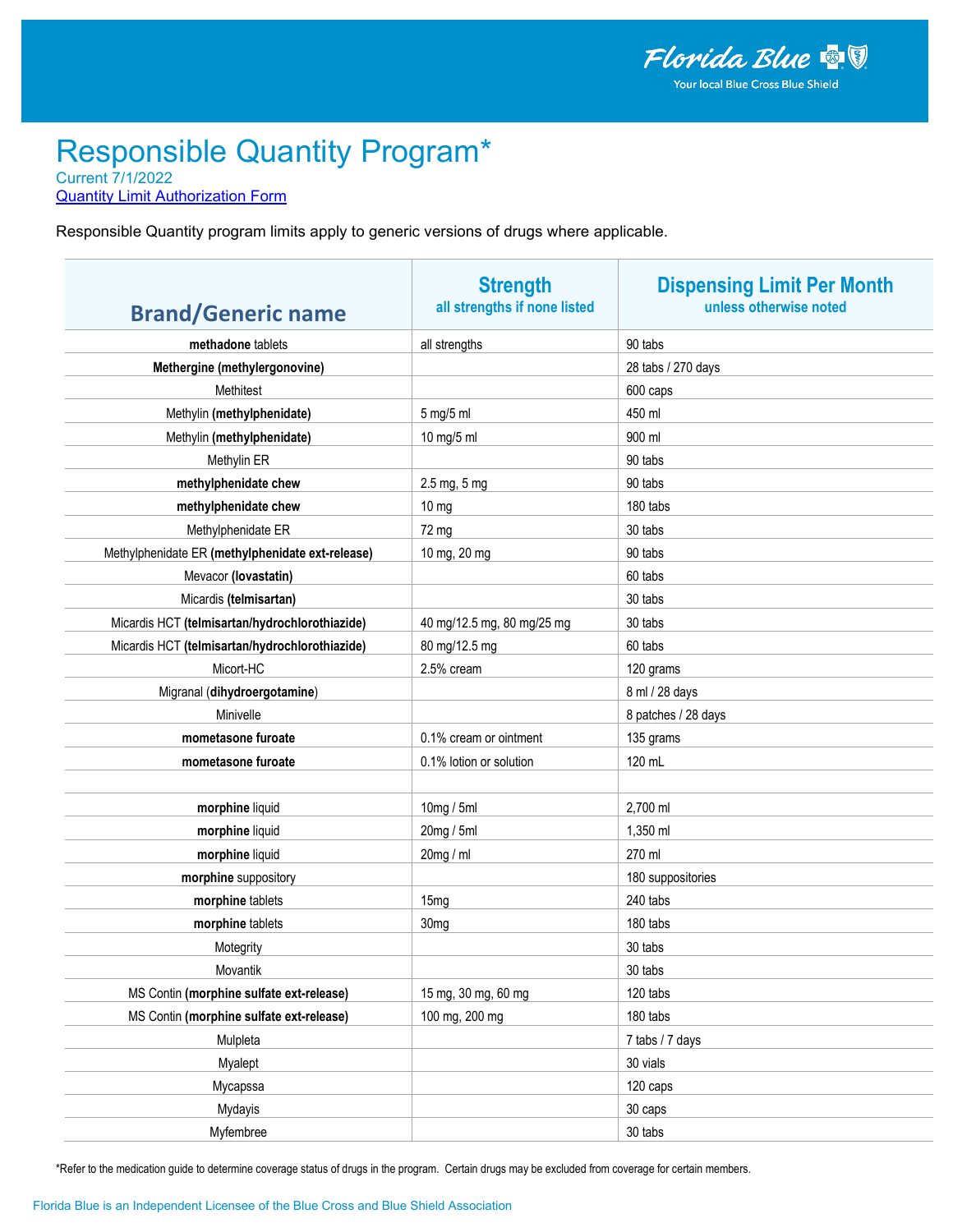**Quantity Limit Authorization Form** 

Responsible Quantity program limits apply to generic versions of drugs where applicable.

| <b>Brand/Generic name</b>         | <b>Strength</b><br>all strengths if none listed | <b>Dispensing Limit Per Month</b><br>unless otherwise noted |
|-----------------------------------|-------------------------------------------------|-------------------------------------------------------------|
| Myrbetriq                         | tablets                                         | 30 tabs                                                     |
| Myrbetriq                         | granules for oral suspension                    | 300 ml / 28 days                                            |
| Nalocet (oxycodone-acetaminophen) | 2.5 mg/300 mg                                   | 360 tabs                                                    |
| Naloxone                          | 0.4 mg/ 1 ml vial, 1 mg/ 1 ml vial              | 4 vials                                                     |
| Naloxone                          | 0.4 mg/ml 10 ml vial                            | 1 vial                                                      |
| Narcan (naloxone)                 | 4 mg/ 0.1 ml nasal spray                        | 4 bottles                                                   |
| Nasacort AQ (triamcinolone)       |                                                 | 1 inhaler                                                   |
| Nascobal                          |                                                 | 4 bottles / 28 days                                         |
| Nasonex (mometasone)              |                                                 | 2 inhalers                                                  |
| Natesto                           |                                                 | 3 pumps                                                     |
| Nayzilam                          |                                                 | 10 bottles                                                  |
| Nerlynx                           |                                                 | 180 tabs                                                    |
| Nesina                            |                                                 | 30 tabs                                                     |
| Neulasta                          |                                                 | 2 syringes/28 days                                          |
| Nexavar                           |                                                 | 120 tabs                                                    |
| Nexium (esomeprazole)             |                                                 | 30 caps                                                     |
| Nexium granules (esomeprazole)    |                                                 | 30 packets                                                  |
| Nexletol                          |                                                 | 30 tabs                                                     |
| Nexlizet                          |                                                 | 30 tabs                                                     |
| Nimodipine                        |                                                 | 252 caps / 180 days                                         |
| Nimodipine                        | $6$ mg / ml                                     | 1320 ml / 180 days                                          |
| Ninlaro                           |                                                 | 3 caps / 28 days                                            |
| Norco (hydrocodone-acetaminophen) | 5 mg/325 mg                                     | 360 tabs                                                    |
| Norco (hydrocodone-acetaminophen) | 7.5 mg/325 mg, 10 mg/325 mg                     | 180 tabs                                                    |
| Northera (droxidopa)              | 100 mg                                          | 450 caps                                                    |
| Northera (droxidopa)              | 200 mg, 300 mg                                  | 180 caps                                                    |
| Norvir                            | 80 mg/ml                                        | 480 ml                                                      |
| Norvir (ritonavir)                | 100 mg                                          | 360 caps or tabs                                            |
| Nubeqa                            |                                                 | 120 tabs                                                    |
| Nucala                            |                                                 | 3 syringes / 28 days                                        |
| Nucynta                           |                                                 | 180 tabs                                                    |
| Nucynta ER                        |                                                 | 60 tabs                                                     |
| Nuedexta                          |                                                 | 60 caps                                                     |
| Nuplazid                          |                                                 | 30 tabs                                                     |
| Nurtec                            |                                                 | 45 tabs / 90 days                                           |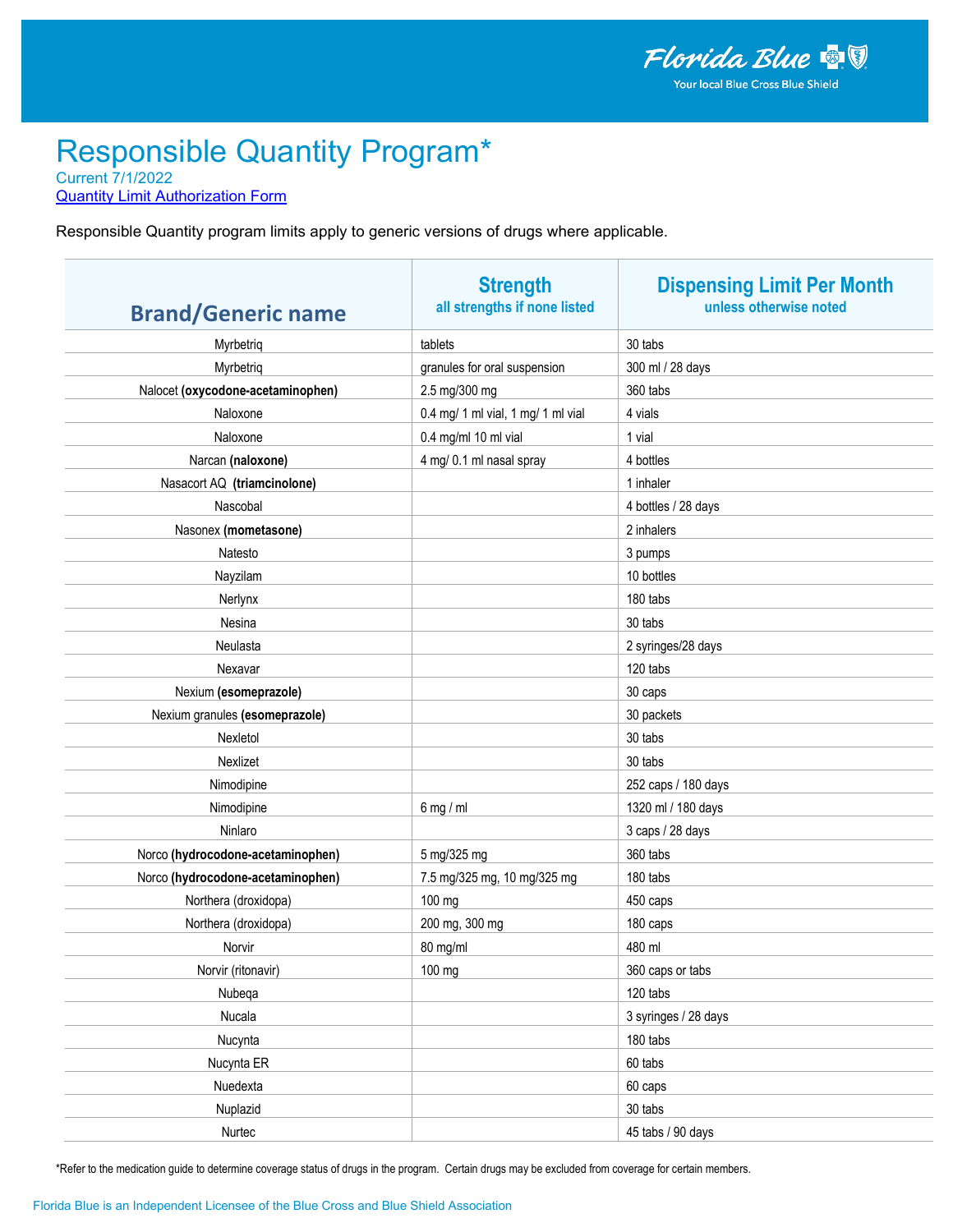**Quantity Limit Authorization Form** 

Responsible Quantity program limits apply to generic versions of drugs where applicable.

| <b>Brand/Generic name</b>                                                                                     | <b>Strength</b><br>all strengths if none listed | <b>Dispensing Limit Per Month</b><br>unless otherwise noted |
|---------------------------------------------------------------------------------------------------------------|-------------------------------------------------|-------------------------------------------------------------|
| Nuvigil (armodafinil)                                                                                         |                                                 | 30 tabs                                                     |
| Nuzyra                                                                                                        |                                                 | 30 tabs                                                     |
| Nyvepria                                                                                                      |                                                 | 2 syringes / 28 days                                        |
| Ocaliva                                                                                                       |                                                 | 30 tabs                                                     |
| Odactra                                                                                                       |                                                 | 30 tabs                                                     |
| Odefsey                                                                                                       |                                                 | 30 tabs                                                     |
| Odomzo                                                                                                        |                                                 | 30 caps                                                     |
| Ofev                                                                                                          |                                                 | 60 caps                                                     |
| Oleptro                                                                                                       | 150 mg                                          | 45 tabs                                                     |
| Oleptro                                                                                                       | 300 mg                                          | 30 tabs                                                     |
| Olumiant                                                                                                      |                                                 | 30 tabs                                                     |
| Olux (clobetasol propionate)                                                                                  | $0.5%$ foam                                     | 200 grams                                                   |
| Olux-E (clobetasol propionate)                                                                                | 0.5% emulsion foam                              | 200 grams                                                   |
| Olysio                                                                                                        |                                                 | 30 tabs                                                     |
| Omnaris                                                                                                       |                                                 | 1 inhaler                                                   |
| Omnipod 5-pack, Omnipod Dash 5-pack, Omnipod Classic                                                          |                                                 |                                                             |
| pods<br>Omnipod Dash Kit System, Omnipod Dash Intro Kit,<br>Omnipod classic PDM starter kit, Omnipod 5 G6 Kit |                                                 | 30 pods<br>1 kit per 999 days                               |
| Ondansetron                                                                                                   | 24 mg                                           | 1 tab                                                       |
| One Touch combo pack                                                                                          |                                                 | 1000 pouches                                                |
| Onglyza                                                                                                       |                                                 | 30 tabs                                                     |
| Onsolis                                                                                                       |                                                 | 120 films                                                   |
| Onureg                                                                                                        |                                                 | 14 tabs / 28 days                                           |
| Onzetra                                                                                                       |                                                 | 32 powders                                                  |
| Opsumit                                                                                                       |                                                 | 30 tabs                                                     |
| Opzelura                                                                                                      |                                                 | 60 grams                                                    |
| Oralair                                                                                                       |                                                 | 30 tabs                                                     |
| Oralair starter pack                                                                                          |                                                 | 3 tabs/180 days                                             |
| Orbivan                                                                                                       |                                                 | 180 caps                                                    |
| Orbivan CF                                                                                                    |                                                 | 180 tabs                                                    |
| Orencia subcutaneous or autoinjector                                                                          |                                                 | 4 syringes or autoinjectors / 28 days                       |
| Orgovyx                                                                                                       |                                                 | 30 tabs                                                     |
| Oriahnn                                                                                                       |                                                 | 56 caps / 28 days                                           |
| Orilissa                                                                                                      | 150 mg                                          | 30 tabs                                                     |
| Orilissa                                                                                                      | 200 mg                                          | 60 tabs                                                     |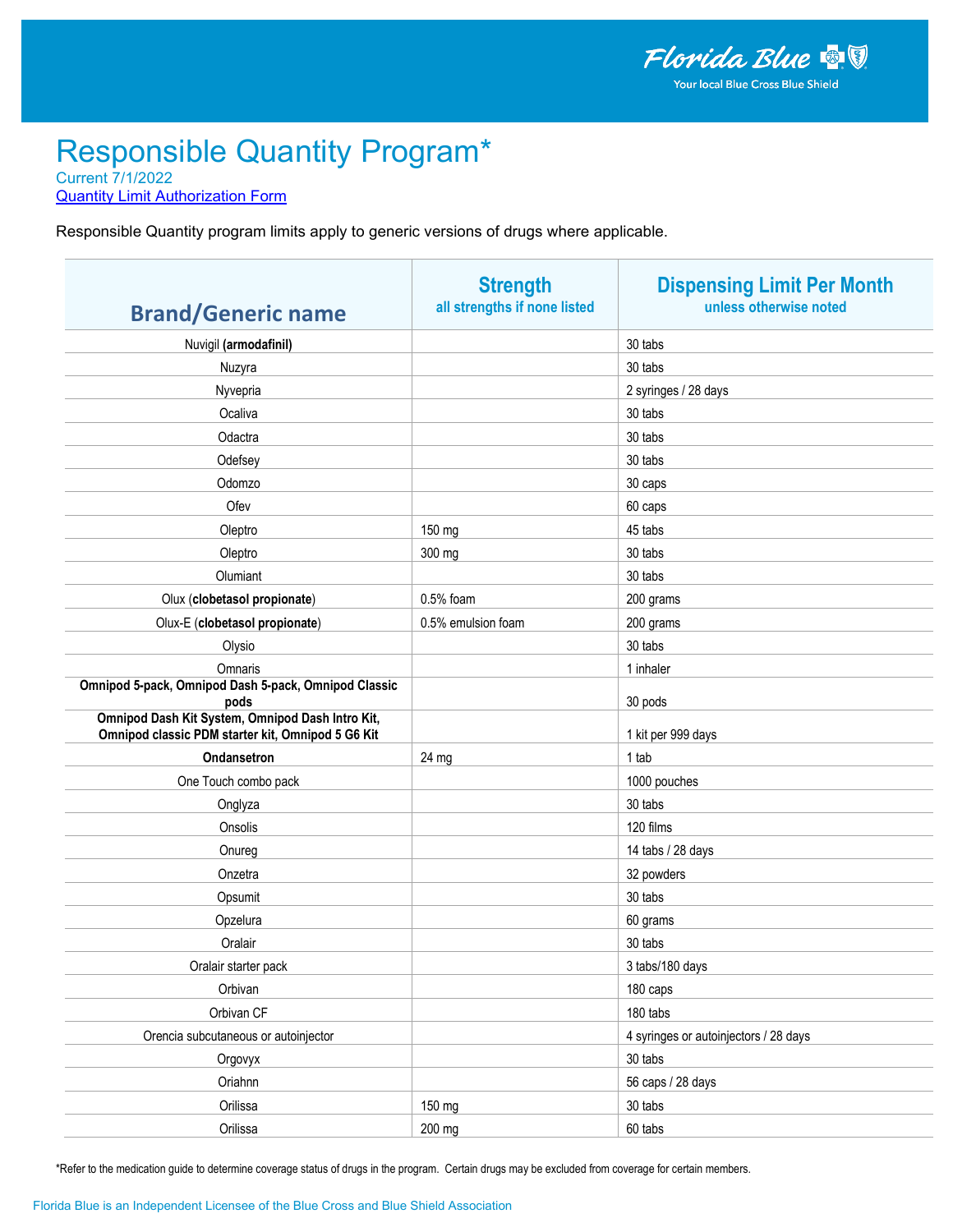**Quantity Limit Authorization Form** 

Responsible Quantity program limits apply to generic versions of drugs where applicable.

| <b>Brand/Generic name</b>         | <b>Strength</b><br>all strengths if none listed | <b>Dispensing Limit Per Month</b><br>unless otherwise noted |
|-----------------------------------|-------------------------------------------------|-------------------------------------------------------------|
| Orkambi                           | 100-125 mg                                      | 120 tabs                                                    |
| Orladeyo                          |                                                 | 30 caps                                                     |
| Oseni                             |                                                 | 30 tabs                                                     |
| Otezla                            | 30 mg                                           | 60 tabs                                                     |
| Otezla Starter Pack               |                                                 | 1 kit / 180 days                                            |
| Oxaydo                            |                                                 | 120 tabs                                                    |
| Oxbryta                           | 300 mg, 500 mg                                  | 90 tabs                                                     |
| Oxervate                          |                                                 | 28 vials / 28 days                                          |
| oxybutynin syrup                  |                                                 | 600 mL                                                      |
| oxybutynin tabs                   | 5 <sub>mg</sub>                                 | 120 tabs                                                    |
| oxycodone immediate release       | 5 <sub>mg</sub>                                 | 360 caps or tabs                                            |
| oxycodone immediate release       | $10 \text{ mg}$                                 | 180 tabs                                                    |
| oxycodone immediate release       | 15 mg, 20 mg, 30 mg                             | 120 tabs                                                    |
| oxycodone liquid                  | 5mg/5ml                                         | 5,400 ml                                                    |
| oxycodone liquid                  | 20mg / ml                                       | 270 ml                                                      |
| Oxycodone/Acetaminophen           | 5 mg/300 mg                                     | 360 tabs                                                    |
| Oxycodone/Acetaminophen           | 7.5 mg/300 mg                                   | 240 tabs                                                    |
| Oxycodone/Acetaminophen           | 10 mg/300 mg                                    | 180 tabs                                                    |
| oxycodone/aspirin                 |                                                 | 360 tabs                                                    |
| oxycodone/ibuprofen               |                                                 | 120 tabs                                                    |
| OxyContin (oxycodone ext-release) |                                                 | 90 tabs                                                     |
| oxymorphone ER                    |                                                 | 60 tabs                                                     |
| oxymorphone IR                    |                                                 | 180 tabs                                                    |
| Oxytrol                           |                                                 | 8 patches                                                   |
| Ozempic                           | 1 pen pack                                      | 1 pen / 28 days                                             |
| Ozempic                           | 2 pens pack                                     | 2 pens / 28 days                                            |
| Palforzia                         | Dose escalation kit                             | 1 kit (13 caps) / 180 days                                  |
| Palforzia                         | 1 mg capsule pack (3 pack)                      | 90 caps                                                     |
| Palforzia                         | 1 mg capsule pack (6 pack)                      | 180 caps                                                    |
| Palforzia                         | 20 mg capsule pack (1 pack)                     | 30 caps                                                     |
| Palforzia                         | 20 mg capsule pack (2 pack)                     | 60 caps                                                     |
| Palforzia                         | 20 mg capsule pack (4 pack)                     | 120 caps                                                    |
| Palforzia                         | 300 mg sachet                                   | 30 sachets                                                  |
| Palforzia                         | 1 mg (2 pack) and 10 mg (1 pack)                | 90 caps                                                     |
| Palforzia                         | 20 mg (1 pack) and 100 mg (1 pack)              | 60 caps                                                     |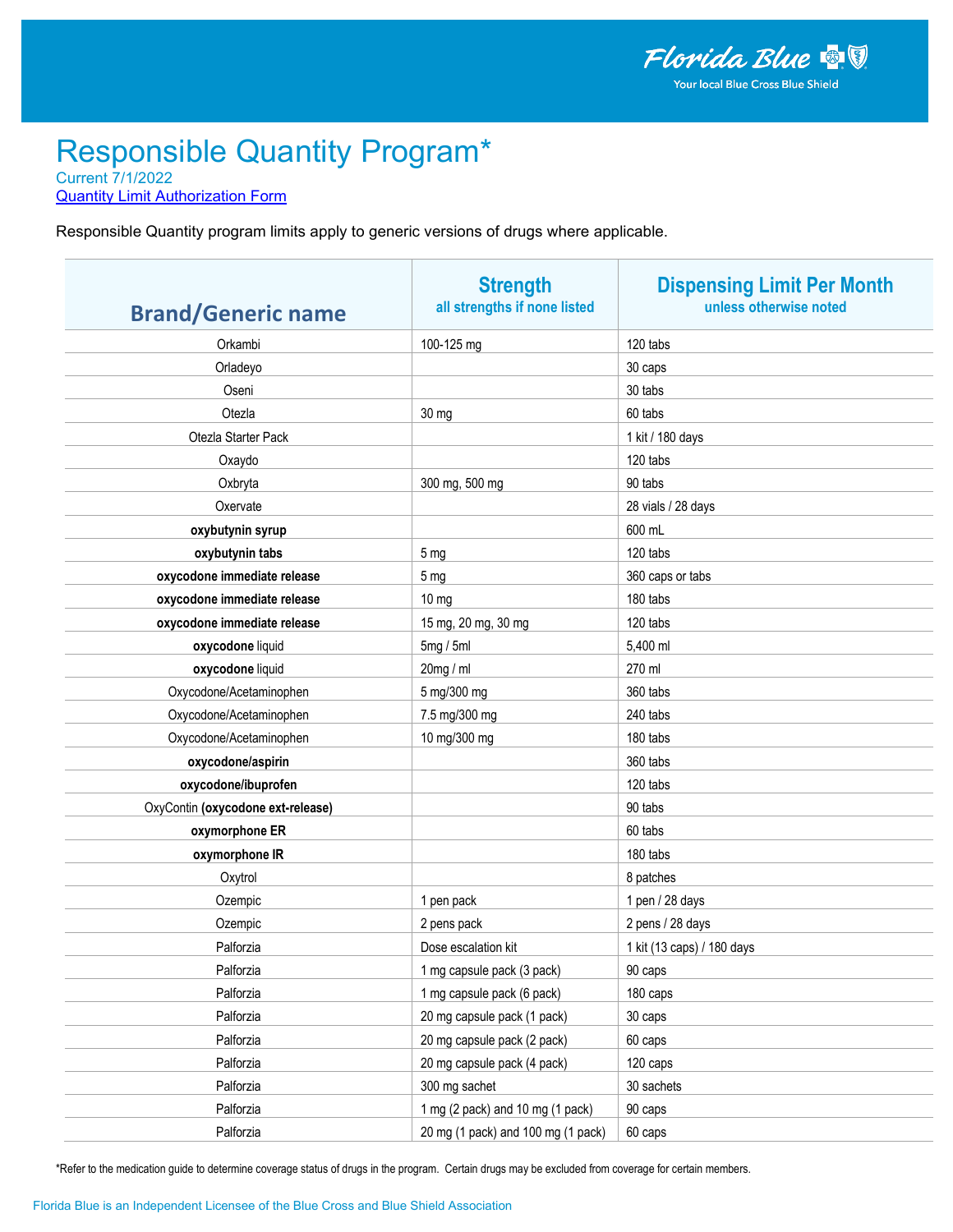**Quantity Limit Authorization Form** 

Responsible Quantity program limits apply to generic versions of drugs where applicable.

| <b>Brand/Generic name</b>                      | <b>Strength</b><br>all strengths if none listed | <b>Dispensing Limit Per Month</b><br>unless otherwise noted |
|------------------------------------------------|-------------------------------------------------|-------------------------------------------------------------|
| Palforzia                                      | 20 mg (3 pack) and 100 mg (1 pack)              | 120 caps                                                    |
| Palforzia                                      | 100 mg (2 pack)                                 | 60 caps                                                     |
| Palforzia                                      | 20 mg (2 pack) and 100 mg (2 pack)              | 120 caps                                                    |
| Palynziq                                       | 2.5 mg/0.5ml, 10 mg/0.5ml                       | 30 syringes                                                 |
| Palynziq                                       | 20 mg/ml                                        | 60 syringes                                                 |
| Pandel                                         | 0.1% cream                                      | 160 grams                                                   |
| Panlor (acetaminophen/caffeine/dihydrocodeine) |                                                 | 300 tabs                                                    |
| Patanase (olopatadine)                         |                                                 | 1 inhaler                                                   |
| Paxil CR (paroxetine ER)                       | 12.5 mg                                         | 30 tabs                                                     |
| Paxil CR (paroxetine ER)                       | 25 mg, 37.5 mg                                  | 60 tabs                                                     |
| Paxlovid                                       | 150 mg / 100 mg (4 tablet blister)              | 20 tabs                                                     |
| Paxlovid                                       | 300 mg / 100 mg (6 tablet blister)              | 30 tabs                                                     |
| Pemazyre                                       |                                                 | 14 tabs / 21 days                                           |
| Pennsaid                                       | 2%                                              | 224 mL                                                      |
| Pennsaid (diclofenac)                          | 1.5%                                            | 150 mL                                                      |
| pentazocine-naloxone                           |                                                 | 360 tabs                                                    |
| Percocet (oxycodone-acetaminophen)             | 2.5-325, 5-325                                  | 360 tabs                                                    |
| Percocet (oxycodone-acetaminophen)             | 7.5-325                                         | 240 tabs                                                    |
| Percocet (oxycodone-acetaminophen)             | 10-325                                          | 180 tabs                                                    |
| Pexeva (paroxetine)                            | 10 mg, 20 mg, 40 mg                             | 30 tabs                                                     |
| Pexeva (paroxetine)                            | 30 mg                                           | 60 tabs                                                     |
| Picato gel                                     | 0.015% gel                                      | 3 tubes / 90 days                                           |
| Picato gel                                     | 0.05% gel                                       | 2 tubes / 90 days                                           |
| Pifeltro                                       |                                                 | 30 tabs                                                     |
| Piqray                                         |                                                 | 1 carton / 28 days                                          |
| Plegridy                                       | Starter kit                                     | 1 kit / 180 days                                            |
| Plegridy                                       |                                                 | 2 syringes or pens / 28 days                                |
| Pliaglis                                       |                                                 | 4 grams / day                                               |
| Pneumovax 23                                   |                                                 | 1 vaccine / 90 days                                         |
| Pomalyst                                       |                                                 | 1 cap / day                                                 |
| Ponvory                                        | 14 day starter pack                             | 14 tabs / 180 days                                          |
| Ponvory                                        | $20$ mg                                         | 30 tabs                                                     |
| Pradaxa                                        | 110 mg                                          | 71 caps / 90 days                                           |
| Pradaxa                                        | 75 mg, 150 mg                                   | 60 caps                                                     |
| Pravachol (pravastatin)                        | 10 mg, 20 mg, 40 mg                             | 45 tabs                                                     |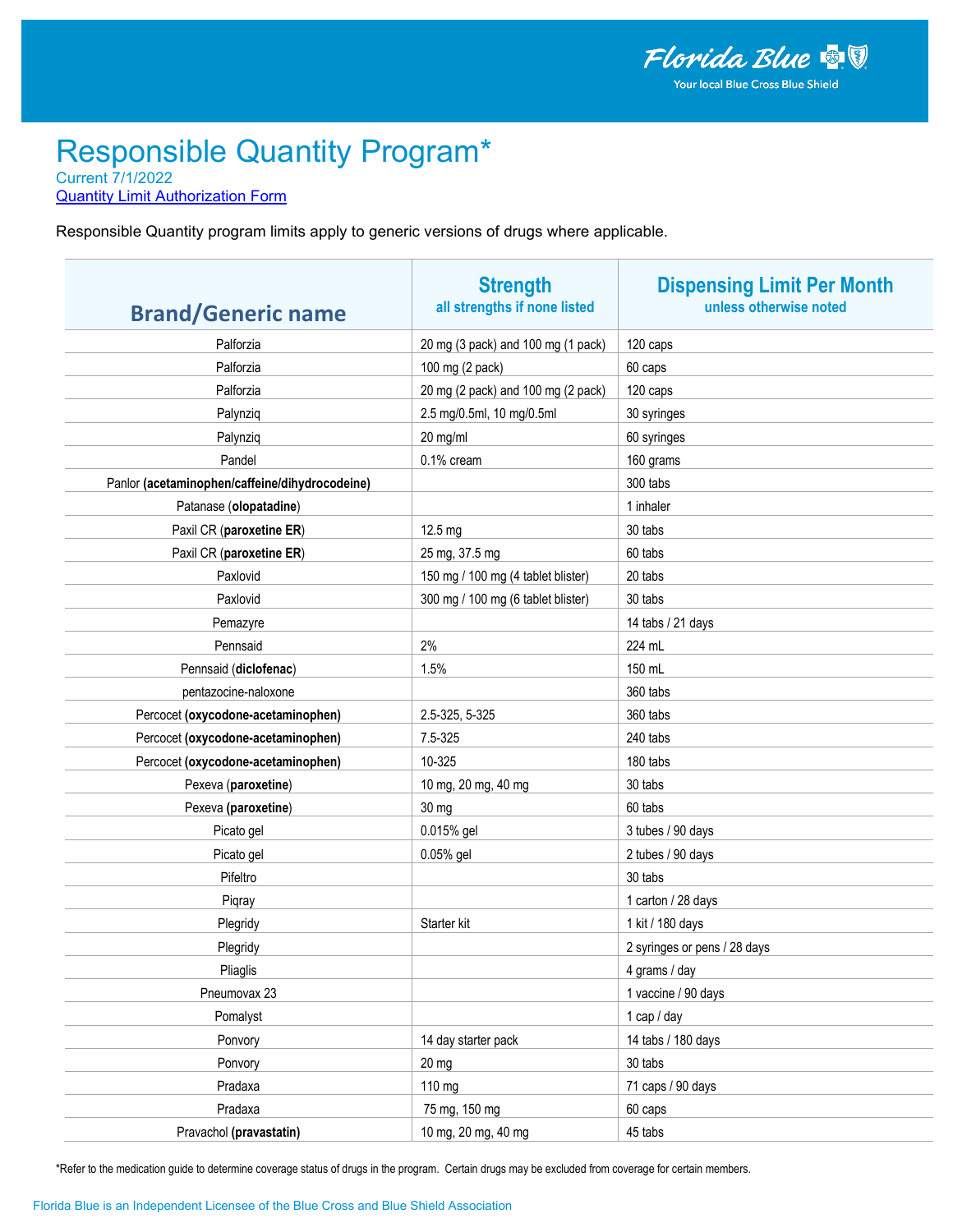**Quantity Limit Authorization Form** 

Responsible Quantity program limits apply to generic versions of drugs where applicable.

| <b>Brand/Generic name</b>                                | <b>Strength</b><br>all strengths if none listed | <b>Dispensing Limit Per Month</b><br>unless otherwise noted |
|----------------------------------------------------------|-------------------------------------------------|-------------------------------------------------------------|
| Pravachol (pravastatin)                                  | 80 mg                                           | 30 tabs                                                     |
| Pretomanid                                               |                                                 | 180 tabs / 365 days                                         |
| Prevacid (lansoprazole)                                  | 15 mg, 30mg                                     | 60 packets / caps                                           |
| Prevacid Solutab (lansoprazole)                          |                                                 | 60 tabs                                                     |
| Prevnar <sub>13</sub>                                    |                                                 | 1 vaccine / 90 days                                         |
| Prevnar <sub>20</sub>                                    |                                                 | 1 vaccine / 90 days                                         |
| Prezcobix                                                |                                                 | 30 tabs                                                     |
| Prezista                                                 | 75 mg                                           | 300 tabs                                                    |
| Prezista                                                 | 150 mg                                          | 180 tabs                                                    |
| Prezista                                                 | 600 mg                                          | 60 tabs                                                     |
| Prezista                                                 | 800 mg                                          | 30 tabs                                                     |
| Prezista                                                 | oral suspension                                 | 400 ml                                                      |
| Prilosec (omeprazole delayed-release)                    | 10 mg, 40mg                                     | 60 caps                                                     |
| Prilosec (omeprazole delayed-release)                    | $20$ mg                                         | 120 caps                                                    |
| Prilosec suspension packet                               | 2.5 <sub>mg</sub>                               | 120 packs                                                   |
| Prilosec suspension packet                               | 10 <sub>mg</sub>                                | 60 packs                                                    |
| Primlev                                                  | 5 mg/300 mg                                     | 360 tabs                                                    |
| Primlev                                                  | 7.5 mg/300 mg                                   | 240 tabs                                                    |
| Primlev                                                  | 10 mg/300 mg                                    | 180 tabs                                                    |
| Pristiq (desvenlafaxine ER)                              |                                                 | 30 tabs                                                     |
| ProAir Digihaler                                         |                                                 | 2 inhalers                                                  |
| ProAir HFA (albuterol HFA)                               |                                                 | 2 inhalers                                                  |
| ProAir Respiclick                                        |                                                 | 2 inhalers                                                  |
| Procentra (dextroamphetamine)                            |                                                 | 1800 ml                                                     |
| Prolate oral solution (oxycodone/acetaminophen solution) |                                                 | 900 mLs                                                     |
| Prolate tablets                                          | 5-300 mg                                        | 360 tabs                                                    |
| Prolate tablets                                          | 7.5-300 mg                                      | 240 tabs                                                    |
| Prolate tablets                                          | 10-300 mg                                       | 180 tabs                                                    |
| Promacta                                                 | powder pack for suspension                      | 30 packets                                                  |
| Promacta                                                 |                                                 | 30 tabs                                                     |
| Protonix (pantoprazole delayed-release)                  |                                                 | 60 packets / tabs                                           |
| Protopic (tacrolimus)                                    | 0.1% and 0.03% ointment                         | 100 grams                                                   |
| Proventil HFA (albuterol HFA)                            |                                                 | 2 inhalers                                                  |
| Provigil (modafinil)                                     |                                                 | 30 tabs                                                     |
| Prudoxin                                                 | 5% cream                                        | 45 grams                                                    |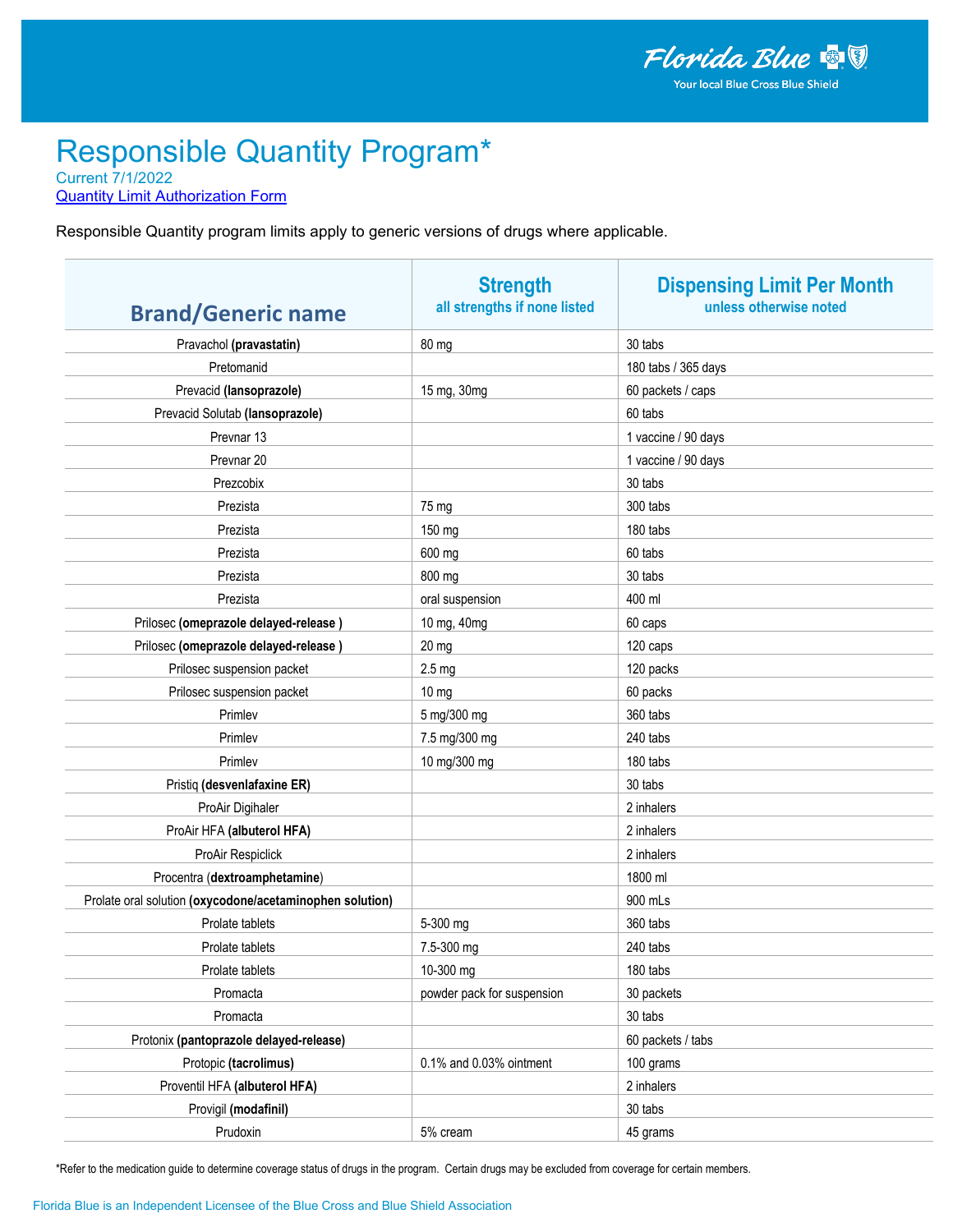**Quantity Limit Authorization Form** 

Responsible Quantity program limits apply to generic versions of drugs where applicable.

| <b>Brand/Generic name</b>                   | <b>Strength</b><br>all strengths if none listed | <b>Dispensing Limit Per Month</b><br>unless otherwise noted |
|---------------------------------------------|-------------------------------------------------|-------------------------------------------------------------|
| Psorcon (diflorasone diacetate)             | 0.5% cream                                      | 120 grams                                                   |
| <b>Pulmicort Flexhaler</b>                  | 90 mcg                                          | 1 inhaler                                                   |
| <b>Pulmicort Flexhaler</b>                  | 180 mcg                                         | 2 inhalers                                                  |
| Pylera                                      |                                                 | 120 caps / 90 days (1 single 10 day course per 3 months)    |
| Pyrukynd                                    | 5 mg, 20 mg, 50 mg                              | 56 tabs / 28 days                                           |
| Pyrukynd Taper Pack                         |                                                 | 1 pack / 365 days                                           |
| Qbrexza                                     |                                                 | 30 cloths                                                   |
| Qdolo                                       |                                                 | 2400 mL                                                     |
| Qelbree                                     | 100 mg                                          | 30 caps                                                     |
| Qelbree                                     | 150 mg, 200 mg                                  | 60 caps                                                     |
| Qinlock                                     |                                                 | 90 tabs                                                     |
| Qnasl                                       | 40 mcg                                          | 1 inhaler                                                   |
| Qnasl                                       | 80 mcg                                          | 1 inhaler                                                   |
| Qtern                                       |                                                 | 30 tabs                                                     |
| Qualaquin (quinine)                         |                                                 | 42 caps / 3 months                                          |
| Qudexy XR (topiramate ER sprinkle capsules) | 25 mg, 50 mg, 100 mg, 150 mg                    | 30 caps                                                     |
| Qudexy XR (topiramate ER sprinkle capsules) | 200 mg                                          | 60 caps                                                     |
| Quillichew ER                               | 20 mg, 40 mg                                    | 30 tabs                                                     |
| Quillichew ER                               | 30 mg                                           | 60 tabs                                                     |
| Quillivant XR                               |                                                 | 360 ml                                                      |
| Qulipta                                     |                                                 | 30 tabs                                                     |
| Quviviq                                     |                                                 | 30 tabs                                                     |
| Qvar                                        | 40 mcg                                          | 1 canister / 28 days                                        |
| Qvar                                        | 80 mcg                                          | 2 canister / 28 days                                        |
| Qvar RediHaler                              | 40 mcg                                          | 1 canister / 28 days                                        |
| Qvar RediHaler                              | 80 mcg                                          | 2 canister / 28 days                                        |
| Ragwitek                                    |                                                 | 30 tabs                                                     |
| Ravicti                                     |                                                 | 525 mls                                                     |
| Rebif Titration Pack                        |                                                 | 1 kit / 28 days                                             |
| Rebif/Rebif Rebidose                        |                                                 | 12 syringes / 28 days                                       |
| Relenza                                     |                                                 | 40 inhalations / 120 days                                   |
| Relistor                                    | 150 mg                                          | 90 tabs                                                     |
| Relistor                                    | 8 mg / 0.4 mL syringe                           | 30 syringes                                                 |
| Relistor                                    | 12 mg / 0.6 mL syringe, syringe kit             | 30 syringes                                                 |
| Relistor                                    | 12 mg / 0.6 mL vials                            | 60 vials                                                    |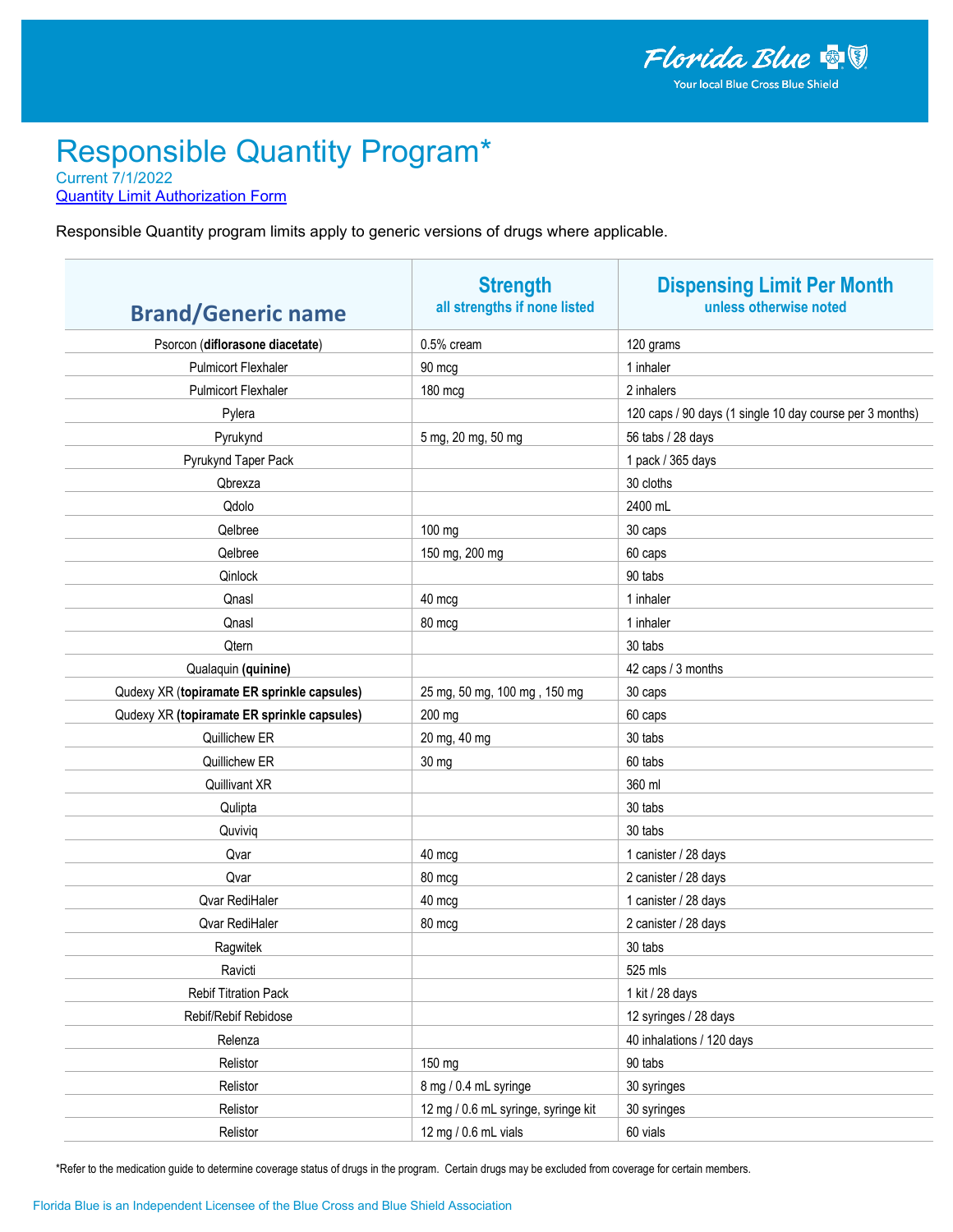**Quantity Limit Authorization Form** 

Responsible Quantity program limits apply to generic versions of drugs where applicable.

| <b>Brand/Generic name</b>                | <b>Strength</b><br>all strengths if none listed | <b>Dispensing Limit Per Month</b><br>unless otherwise noted |
|------------------------------------------|-------------------------------------------------|-------------------------------------------------------------|
| Relpax (eletriptan)                      | 20 mg                                           | 12 tabs                                                     |
| Relpax (eletriptan)                      | 40 mg                                           | 6 tabs                                                      |
| Remeron (mirtazapine)                    |                                                 | 30 tabs                                                     |
| Remeron SLTB (mirtazapine ODT)           |                                                 | 30 tabs                                                     |
| Repatha                                  |                                                 | 2 auto injectors, cartridges, syringes / 28 days            |
| Reprexain (hydrocodone-ibuprofen)        | 5-200                                           | 150 tabs                                                    |
| Rescula                                  |                                                 | 5 <sub>m</sub>                                              |
| Restasis                                 | multidose bottle                                | 1 bottle (5.5 mL)                                           |
| Restasis (cyclosporine)                  | single-use vials                                | 60 doses                                                    |
| Retevmo                                  | 40 mg                                           | 240 caps                                                    |
| Retevmo                                  | 80 mg                                           | 120 caps                                                    |
| Retrovir (zidovudine)                    | 50 mg/5 ml                                      | 1920 ml                                                     |
| Retrovir (zidovudine)                    | 100 mg                                          | 180 caps                                                    |
| Retrovir (zidovudine)                    | 300 mg                                          | 60 tabs                                                     |
| Revatio (sildenafil)                     | Oral suspension                                 | 224 mL                                                      |
| Revatio (sildenafil)                     | 20 mg                                           | 90 tabs                                                     |
| Revlimid (lenalidomide)                  |                                                 | 30 caps                                                     |
| Rexulti                                  |                                                 | 30 tabs                                                     |
| Reyataz                                  | 50 mg                                           | 240 packets                                                 |
| Reyataz (atazanavir)                     | 150 mg, 300 mg                                  | 30 caps                                                     |
| Reyataz (atazanavir)                     | 200 mg                                          | 60 caps                                                     |
| Reyvow                                   |                                                 | 8 tabs                                                      |
| Rezurock                                 |                                                 | 30 tabs                                                     |
| Rhinocort Aqua                           |                                                 | 2 inhalers                                                  |
| Rhopressa                                |                                                 | $2.5$ mL                                                    |
| Rinvoq                                   | 15 mg ER, 30 mg ER                              | 30 tabs                                                     |
| Rinvoq                                   | 45 mg ER                                        | 56 tabs / 365 days                                          |
| Risperdal (risperidone)                  | 0.25 mg, 0.5 mg, 1 mg, 2 mg, 3 mg               | 60 tabs                                                     |
| Risperdal (risperidone)                  | 4 mg                                            | 120 tabs                                                    |
| Risperdal M-tab (risperidone)            | 0.25 mg, 0.5 mg, 1 mg, 2 mg, 3 mg               | 60 tabs                                                     |
| Risperdal M-tab (risperidone)            | 4 mg                                            | 120 tabs                                                    |
| Risperdal oral solution (risperidone)    |                                                 | 480 mL                                                      |
| Ritalin (methylphenidate)                |                                                 | 90 tabs                                                     |
| Ritalin LA (methylphenidate LA)          | All strengths                                   | 30 caps                                                     |
| Ritalin SR (methylphenidate ext-release) |                                                 | 90 tabs                                                     |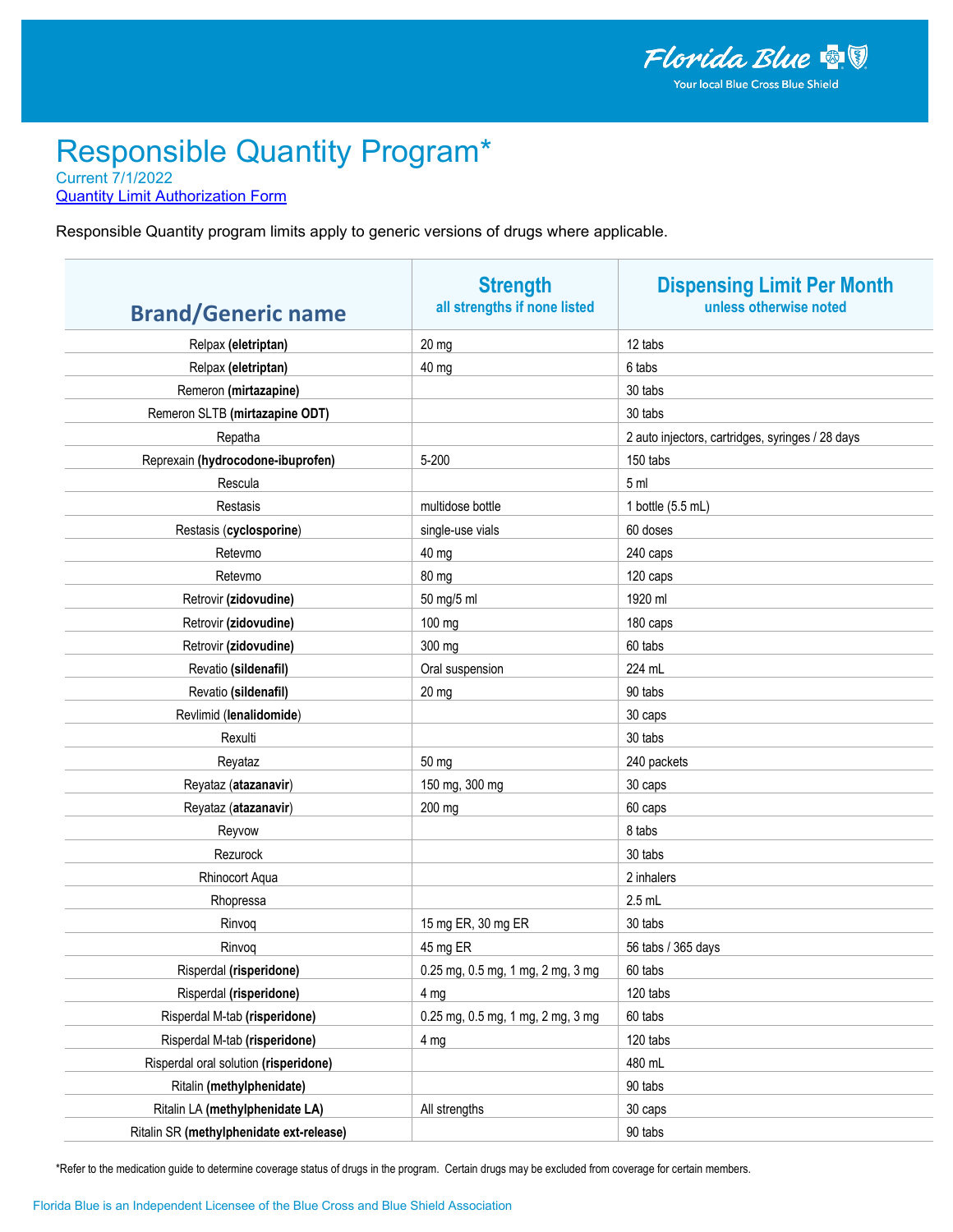**Quantity Limit Authorization Form** 

Responsible Quantity program limits apply to generic versions of drugs where applicable.

| <b>Brand/Generic name</b>                            | <b>Strength</b><br>all strengths if none listed   | <b>Dispensing Limit Per Month</b><br>unless otherwise noted |
|------------------------------------------------------|---------------------------------------------------|-------------------------------------------------------------|
| Rocklatan                                            |                                                   | $2.5$ mL                                                    |
| Roszet (Ezetimibe/Rosuvastain)                       |                                                   | 30 tabs                                                     |
| Roxicet (oxycodone-acetaminophen)                    | 5-325 mg                                          | 360 tabs                                                    |
| Roxicet solution (oxycodone-acetaminophen oral soln) | 5-325 mg /5 ml                                    | 1800 mL                                                     |
| Rozerem (ramelteon)                                  |                                                   | 30 tabs                                                     |
| Rozlytrek                                            | 100 mg                                            | 30 caps                                                     |
| Rozlytrek                                            | 200 mg                                            | 90 caps                                                     |
| Rubraca                                              |                                                   | 120 tabs                                                    |
| Ruconest                                             |                                                   | 40 vials                                                    |
| Rukobia                                              |                                                   | 60 tabs                                                     |
| Ruzurgi                                              |                                                   | 300 tabs                                                    |
| Rybelsus                                             | 3 mg                                              | 30 tabs / 180 days                                          |
| Rybelsus                                             | 7 mg and 14 mg                                    | 30 tabs                                                     |
| Rydapt                                               |                                                   | 240 caps                                                    |
| Ryzolt (tramadol ER)                                 | 100 mg, 200 mg, 300 mg                            | 30 tabs                                                     |
| sajazir (icatibant)                                  |                                                   | 30 syringes                                                 |
| Samsca (tolvaptan)                                   | 15 mg                                             | 30 tabs / 365 days                                          |
| Samsca (tolvaptan)                                   | 30 mg                                             | 60 tabs / 365 days                                          |
| Sanctura (trospium)                                  |                                                   | 60 tabs                                                     |
| Sanctura XR (trospium ext-release)                   |                                                   | 30 tabs                                                     |
| Sancuso                                              |                                                   | 2 patches                                                   |
| Santyl                                               |                                                   | 90 grams                                                    |
| Saphris (asenapine)                                  |                                                   | 60 tabs                                                     |
| Savaysa                                              |                                                   | 30 tabs                                                     |
| Savella                                              |                                                   | 60 tabs                                                     |
| Savella                                              | <b>Titration pack</b>                             | 1 pack / 180 days                                           |
| Scemblix                                             | 20 mg                                             | 60 tabs                                                     |
| Scemblix                                             | 40 mg                                             | 300 tabs                                                    |
| Secuado                                              |                                                   | 30 patches                                                  |
| Seebri Neohaler                                      |                                                   | 60 caps                                                     |
| Seglentis                                            |                                                   | 120 tabs                                                    |
| Segluromet                                           | 2.5 mg/500 mg                                     | 120 tabs                                                    |
| Segluromet                                           | 2.5 mg/ 1000 mg, 7.5 mg/500 mg,<br>7.5 mg/1000 mg | 60 tabs                                                     |
| Selzentry                                            | 25 mg                                             | 240 tabs                                                    |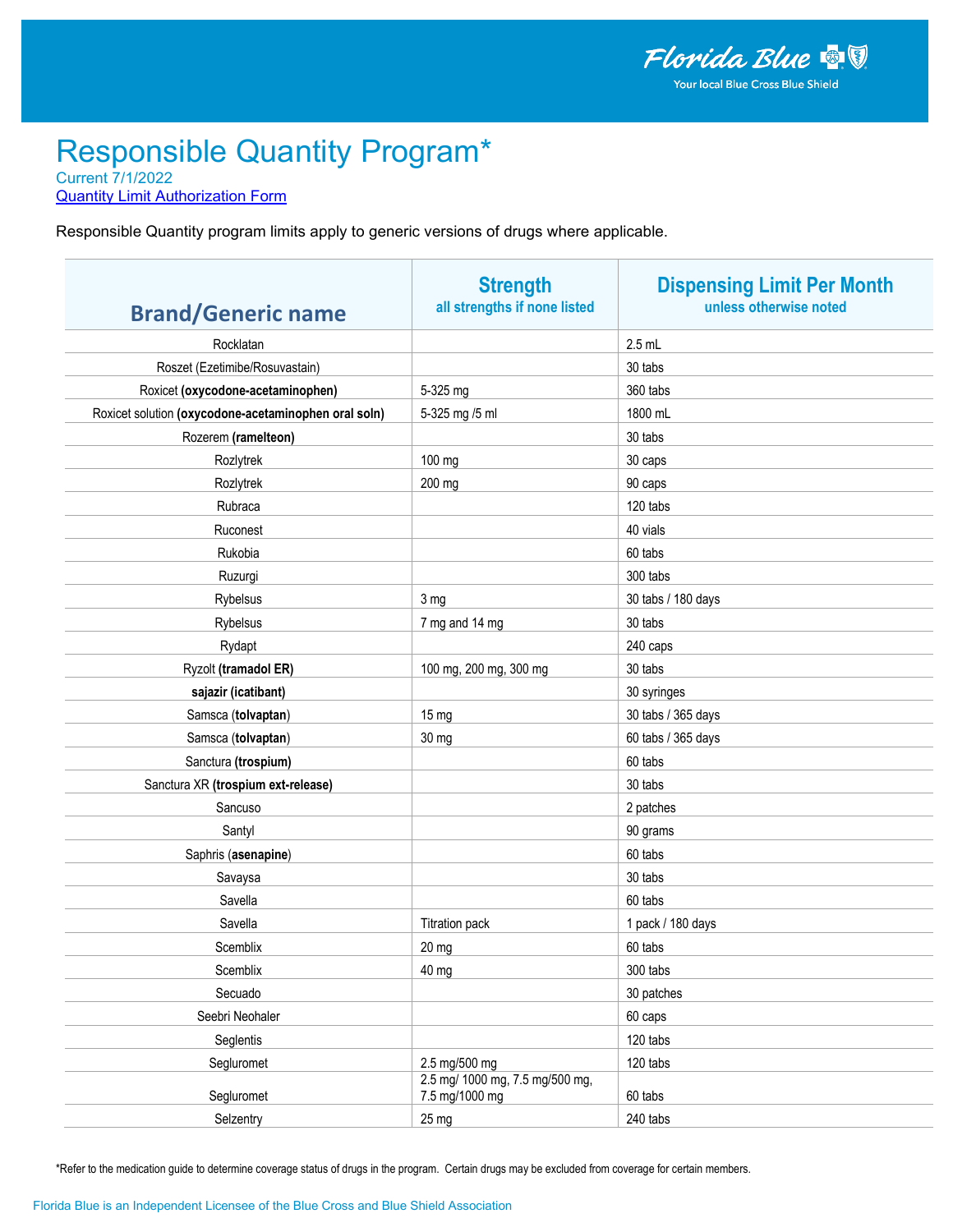**Quantity Limit Authorization Form** 

Responsible Quantity program limits apply to generic versions of drugs where applicable.

| <b>Brand/Generic name</b>     | <b>Strength</b><br>all strengths if none listed | <b>Dispensing Limit Per Month</b><br>unless otherwise noted |
|-------------------------------|-------------------------------------------------|-------------------------------------------------------------|
| Selzentry (maraviroc)         | 75 mg, 150 mg                                   | 60 tabs                                                     |
| Selzentry (maraviroc)         | 300 mg                                          | 120 tabs                                                    |
| Selzentry                     | 20 mg / ml                                      | 1840 ml                                                     |
| Serevent Diskus               |                                                 | 1 package                                                   |
| Sernivo                       | 0.5% spray                                      | 120 mL                                                      |
| Seroquel (quetiapine)         | 25 mg, 50 mg, 100 mg, 200 mg                    | 90 tabs                                                     |
| Seroquel (quetiapine)         | 300 mg, 400 mg                                  | 60 tabs                                                     |
| Seroquel XR (quetiapine ER)   | 50 mg, 300 mg, 400 mg                           | 60 tabs                                                     |
| Seroquel XR (quetiapine ER)   | 150 mg, 200 mg                                  | 30 tabs                                                     |
| Sertraline capsules           |                                                 | 30 caps                                                     |
| Shingrix                      |                                                 | 2 vaccines / lifetime                                       |
| Sidekick blood glucose system |                                                 | 200 strips                                                  |
| Signifor                      |                                                 | 60 amps                                                     |
| Signifor LAR                  |                                                 | 1 kit / 28 days                                             |
| Silenor (doxepin)             |                                                 | 30 tabs                                                     |
| Siliq                         |                                                 | 2 syringes / 28 days                                        |
| Simponi                       |                                                 | 1 syringe or autoinjector / 28 days                         |
| Sirturo                       | $20$ mg                                         | 940 tabs / 365 days                                         |
| Sirturo                       | 100 mg                                          | 188 tabs / 365 days                                         |
| Skyrizi                       |                                                 | 1 kit / 84 days                                             |
| Soliqua                       |                                                 | 6 pens / 30 days                                            |
| Sonata (zaleplon)             |                                                 | 30 caps                                                     |
| Sorilux                       |                                                 | 120 grams                                                   |
| Sovaldi pellet packs          |                                                 | 30 packets                                                  |
| Sovaldi tabs                  |                                                 | 30 tabs                                                     |
| Spiriva Handihaler            |                                                 | 30 caps                                                     |
| Spiriva Respimat              |                                                 | 1 canister                                                  |
| Sporanox (itraconazole)       | 100 mg capsules                                 | 120 caps                                                    |
| Sporanox (itraconazole)       | 10 mg / mL solution                             | 1200 mL                                                     |
| Sprix                         |                                                 | 5 bottles                                                   |
| Sprycel                       | $20$ mg                                         | 90 tabs                                                     |
| Sprycel                       | 50 mg, 70 mg, 80 mg, 100 mg,<br>140 mg          | 30 tabs                                                     |
| Steglatro                     | 5 <sub>mg</sub>                                 | 60 tabs                                                     |
| Steglatro                     | 15 <sub>mg</sub>                                | 30 tabs                                                     |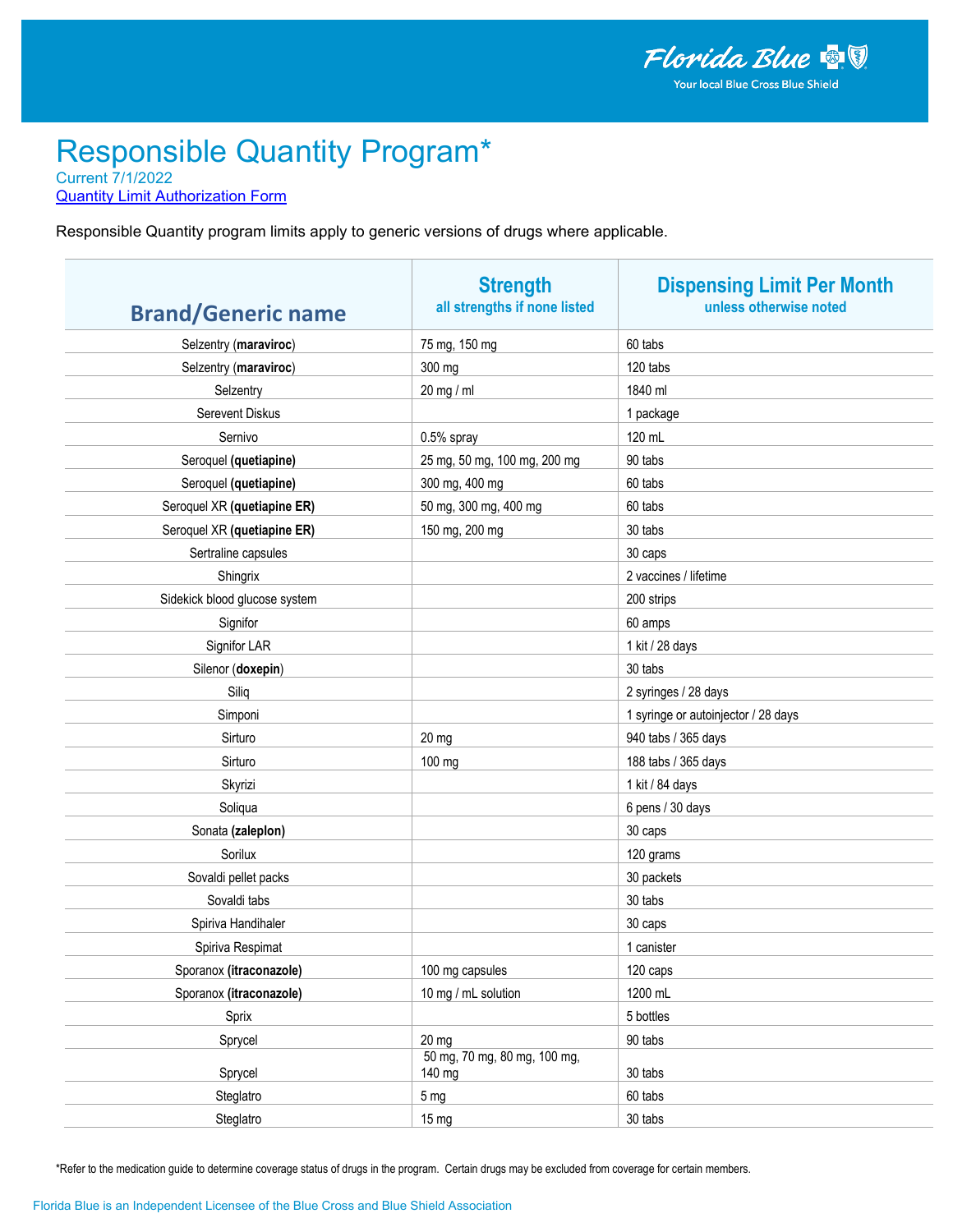**Quantity Limit Authorization Form** 

Responsible Quantity program limits apply to generic versions of drugs where applicable.

| <b>Brand/Generic name</b>         | <b>Strength</b><br>all strengths if none listed | <b>Dispensing Limit Per Month</b><br>unless otherwise noted |
|-----------------------------------|-------------------------------------------------|-------------------------------------------------------------|
| Steglujan                         |                                                 | 30 tabs                                                     |
| Stelara                           | 45 mg                                           | 1 syringe or vial / 84 days                                 |
| <b>Stelara</b>                    | 90 mg                                           | 1 syringe / 56 days                                         |
| Stiolto Respimat                  |                                                 | 4 grams                                                     |
| Stivarga                          |                                                 | 84 tabs / 28 days                                           |
| Strattera (atomoxetine)           | 10 mg, 18 mg, 25 mg, 40 mg                      | 60 caps                                                     |
| Strattera (atomoxetine)           | 60 mg, 80 mg, 100 mg                            | 30 caps                                                     |
| Striant                           |                                                 | 60 buccal systems                                           |
| Stribild                          |                                                 | 30 tabs                                                     |
| Striverdi Respimat                |                                                 | 1 canister                                                  |
| Suboxone (buprenorphine/naloxone) | 2mg / 0.5mg                                     | 120 tabs or films                                           |
| Suboxone (buprenorphine/naloxone) | 4mg/1mg                                         | 60 films                                                    |
| Suboxone (buprenorphine/naloxone) | 8mg / 2mg                                       | 90 tabs or films                                            |
| Suboxone (buprenorphine/naloxone) | 12mg / 3 mg film                                | 60 films                                                    |
| Subsys                            |                                                 | 120 sprays                                                  |
| Sucraid                           |                                                 | 236 ml / 29 days                                            |
| Sumatriptan                       | nasal soln, 5 mg                                | 6 units                                                     |
| Sumatriptan                       | nasal soln, 20 mg                               | 2 units                                                     |
| sumatriptan                       | 25 mg                                           | 36 tabs                                                     |
| sumatriptan                       | 50 mg                                           | 18 tabs                                                     |
| sumatriptan                       | 100 mg                                          | 9 tabs                                                      |
| sumatriptan                       | vial, 4 mg/0.5 mL                               | 6 mL (12 injections)                                        |
| sumatriptan                       | syringe, 6mg/0.5ml                              | 6 ml (12 injections)                                        |
| sumatriptan                       | auto-injector, 6mg/0.5ml                        | 4 ml (8 injections)                                         |
| Sumavel DosePro                   |                                                 | 12 injections                                               |
| Sunosi                            |                                                 | 30 tabs                                                     |
| Sustiva (efavirenz)               | 50 mg                                           | 90 caps                                                     |
| Sustiva (efavirenz)               | 200 mg                                          | 60 caps                                                     |
| Sustiva (efavirenz)               | 600 mg                                          | 30 tabs                                                     |
| Sutent (sunitinib)                | 12.5 mg                                         | 90 caps                                                     |
| Sutent (sunitinib)                | 25 mg, 37.5 mg, 50 mg                           | 30 caps                                                     |
| Symbicort                         |                                                 | 1 inhaler                                                   |
| Symbyax (olanzapine/fluoxetine)   |                                                 | 30 caps                                                     |
| Symdeko                           | 50 mg / 75 mg                                   | 56 tabs / 28 days                                           |
| Symdeko                           | 100 mg / 150 mg                                 | 60 tabs                                                     |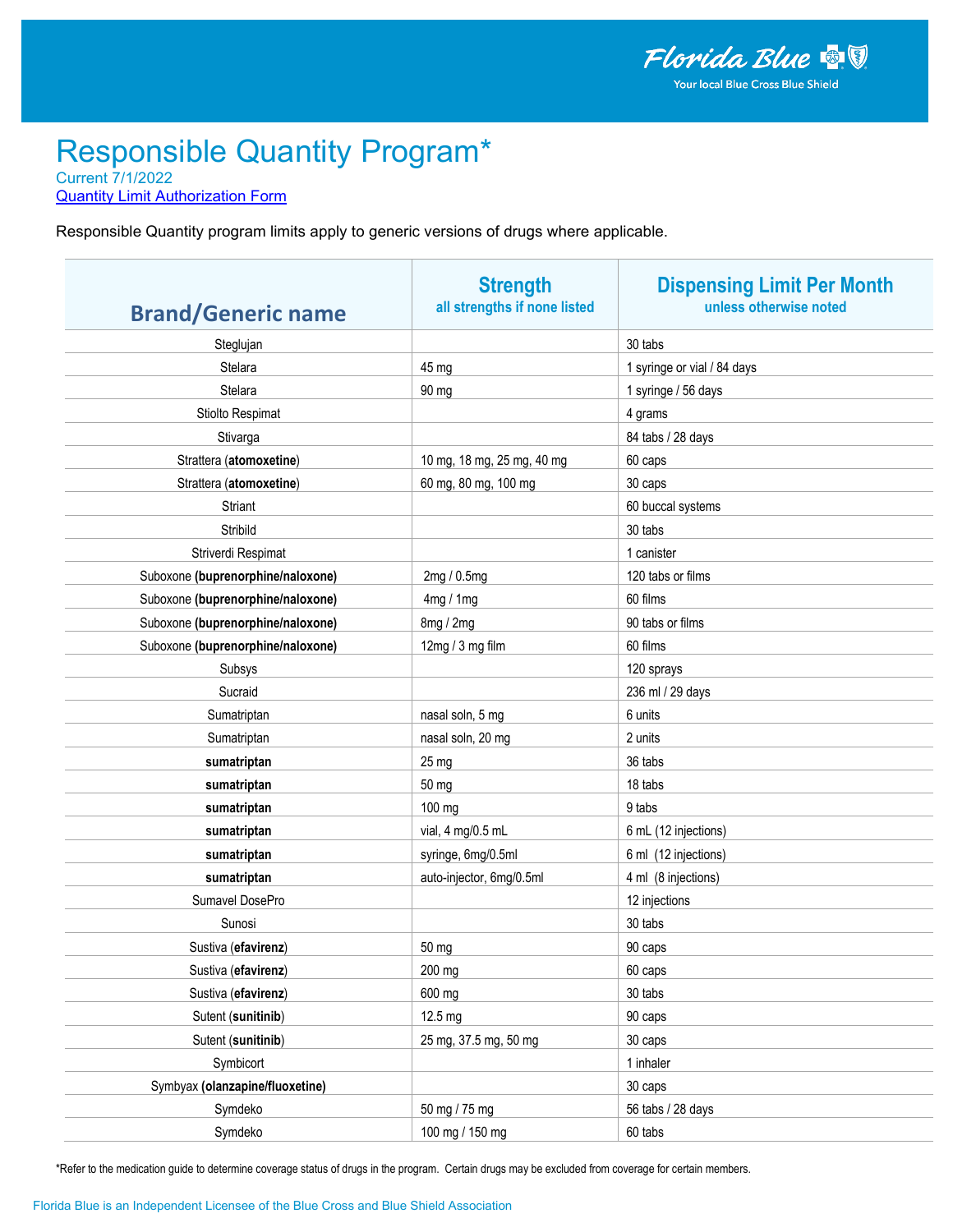**Quantity Limit Authorization Form** 

Responsible Quantity program limits apply to generic versions of drugs where applicable.

| <b>Brand/Generic name</b>                 | <b>Strength</b><br>all strengths if none listed     | <b>Dispensing Limit Per Month</b><br>unless otherwise noted |
|-------------------------------------------|-----------------------------------------------------|-------------------------------------------------------------|
| Symfi (efavirenz/lamivudine/tenofovir)    |                                                     | 30 tabs                                                     |
| Symfi Lo (efavirenz/lamivudine/tenofovir) |                                                     | 30 tabs                                                     |
| Symproic                                  |                                                     | 30 tabs                                                     |
| Symtuza                                   |                                                     | 30 tabs                                                     |
| Synalar (fluocinolone acetonide)          | 0.025% cream or ointment,<br>0.01% cream            | 120 grams                                                   |
| Synalar (fluocinolone acetonide)          | 0.01% solution                                      | 120 mL                                                      |
| Synera patch                              |                                                     | 4 patches                                                   |
| Synjardy                                  |                                                     | 60 tabs                                                     |
| Synjardy XR                               | 5mg / 1000mg, 10 mg / 1000 mg,<br>12.5 mg / 1000 mg | 60 tabs                                                     |
| Synjardy XR                               | 25 mg / 1000mg                                      | 30 tabs                                                     |
| Tabrecta                                  |                                                     | 120 tabs                                                    |
| Taclonex (calipotriene/betamethasone)     | ointment                                            | 120 grams                                                   |
| Taclonex (calipotriene/betamethasone)     | suspension                                          | 120 mL                                                      |
| Tafinlar                                  | 50 mg                                               | 120 tabs                                                    |
| Tafinlar                                  | 75 mg                                               | 120 tabs                                                    |
| Tagrisso                                  |                                                     | 30 tabs                                                     |
| Takhzyro                                  |                                                     | 2 syringes or vials / 28 days                               |
| Taltz                                     |                                                     | 1 syringe / 28 days                                         |
| Talzenna                                  | $0.25$ mg                                           | 90 caps                                                     |
| Talzenna                                  | 0.5 mg, 0.75 mg, 1 mg                               | 30 caps                                                     |
| Tamiflu (oseltamivir)                     | susp, 6mg/ml                                        | 300 mL / 120 days                                           |
| Tamiflu (oseltamivir)                     | 30 mg                                               | 40 caps / 120 days                                          |
| Tamiflu (oseltamivir)                     | 45 mg, 75 mg                                        | 20 caps / 120 days                                          |
| Tanzeum                                   |                                                     | 4 syringes / 28 days                                        |
| Tarceva (erlotinib)                       | 25 mg                                               | 60 tabs                                                     |
| Tarceva (erlotinib)                       | 100 mg, 150 mg                                      | 30 tabs                                                     |
| Tarpeyo                                   |                                                     | 120 caps                                                    |
| Tasigna                                   |                                                     | 120 caps                                                    |
| Tavalisse                                 |                                                     | 60 tabs                                                     |
| Tavneos                                   |                                                     | 180 caps                                                    |
| Tazorac                                   | gel                                                 | 100 grams                                                   |
| Tazorac (tazarotene)                      | cream                                               | 120 grams                                                   |
| Tazverik                                  |                                                     | 240 tabs                                                    |
| Tecfidera (dimethyl fumarate)             | starter pack                                        | 1 kit/ 180 days                                             |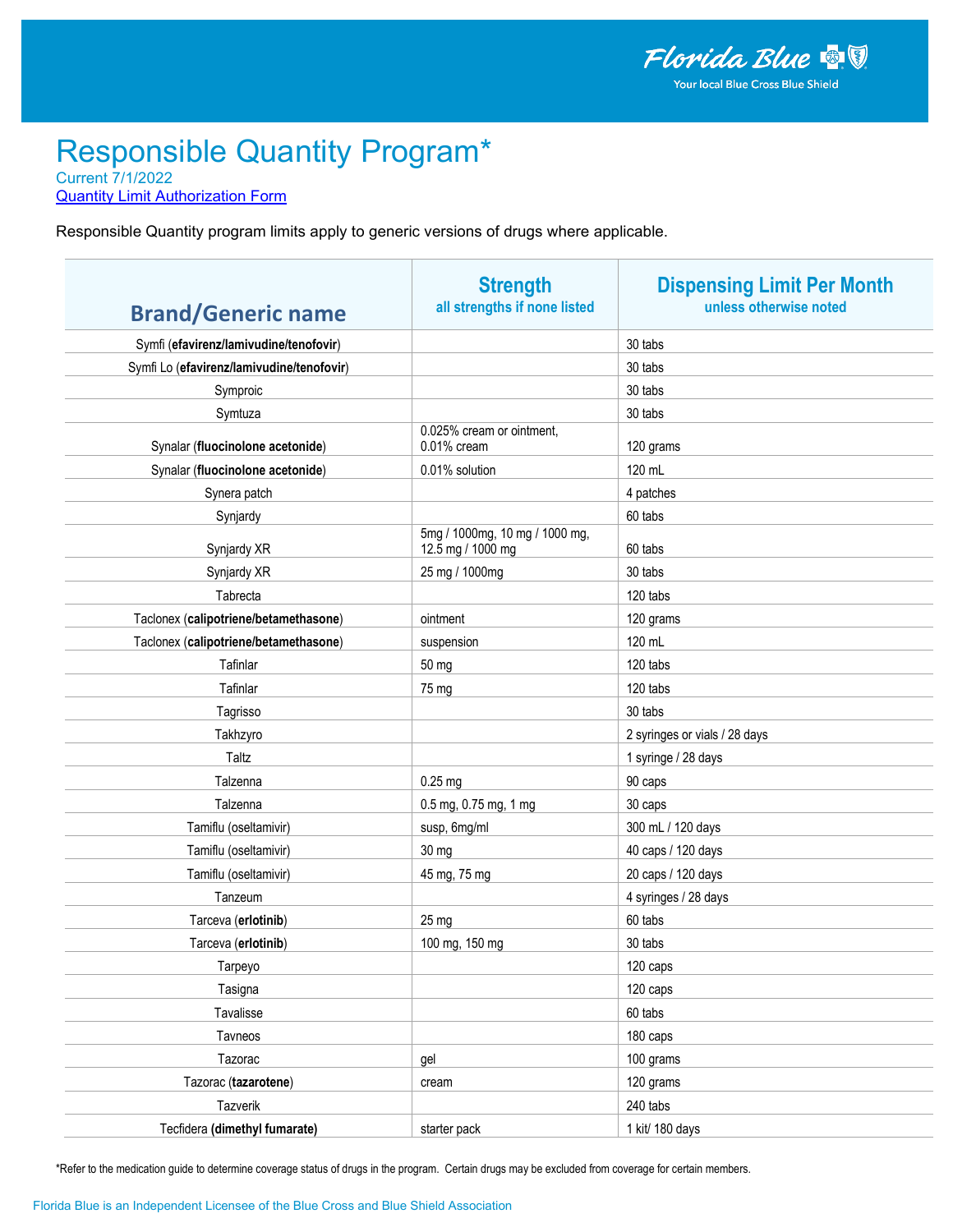**Quantity Limit Authorization Form** 

Responsible Quantity program limits apply to generic versions of drugs where applicable.

| <b>Brand/Generic name</b>          | <b>Strength</b><br>all strengths if none listed           | <b>Dispensing Limit Per Month</b><br>unless otherwise noted |
|------------------------------------|-----------------------------------------------------------|-------------------------------------------------------------|
| Tecfidera (dimethyl fumarate)      | 120 mg                                                    | 14 caps/ 180 days                                           |
| Tecfidera (dimethyl fumarate)      | 240 mg                                                    | 60 caps                                                     |
| Tegsedi                            |                                                           | 4 syringes / 28 days                                        |
| Tekturna (aliskiren)               |                                                           | 30 tabs                                                     |
| Tekturna HCT                       |                                                           | 30 tabs                                                     |
| Temixys                            |                                                           | 30 tabs                                                     |
| Temovate (clobetasol propionate)   | 0.05% cream or ointment<br>0.05% gel                      | 210 grams                                                   |
| Temovate (clobetasol propionate)   | 0.05% solution                                            | 200 mL                                                      |
| Temovate E (clobetasol propionate) | 0.05% emollient cream                                     | 210 grams                                                   |
| Tepmetko                           |                                                           | 60 tabs                                                     |
| Terbinafine                        |                                                           | 30 tabs                                                     |
| Testim (testosterone gel)          |                                                           | 60 tubes                                                    |
| Testopel                           |                                                           | 6 pellets / 90 days                                         |
| Testred                            |                                                           | 600 caps                                                    |
| Texacort                           | 2.5% solution                                             | 120 mL                                                      |
| Thalomid                           | 50 mg, 100 mg                                             | 30 caps                                                     |
| Thalomid                           | 150 mg, 200 mg                                            | 60 caps                                                     |
| Thiola (tiopronin)                 |                                                           | 600 tabs                                                    |
| Thiola EC                          | 100 mg                                                    | 600 tabs                                                    |
| Thiola EC                          | 300 mg                                                    | 180 tabs                                                    |
| Tibsovo                            |                                                           | 60 tabs                                                     |
| Tiglutik                           |                                                           | 600 mL                                                      |
| Tivicay                            | $10 \text{ mg}$                                           | 240 tabs                                                    |
| Tivicay                            | 25 mg and 50 mg                                           | 60 tabs                                                     |
| <b>Tivicay PD</b>                  |                                                           | 360 tabs                                                    |
| Tlando                             |                                                           | 120 caps                                                    |
| Tolak                              | 4% cream                                                  | 40 grams / 28 days (supply limit 4 weeks)                   |
| Tolsura                            |                                                           | 120 caps                                                    |
| Topicort (desoximetasone)          | 0.05% cream, gel, or ointment'<br>0.25% cream or ointment | 120 grams                                                   |
| Topicort (desoximetasone)          | 0.25% spray                                               | 100 mL                                                      |
| Topiramate extended-release        | 25 mg, 50 mg, 100 mg, 150 mg                              | 30 caps                                                     |
| Topiramate extended-release        | 200 mg                                                    | 60 caps                                                     |
| Tosymra                            |                                                           | 18 sprays                                                   |
| Toviaz                             |                                                           | 30 tabs                                                     |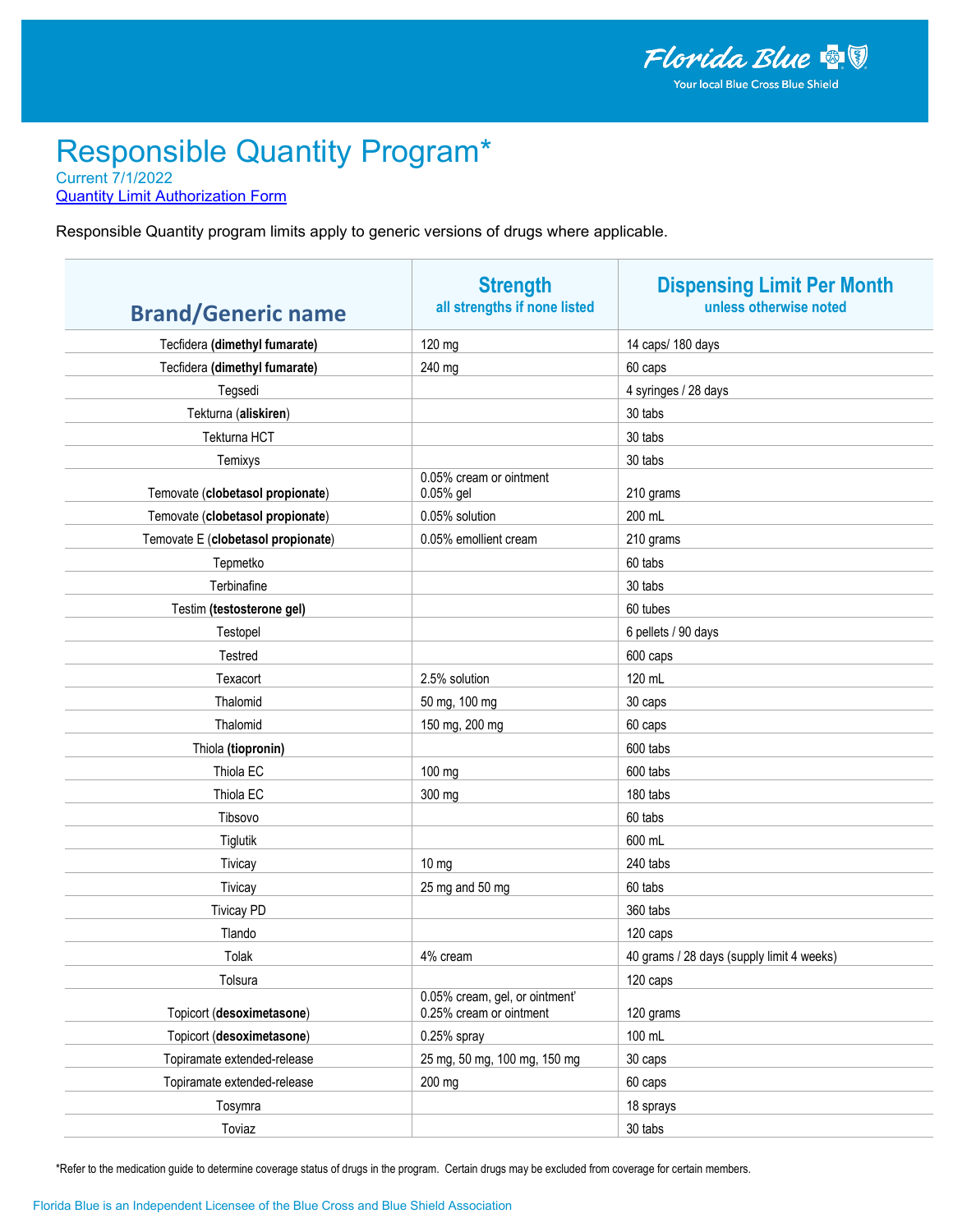**Quantity Limit Authorization Form** 

Responsible Quantity program limits apply to generic versions of drugs where applicable.

| <b>Brand/Generic name</b>                             | <b>Strength</b><br>all strengths if none listed | <b>Dispensing Limit Per Month</b><br>unless otherwise noted |
|-------------------------------------------------------|-------------------------------------------------|-------------------------------------------------------------|
| Tracleer                                              | 32 mg                                           | 120 tabs                                                    |
| Tracleer (bosentan)                                   | 62.5 mg, 125 mg                                 | 60 tabs                                                     |
| Tradjenta                                             |                                                 | 30 tabs                                                     |
| tramadol ER                                           | 150 mg                                          | 60 tabs                                                     |
| Travatan Z                                            |                                                 | $2.5$ mL                                                    |
| Travoprost                                            |                                                 | $2.5$ mL                                                    |
| <b>Trelegy Ellipta</b>                                |                                                 | 60 blisters                                                 |
| Tremfya                                               |                                                 | 1 pen or syringe / 56 days                                  |
| Treximet (sumatriptan/naproxen)                       | $85 - 500$ mg                                   | 18 tabs                                                     |
| Treximet                                              | $10 - 60$ mg                                    | 9 tabs                                                      |
| Trezix (acetaminophen/caffeine/dihydrocodeine)        |                                                 | 300 caps                                                    |
| Trianex (triamcinolone)                               | 0.05% ointment                                  | 430 grams                                                   |
| Tribenzor (olmesartan/amlodipine/hydrochlorothiazide) |                                                 | 30 tabs                                                     |
| Tricor (fenofibrate)                                  | 48 mg, 54 mg                                    | 60 tabs                                                     |
| Tricor (fenofibrate)                                  | 145 mg                                          | 30 tabs                                                     |
| Tridesilon (desonide)                                 | 0.05% cream or ointment                         | 120 grams                                                   |
| Triglide                                              | 50 mg                                           | 60 tabs                                                     |
| Triglide (fenofibrate)                                | 160 mg                                          | 30 tabs                                                     |
| Trijardy XR                                           | 5 mg/2.5 mg/1000 mg tab                         | 60 tabs                                                     |
| Trijardy XR                                           | 10 mg/5 mg/1000 mg tab                          | 30 tabs                                                     |
| Trijardy XR                                           | 12.5 mg/2.5 mg/1000 mg tab                      | 60 tabs                                                     |
| Trijardy XR                                           | 25 mg/5 mg/1000 mg tab                          | 30 tabs                                                     |
| Trikafta                                              |                                                 | 90 tabs                                                     |
| Trilipix (fenofibric cap DR)                          | 45 mg                                           | 60 tabs                                                     |
| Trilipix (fenofibric cap DR)                          | 135 mg                                          | 30 tabs                                                     |
| Trintellix                                            |                                                 | 30 tabs                                                     |
| Triumeg                                               |                                                 | 30 tabs                                                     |
| <b>Triumeg PD</b>                                     | tablet for oral suspension                      | 180 tabs                                                    |
| Trizivir (abacavir/lamivudine/zidovudine)             |                                                 | 60 tabs                                                     |
| Trokendi XR                                           | 25 mg, 50 mg, 100 mg                            | 30 caps                                                     |
| Trokendi XR                                           | 200 mg                                          | 60 caps                                                     |
| Trudhesa nasal spray                                  |                                                 | 12 per 28 days                                              |
| Trulance                                              |                                                 | 30 tabs                                                     |
| Trulicity                                             |                                                 | 4 pens / 28 days                                            |
| Truseltiq                                             |                                                 | 1 blister pack / 28 days                                    |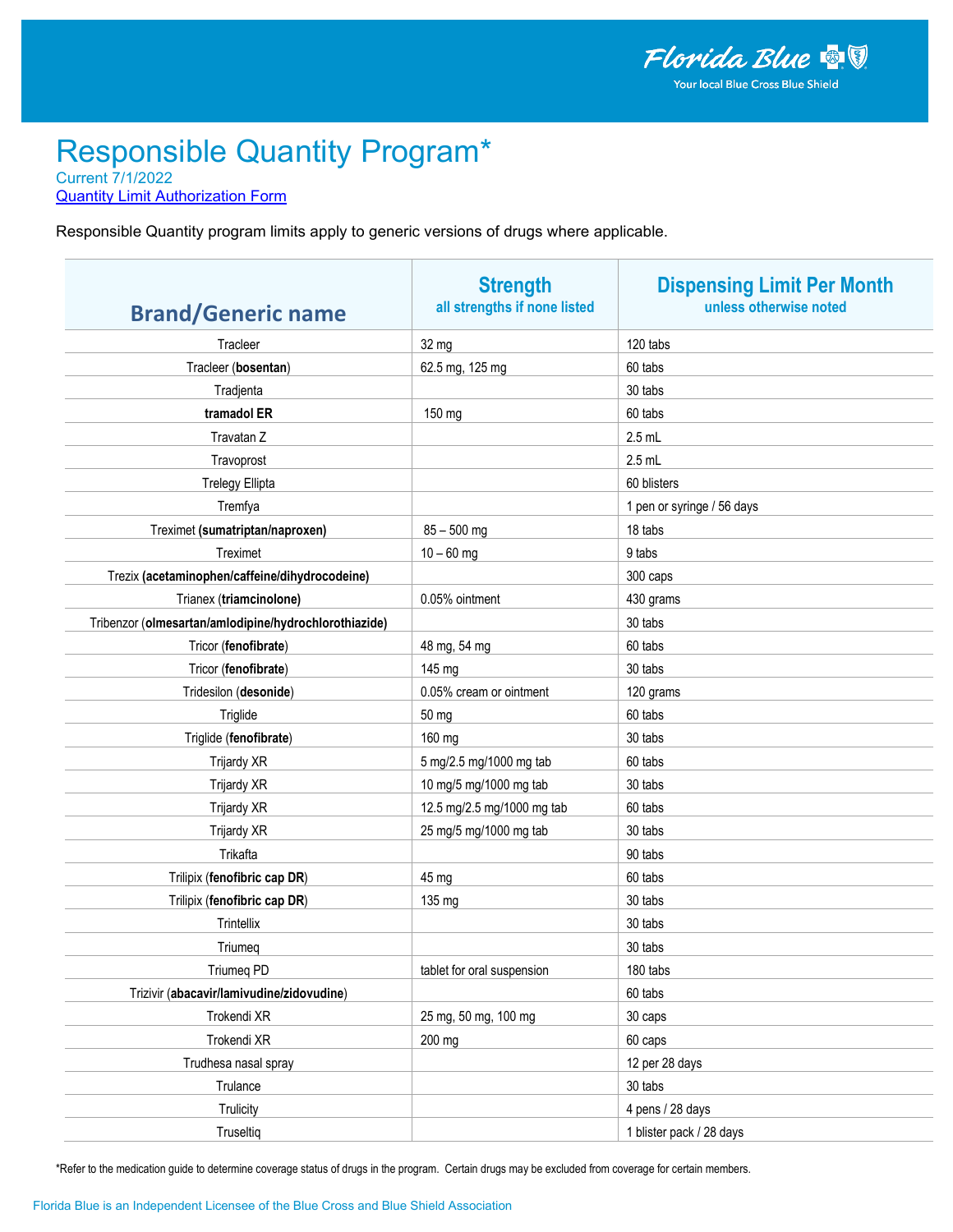**Quantity Limit Authorization Form** 

Responsible Quantity program limits apply to generic versions of drugs where applicable.

| <b>Brand/Generic name</b>                             | <b>Strength</b><br>all strengths if none listed | <b>Dispensing Limit Per Month</b><br>unless otherwise noted |
|-------------------------------------------------------|-------------------------------------------------|-------------------------------------------------------------|
| Truvada (emtricitabine/tenofovir disoproxil fumarate) |                                                 | 30 tabs                                                     |
| Tudorza                                               |                                                 | 1 canister                                                  |
| Tukysa                                                | 50 mg                                           | 300 tabs                                                    |
| Tukysa                                                | 150 mg                                          | 120 tabs                                                    |
| Turalio                                               |                                                 | 120 caps                                                    |
| Twynsta (telmisartan - amlodipine)                    |                                                 | 30 tabs                                                     |
| Tybost                                                |                                                 | 30 tabs                                                     |
| Tykerb (lapatinib)                                    |                                                 | 180 tabs                                                    |
| Tylenol w/Codeine (acetaminophen-codeine)             | 300 mg/15 mg, 300 mg/30 mg                      | 360 tabs                                                    |
| Tylenol w/Codeine (acetaminophen-codeine)             | 300 mg/60 mg                                    | 180 tabs                                                    |
| Tylenol w/Codeine elixir (acetaminophen-codeine)      |                                                 | 2700 mL                                                     |
| Tyrvaya                                               |                                                 | 2 bottles                                                   |
| Tyvaso                                                |                                                 | 28 amps / 28 days                                           |
| Tyvaso                                                | Starter kit                                     | 1 kit / 180 days                                            |
| Ubrelvy                                               |                                                 | 16 tabs / 30 days                                           |
| Udenyca                                               |                                                 | 2 syringes / 28 days                                        |
| Ukoniq                                                |                                                 | 120 tabs                                                    |
| Uloric (febuxostat)                                   |                                                 | 30 tabs                                                     |
| Ultracet (tramadol-acetaminophen)                     |                                                 | 240 tabs                                                    |
| Ultram (tramadol)                                     | 50 mg                                           | 240 tabs                                                    |
| Ultram (tramadol)                                     | 100 mg                                          | 120 tabs                                                    |
| Ultravate (halobetasol propionate)                    | 0.05% cream or ointment                         | 200 grams / 28 days                                         |
| Ultravate (halobetasol propionate)                    | 0.05% lotion                                    | 240 mL                                                      |
| Uptravi                                               | <b>Titration pack</b>                           | 1 pack / 180 days                                           |
| Uptravi                                               | All strengths                                   | 60 tabs                                                     |
| <b>Utibron Neohaler</b>                               |                                                 | 60 caps                                                     |
| Valisone (betamethasone valerate)                     | 0.1% cream or ointment                          | 135 grams                                                   |
| Valisone (betamethasone valerate)                     | 0.1% lotion                                     | 120 mL                                                      |
| Valsartan oral solution                               |                                                 | 2400 ml                                                     |
| Valtoco                                               |                                                 | 10 bottles                                                  |
| Valturna                                              |                                                 | 30 tabs                                                     |
| Vanatol S, Vanatol LQ                                 |                                                 | 2700 ml                                                     |
| Vancocin (vancomycin)                                 | 125 mg                                          | 480 caps                                                    |
| Vancocin (vancomycin)                                 | 250 mg                                          | 240 caps                                                    |
| Vancocin (vancomycin)                                 | 250 mg / 5 mL                                   | 1200 mL                                                     |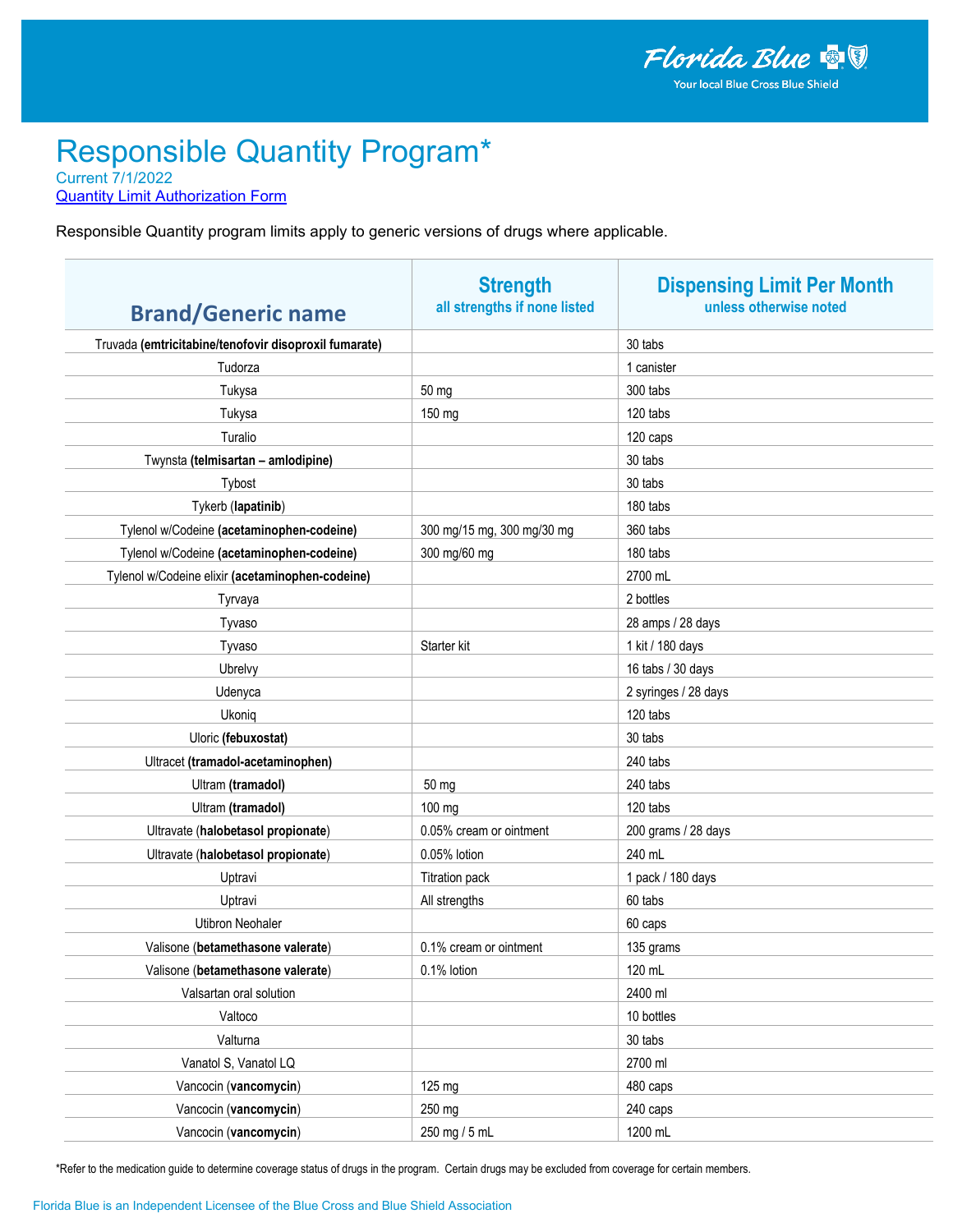**Quantity Limit Authorization Form** 

Responsible Quantity program limits apply to generic versions of drugs where applicable.

| <b>Brand/Generic name</b>          | <b>Strength</b><br>all strengths if none listed | <b>Dispensing Limit Per Month</b><br>unless otherwise noted |
|------------------------------------|-------------------------------------------------|-------------------------------------------------------------|
| Vanos (fluocinonide)               | 0.1% cream                                      | 240 grams                                                   |
| Varubi                             |                                                 | 4 tabs                                                      |
| Vascepa                            | 0.5 <sub>g</sub>                                | 240 caps                                                    |
| Vascepa (icosapent)                | 1 <sub>g</sub>                                  | 120 caps                                                    |
| Vaxneuvance                        |                                                 | 1 vaccine / 90 days                                         |
| Vectical                           |                                                 | 200 grams                                                   |
| Venclexta                          | 10 <sub>mg</sub>                                | 60 tabs                                                     |
| Venclexta                          | 50 mg                                           | 30 tabs                                                     |
| Venclexta                          | 100 mg                                          | 120 tabs                                                    |
| Venclexta                          | Starter pack                                    | 1 pack / 180 days                                           |
| Venlafaxine ER                     | 225 mg                                          | 30 tabs                                                     |
| Ventavis                           |                                                 | 68 amps / 30 days                                           |
| Ventolin HFA (albuterol HFA)       | 8 gm, 18 gm                                     | 2 canisters                                                 |
| Veramyst                           |                                                 | 1 inhaler                                                   |
| Verdeso                            | 0.05% foam                                      | 100 grams                                                   |
| Verquvo                            |                                                 | 30 tabs                                                     |
| Versacloz                          |                                                 | 540 ml                                                      |
| Verzenio                           |                                                 | 60 tabs                                                     |
| Vesicare (solifenacin)             |                                                 | 30 tabs                                                     |
| Vesicare LS                        |                                                 | 300 mLs                                                     |
| V-Go 20, 30, and 40                |                                                 | 30 devices                                                  |
| Viberzi                            |                                                 | 60 tabs                                                     |
| Vicoprofen (hydrocodone-ibuprofen) |                                                 | 150 tabs                                                    |
| Victoza                            |                                                 | 1 package                                                   |
| Victrelis                          |                                                 | 336 caps / 28 days                                          |
| Videx EC (didanosine)              | capsules                                        | 30 caps                                                     |
| Viibryd                            | 10 mg, 20 mg, 40 mg                             | 30 tabs                                                     |
| Viibryd Starter Kit                |                                                 | 1 kit / 28 days                                             |
| Vimovo (naproxen/esomeprazole)     |                                                 | 60 tabs                                                     |
| Viracept                           | 250 mg                                          | 270 tabs                                                    |
| Viracept                           | 625 mg                                          | 120 tabs                                                    |
| Viramune (nevirapine)              | 50 mg/5 ml                                      | 1200 ml                                                     |
| Viramune (nevirapine)              | 200 mg                                          | 60 tabs                                                     |
| Viramune XR (nevirapine)           | 100 mg                                          | 90 tabs                                                     |
| Viramune XR (nevirapine)           | 400 mg                                          | 30 tabs                                                     |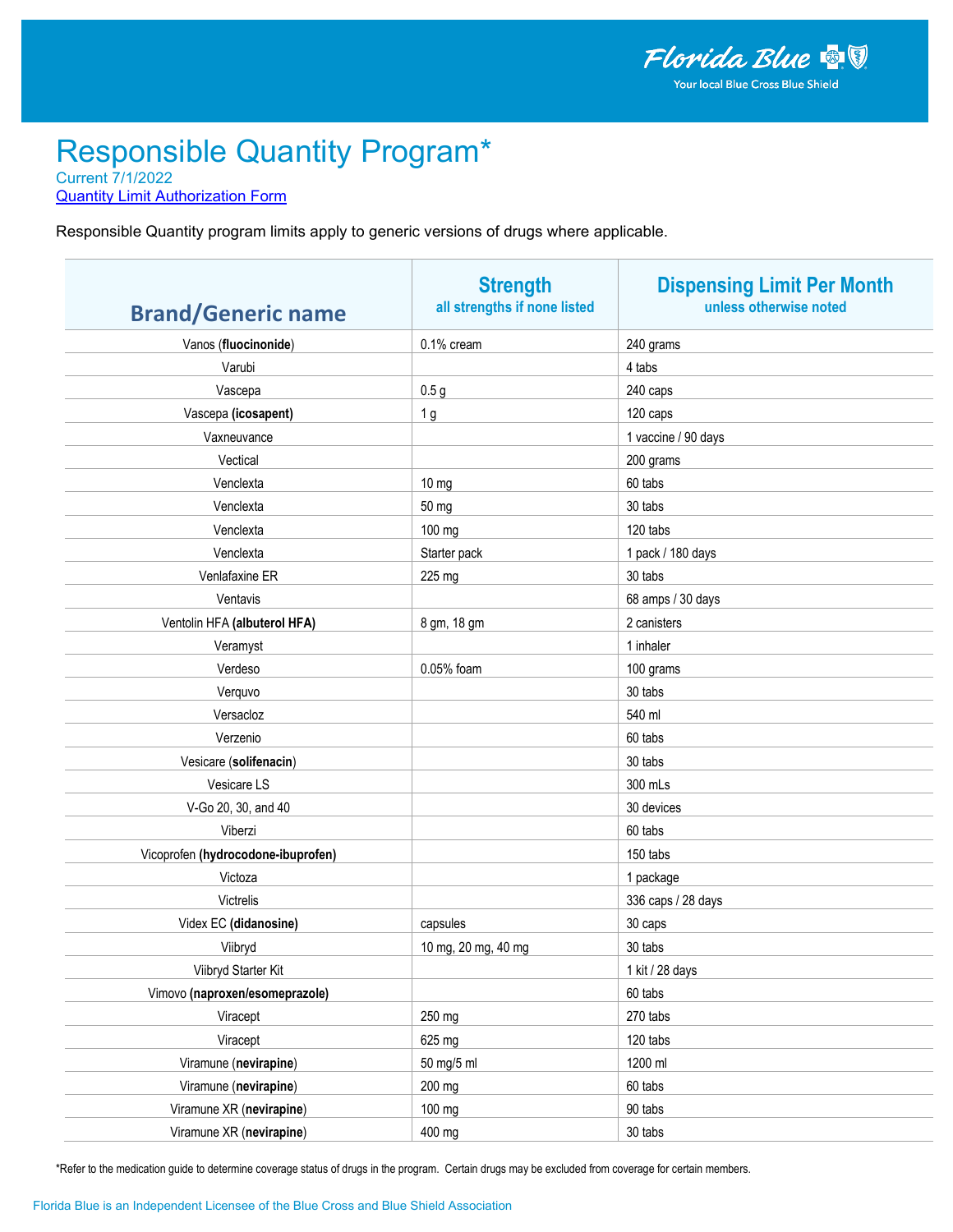**Quantity Limit Authorization Form** 

Responsible Quantity program limits apply to generic versions of drugs where applicable.

| <b>Brand/Generic name</b>              | <b>Strength</b><br>all strengths if none listed | <b>Dispensing Limit Per Month</b><br>unless otherwise noted |
|----------------------------------------|-------------------------------------------------|-------------------------------------------------------------|
| Viread (tenofovir disoproxil fumarate) |                                                 | 30 tabs                                                     |
| Viread (tenofovir disoproxil fumarate) | 40 mg/1 gm                                      | 240 grams                                                   |
| Vitekta                                |                                                 | 30 tabs                                                     |
| Vitrakvi                               | 25 mg                                           | 180 caps                                                    |
| Vitrakvi                               | 100 mg                                          | 60 caps                                                     |
| Vitrakvi                               | 20 mg/ml solution                               | 300 ml                                                      |
| Vivelle Dot (estradiol)                |                                                 | 8 patches / 28 days                                         |
| Vizimpro                               |                                                 | 30 tabs                                                     |
| Vogelxo (testosterone gel)             |                                                 | 60 tubes or packets                                         |
| Vogelxo (testosterone gel pump)        |                                                 | 4 pumps                                                     |
| Voltaren gel (diclofenac)              |                                                 | 1000 grams                                                  |
| Vonjo                                  |                                                 | 120 caps                                                    |
| Vosevi                                 |                                                 | 30 tabs                                                     |
| Votrient                               |                                                 | 120 tabs                                                    |
| Voxzogo                                |                                                 | 30 vials                                                    |
| Vraylar                                |                                                 | 30 caps                                                     |
| Vraylar                                | <b>Titration pack</b>                           | 1 pack / 180 days                                           |
| Vtol LQ                                |                                                 | 2700 ml                                                     |
| Vumerity                               | Starter bottle                                  | 106 caps / 180 days                                         |
| Vumerity                               |                                                 | 120 caps                                                    |
| Vyndamax                               |                                                 | 30 caps                                                     |
| Vyndaqel                               |                                                 | 120 caps                                                    |
| Vytorin (ezetimibe/simvastatin)        | all strengths                                   | 30 tabs                                                     |
| Vyvanse                                |                                                 | 30 caps                                                     |
| Vyvanse chewable                       |                                                 | 30 tabs                                                     |
| Vyzulta                                |                                                 | $2.5$ mL                                                    |
| Wakix                                  |                                                 | 60 tabs                                                     |
| Welireg                                |                                                 | 90 tabs                                                     |
| Westcort (hydrocortisone valerate)     | 0.2% cream or ointment                          | 120 grams                                                   |
| Wynzora                                |                                                 | 120 grams                                                   |
| Xalatan (latanoprost)                  |                                                 | $2.5$ mL                                                    |
| Xalkori                                |                                                 | 60 caps                                                     |
| Xarelto                                | Starter pack                                    | 51 tabs                                                     |
| Xarelto                                | 2.5 mg, 15 mg                                   | 60 tabs                                                     |
| Xarelto                                | 10 mg, 20 mg                                    | 30 tabs                                                     |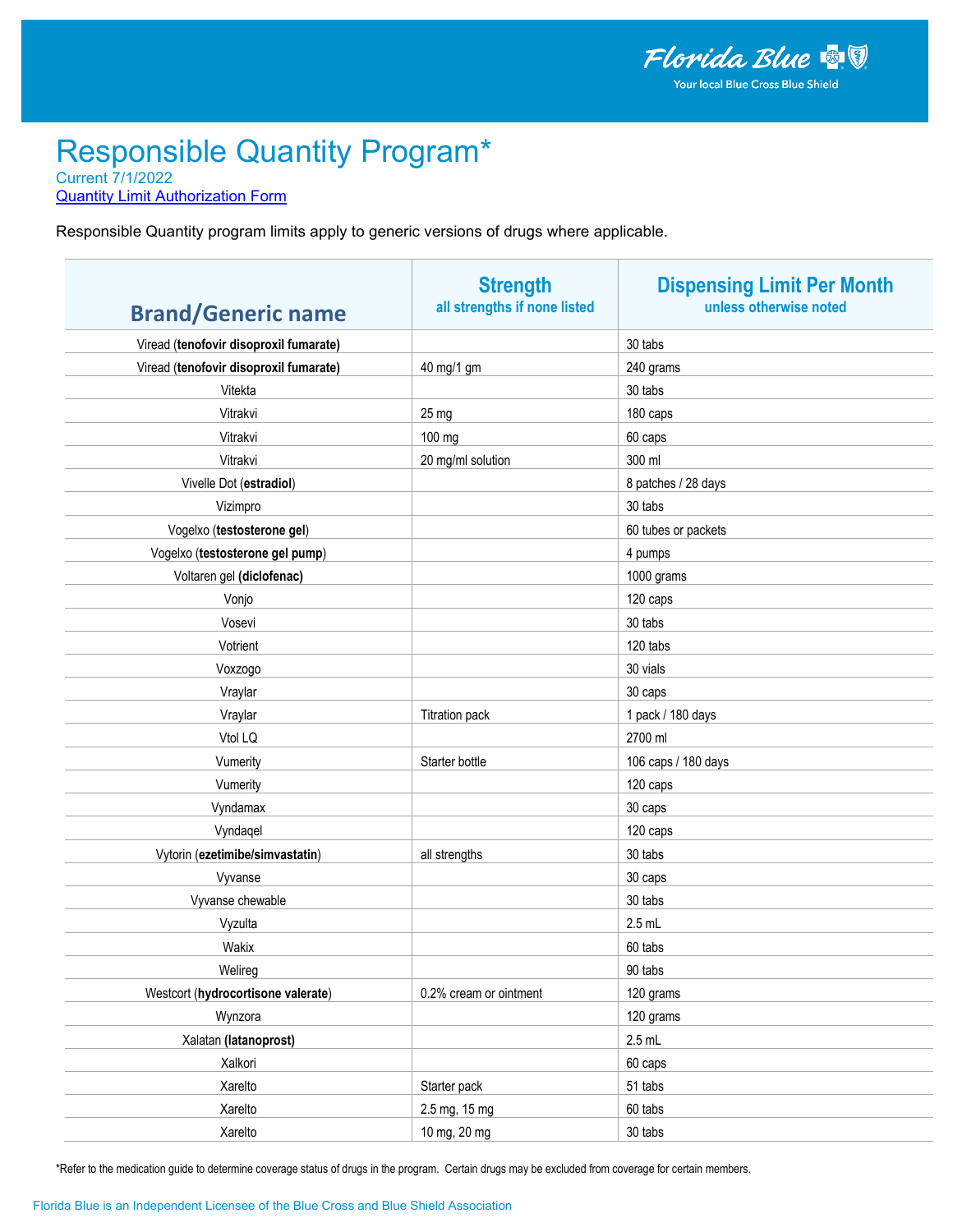**Quantity Limit Authorization Form** 

Responsible Quantity program limits apply to generic versions of drugs where applicable.

| <b>Brand/Generic name</b>         | <b>Strength</b><br>all strengths if none listed     | <b>Dispensing Limit Per Month</b><br>unless otherwise noted |
|-----------------------------------|-----------------------------------------------------|-------------------------------------------------------------|
| Xarelto                           | Suspension                                          | 620 ml                                                      |
| Xartemis XR                       |                                                     | 120 tabs                                                    |
| Xeljanz                           | 5 <sub>mg</sub>                                     | 60 tabs                                                     |
| Xeljanz                           | $10 \text{ mg}$                                     | 240 tabs / 365 days                                         |
| Xeljanz oral solution             | 1 mg/mL                                             | 240 mL                                                      |
| Xeljanz XR                        | $11 \text{ mg}$                                     | 30 tabs                                                     |
| Xeljanz XR                        | 22 mg                                               | 120 tabs / 365 days                                         |
| Xeloda (capecitabine)             | 150 mg                                              | 240 caps                                                    |
| Xeloda (capecitabine)             | 500 mg                                              | 420 caps                                                    |
| Xelpros                           |                                                     | $2.5$ mL                                                    |
| Xenazine (tetrabenazine)          | 12.5 mg                                             | 240 tabs                                                    |
| Xenazine (tetrabenazine)          | 25 mg                                               | 120 tabs                                                    |
| Xenleta                           |                                                     | 10 tabs / 180 days                                          |
| Xhance                            |                                                     | 2 bottles                                                   |
| Xifaxan                           | 200 mg                                              | 9 tabs / 3 days                                             |
| Xifaxan                           | 550 mg                                              | Up to 90 tabs                                               |
| Xigduo XR                         | 5 mg/500 mg, 10 mg/500 mg,<br>10 mg/1000 mg         | 30 tabs                                                     |
| Xigduo XR                         | 2.5 mg/1000 mg, 5 mg/1000 mg                        | 60 tabs                                                     |
| Xiidra                            |                                                     | 60 doses                                                    |
| Xodol (hydrocodone/acetaminophen) | 5 mg/300 mg                                         | 360 tabs                                                    |
| Xodol (hydrocodone/acetaminophen) | 7.5 mg/300 mg, 10 mg/300 mg                         | 180 tabs                                                    |
| Xofluza                           | (2 x 20 mg / 40mg dose), (2 x 40 mg<br>/ 80mg dose) | 4 tabs / 120 days                                           |
| Xofluza                           | (1 x 40 mg / 40mg dose), (1 x 80 mg<br>/80 mg dose  | 2 tabs / 120 days                                           |
| Xolair                            | 75 mg syringe                                       | 2 syringes / 28 days                                        |
| Xolair                            | 150 mg syringe                                      | 8 syringes / 28 days                                        |
| Xopenex HFA                       |                                                     | 2 canisters                                                 |
| Xospata                           |                                                     | 90 tabs                                                     |
| Xpovio                            | 20 mg (100 mg once weekly)                          | 20 tabs / 28 days                                           |
| Xpovio                            | 20 mg (40 mg once weekly)                           | 8 tabs / 28 days                                            |
| Xpovio                            | 20 mg (40 mg twice weekly)                          | 16 tabs / 28 days                                           |
| Xpovio                            | 20 mg (60 mg once weekly)                           | 12 tabs / 28 days                                           |
| Xpovio                            | 20 mg (60 mg twice weekly)                          | 24 tabs / 28 days                                           |
| Xpovio                            | 20 mg (80 mg once weekly)                           | 16 tabs / 28 days                                           |
| Xpovio                            | 20 mg (80 mg twice weekly)                          | 32 tabs / 28 days                                           |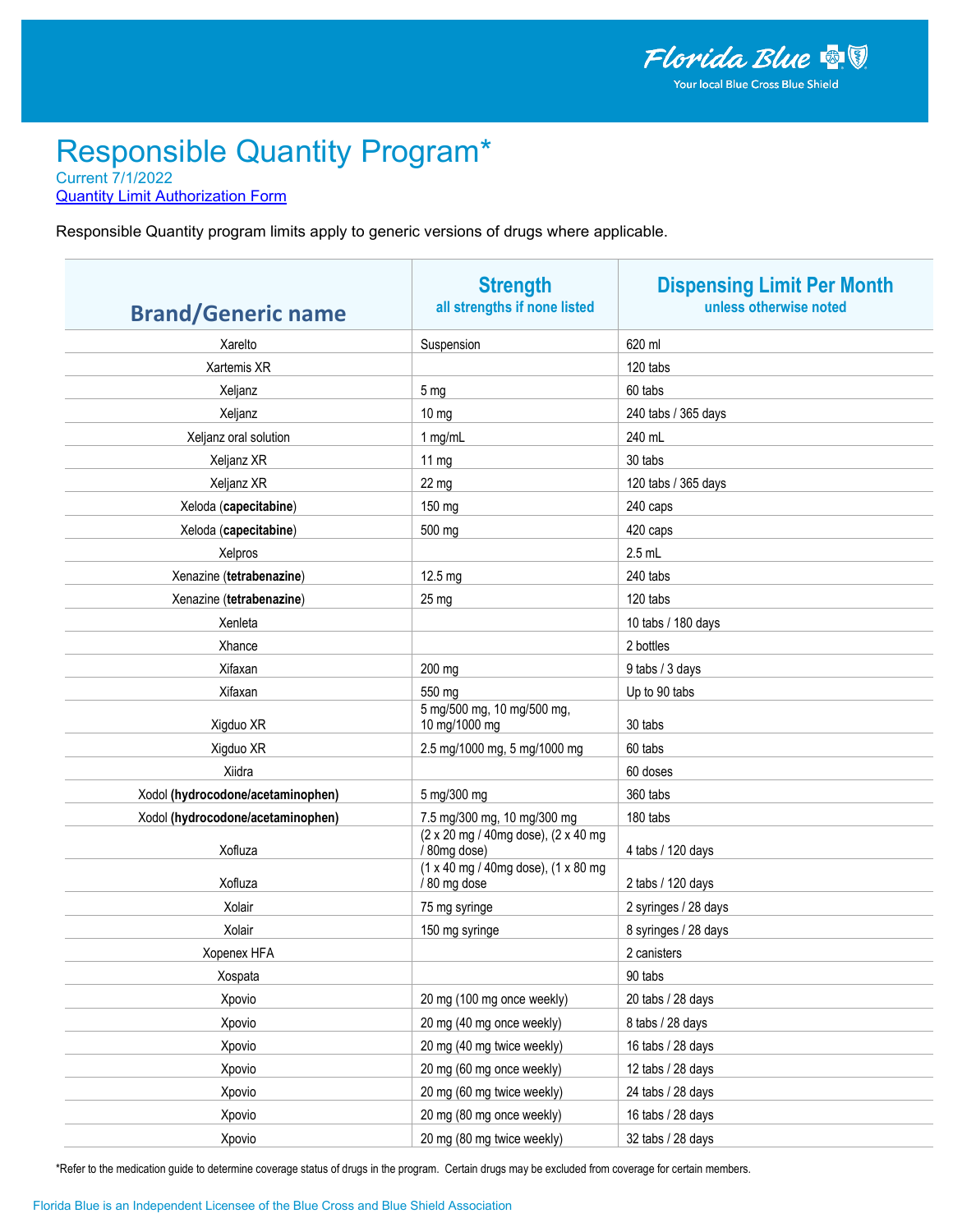**Quantity Limit Authorization Form** 

Responsible Quantity program limits apply to generic versions of drugs where applicable.

| <b>Brand/Generic name</b>               | <b>Strength</b><br>all strengths if none listed | <b>Dispensing Limit Per Month</b><br>unless otherwise noted |
|-----------------------------------------|-------------------------------------------------|-------------------------------------------------------------|
| Xpovio                                  | 40 mg (40 mg once weekly)                       | 4 tabs / 28 days                                            |
| Xpovio                                  | 40 mg (40 mg twice weekly)                      | 8 tabs / 28 days                                            |
| Xpovio                                  | 40 mg (80 mg once weekly)                       | 8 tabs / 28 days                                            |
| Xpovio                                  | 50 mg (100 mg once weekly)                      | 8 tabs / 28 days                                            |
| Xpovio                                  | 60 mg (60 mg once weekly)                       | 4 tabs / 28 days                                            |
| Xtampza ER                              |                                                 | 180 caps                                                    |
| Xtandi                                  | 40 mg capsules                                  | 120 caps                                                    |
| Xtandi                                  | 40 mg tablets                                   | 120 tabs                                                    |
| Xtandi                                  | 80 mg tablets                                   | 60 tabs                                                     |
| Xultophy                                |                                                 | 5 pens / 30 days                                            |
| Xyosted                                 |                                                 | 4 autoinjectors / 28 days                                   |
| Xyrem                                   |                                                 | 540 ml                                                      |
| Xywav                                   |                                                 | 540 mL                                                      |
| Yonsa                                   |                                                 | 120 tabs                                                    |
| Yosprala                                |                                                 | 30 tabs                                                     |
| Zamicet (hydrocodone/acetaminophen)     |                                                 | 2700 ml                                                     |
| Zavesca (miglustat)                     |                                                 | 90 caps                                                     |
| Zecuity                                 |                                                 | 12 patches                                                  |
| Zegerid (omeprazole/sodium bicarbonate) | 20 mg, 40 mg                                    | 30 packets / caps                                           |
| Zejula                                  |                                                 | 90 caps                                                     |
| Zelboraf                                |                                                 | 240 tabs                                                    |
| Zelnorm                                 |                                                 | 60 tabs                                                     |
| Zembrace                                |                                                 | 24 pens                                                     |
| Zenzedi (dextroamphetamine)             | 2.5 mg, 5 mg, 7.5 mg, 15 mg, 20 mg              | 90 tabs                                                     |
| Zenzedi (dextroamphetamine)             | 10 <sub>mg</sub>                                | 180 tabs                                                    |
| Zenzedi (dextroamphetamine)             | 30 mg                                           | 60 tabs                                                     |
| Zepatier                                |                                                 | 30 tabs                                                     |
| Zeposia                                 | 7 day starter pack                              | 7 caps / 180 days                                           |
| Zeposia                                 | Starter kit                                     | 37 caps / 180 days                                          |
| Zeposia                                 | 0.92mg caps                                     | 30 caps                                                     |
| Zerit (stavudine)                       | 1 mg/1 ml                                       | 2400 ml                                                     |
| Zerit (stavudine)                       | all capsules                                    | 60 caps                                                     |
| Zerviate                                |                                                 | 60 vials                                                    |
| Zetonna                                 |                                                 | 1 bottle                                                    |
| Ziagen (abacavir)                       | 20 mg/ml                                        | 960 ml                                                      |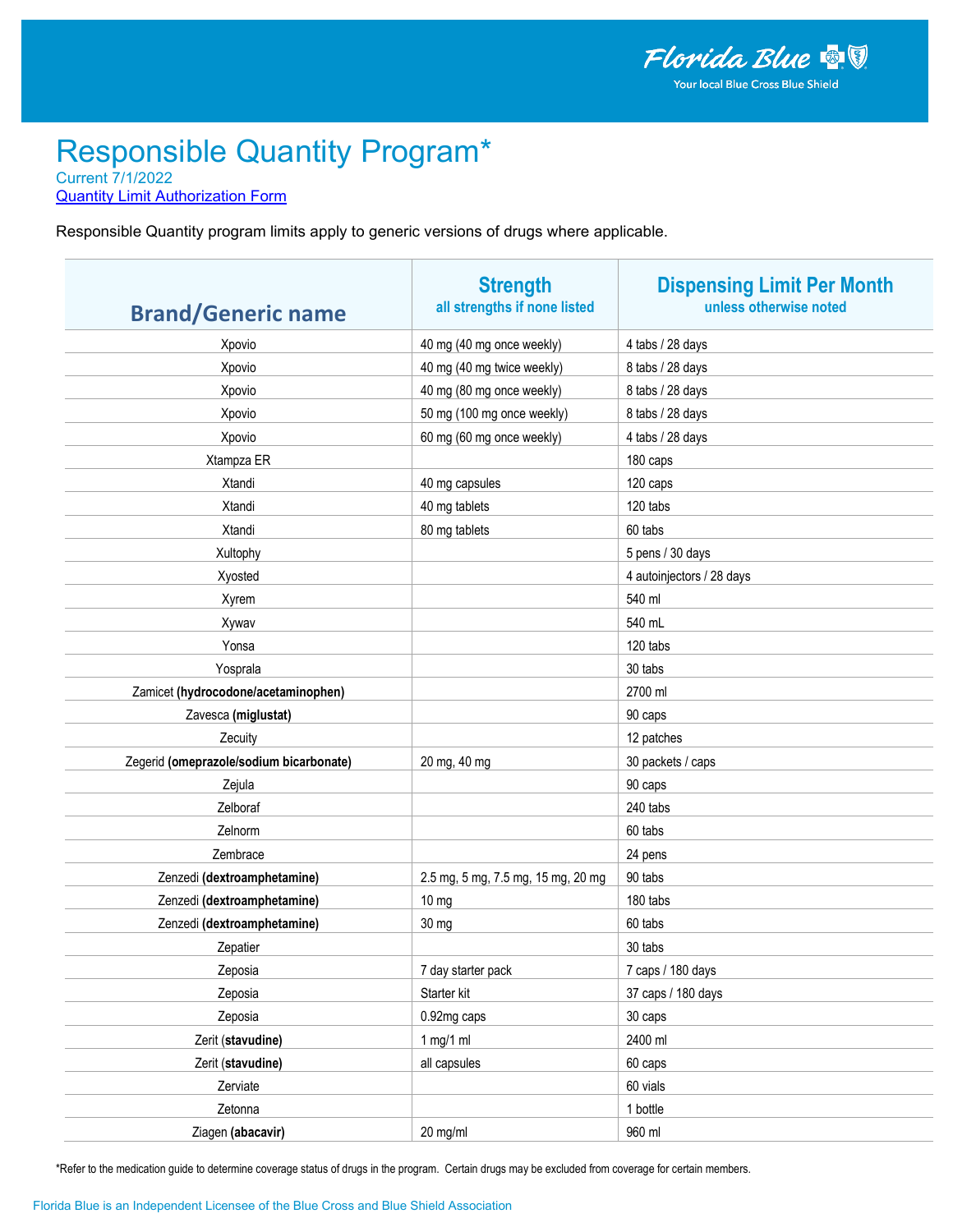**Quantity Limit Authorization Form** 

Responsible Quantity program limits apply to generic versions of drugs where applicable.

| <b>Brand/Generic name</b>       | <b>Strength</b><br>all strengths if none listed                    | <b>Dispensing Limit Per Month</b><br>unless otherwise noted |
|---------------------------------|--------------------------------------------------------------------|-------------------------------------------------------------|
| Ziagen (abacavir)               |                                                                    | 60 tabs                                                     |
| Ziextenzo                       |                                                                    | 2 syringes / 28 days                                        |
| zileuton ER                     |                                                                    | 120 tabs                                                    |
| Zioptan                         |                                                                    | 30 single-use containers                                    |
| Zimhi                           |                                                                    | 4 syringes                                                  |
| Zipsor (diclofenac potassium)   |                                                                    | 120 caps                                                    |
| Zocor (simvastatin)             | 5 mg, 10 mg, 40 mg                                                 | 45 tabs                                                     |
| Zocor (simvastatin)             | 20 mg                                                              | 60 tabs                                                     |
| Zocor (simvastatin)             | 80 mg                                                              | 30 tabs                                                     |
| Zohydro ER (hydrocodone ER)     |                                                                    | 60 caps                                                     |
| Zolinza                         |                                                                    | 120 caps                                                    |
| Zolpimist                       |                                                                    | 1 canister                                                  |
| Zomig (zolmitriptan)            | nasal soln                                                         | 12 units                                                    |
| Zomig, Zomig ZMT (zolmitriptan) | 2.5 <sub>mg</sub>                                                  | 18 tabs                                                     |
| Zomig, Zomig ZMT (zolmitriptan) | 5 <sub>mg</sub>                                                    | 9 tabs                                                      |
| Zonalon                         | 5% cream                                                           | 45 grams                                                    |
| Zorvolex                        |                                                                    | 90 caps                                                     |
| ZTlido                          |                                                                    | 3 systems / day                                             |
| Zubsolv                         | 1.4 mg/0.36 mg,                                                    | 90 tabs                                                     |
| Zubsolv                         | 0.7 mg / 0.18 mg, 2.9 mg/0.71 mg,<br>5.7mg/1.4mg,<br>11.4 mg/2.9mg | 30 tabs                                                     |
| Zubsolv                         | 8.6 mg/2.1 mg                                                      | 60 tabs                                                     |
| Zuplenz                         | 4 mg                                                               | 20 films                                                    |
| Zuplenz                         | 8 mg                                                               | 20 films                                                    |
| Zurampic                        | 200 mg                                                             | 30 tabs                                                     |
| Zyclara packets (imiquimod)     | 3.75% cream, for actinic keratosis                                 | 56 packets / 6 weeks                                        |
| Zyclara packets (imiquimod)     | 3.75% cream, for genital or perianal<br>warts                      | 56 packets / 8 weeks                                        |
| Zyclara pump                    | 2.5% cream                                                         | 15 grams / 6 weeks                                          |
| Zyclara pump (imiquimod)        | 3.75% cream, for actinic keratosis                                 | 15 grams / 6 weeks                                          |
| Zyclara pump (imiquimod)        | 3.75% cream, for genital or perianal<br>warts                      | 15 grams / 8 weeks                                          |
| Zydelig                         |                                                                    | 60 tabs                                                     |
|                                 |                                                                    |                                                             |
| Zykadia                         |                                                                    | 90 caps or tabs                                             |
| Zypitamag                       | 1 mg, 2 mg                                                         | 45 tabs                                                     |
|                                 |                                                                    |                                                             |